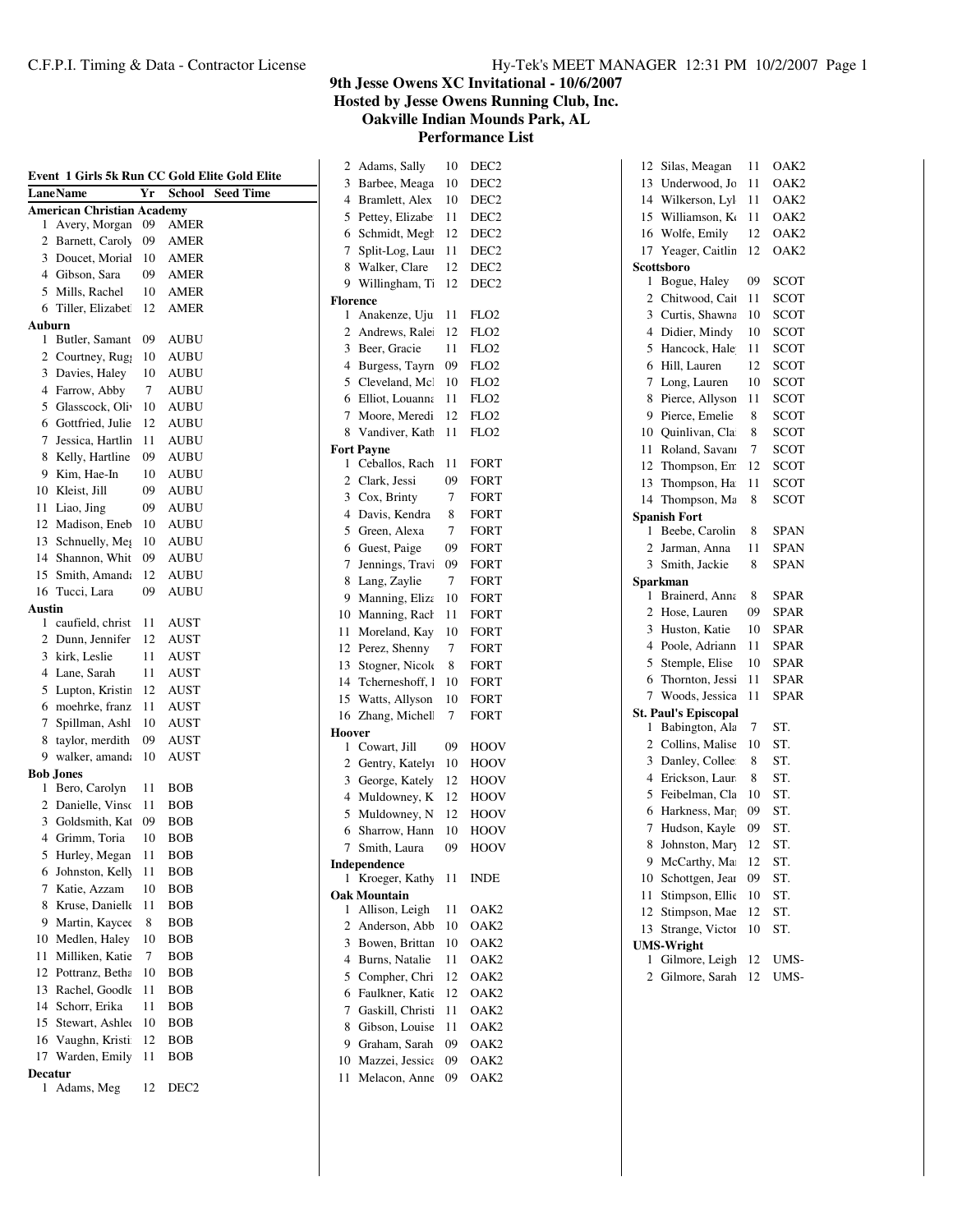|              |                                    |     | Event 2 Boys 5k Run CC Gold Elite Gold Elite |        |                      |     | Carroll(Event 2 Boys 5k Run CC Gold Elite Gold E |    | 3 Hayes, Nichola    | 12 | HOOV             |
|--------------|------------------------------------|-----|----------------------------------------------|--------|----------------------|-----|--------------------------------------------------|----|---------------------|----|------------------|
|              | LaneName                           | Yr  | <b>School</b> Seed Time                      |        | 4 Harkins, Joey      | 12  | <b>CARR</b>                                      |    | 4 McGregor, Pat     | 11 | HOOV             |
| Auburn       |                                    |     |                                              |        | 5 Hart, Kevin        | 10  | <b>CARR</b>                                      |    | 5 Perkins, Nick     | 11 | HOOV             |
|              | 1 Bettcher, Morg                   | -10 | AUBU                                         |        | 6 Lee, Barton        | 11  | <b>CARR</b>                                      | 6  | Rogers, Justin      | 12 | HOOV             |
|              | 2 Boston, Neely                    | 09  | <b>AUBU</b>                                  |        | 7 Lee, Dixion        | 09  | <b>CARR</b>                                      |    | 7 Willis, Ben       | 12 | HOOV             |
|              | 3 Gomez, Patrick                   | 11  | AUBU                                         |        | 8 Romane, Frank      | 11  | <b>CARR</b>                                      |    | <b>Oak Mountain</b> |    |                  |
| 4            | Graves, Howar                      | 11  | AUBU                                         | 9      | Romano, Nick         | 09  | <b>CARR</b>                                      |    | 1 Anderson, Clay    | 12 | OAK2             |
| 5            | Head, Steven                       | 11  | AUBU                                         | 10     | Stone, Eric          | 12  | CARR                                             |    | 2 Baxter, Will      | 12 | OAK <sub>2</sub> |
|              | 6 Helmke, Blake                    | 09  | <b>AUBU</b>                                  |        | 11 Waters, Elliott   | 12  | <b>CARR</b>                                      |    | 3 Brennan, Tomi     | 09 | OAK <sub>2</sub> |
|              | 7 McDonald, Ma                     | 10  | <b>AUBU</b>                                  |        | Cullman              |     |                                                  | 4  | Brogdan, Shan       | 11 | OAK <sub>2</sub> |
| 8            | Miller, Jason                      | 10  | <b>AUBU</b>                                  |        | 1 Addison, Mich      | -10 | <b>CULL</b>                                      | 5  | Burnett, Matt       | 11 | OAK <sub>2</sub> |
| 9            | Quicke, Adriar                     | 11  | AUBU                                         |        | 2 Alarcon, Jeff      | 09  | <b>CULL</b>                                      | 6  | Carruthers, Mc      | 10 | OAK <sub>2</sub> |
|              | 10 Smith, Matt                     | 11  | AUBU                                         |        | 3 Bradford, Cam      | -10 | <b>CULL</b>                                      | 7  | Christenbury, I     | 10 | OAK <sub>2</sub> |
|              |                                    | 8   |                                              |        | 4 Gomez, Ben         | 12  | <b>CULL</b>                                      | 8  | Clemmett, Ben       | 12 | OAK <sub>2</sub> |
| 11           | Strother, John                     |     | <b>AUBU</b>                                  |        | 5 Huynh, Viet        | 11  | <b>CULL</b>                                      | 9  | Cooper, Matt        | 10 | OAK <sub>2</sub> |
|              | 12 Woolard, Billy                  | 10  | <b>AUBU</b>                                  |        | 6 Kilgore, Bright 10 |     | <b>CULL</b>                                      | 10 | Cready, Russ        | 10 | OAK <sub>2</sub> |
| Austin<br>1  | Bolding, John                      | 10  | AUST                                         |        | 7 Kugler, Stedmo     | 09  | <b>CULL</b>                                      | 11 | Curruthers, Ch      | 12 | OAK <sub>2</sub> |
|              | 2 Brewer, Trey                     | 11  | <b>AUST</b>                                  |        | 8 LaGanke, Ryar      | -11 | <b>CULL</b>                                      | 12 | Dudley, Steven      | 10 | OAK <sub>2</sub> |
|              | 3 DeValle, Jonat                   | 10  | <b>AUST</b>                                  |        | 9 Malone, Dallas     | 12  | <b>CULL</b>                                      |    | 13 Everett, Thoma   | 10 | OAK <sub>2</sub> |
|              | 4 Dunn, Matthev                    | 09  | <b>AUST</b>                                  |        | 10 Whittemore, C.    | -11 | <b>CULL</b>                                      |    | 14 Hayes, Kasey     | 11 | OAK <sub>2</sub> |
|              | 5 Holm, Jeff                       | 11  | <b>AUST</b>                                  |        | <b>Florence</b>      |     |                                                  | 15 | Ireland, John       | 10 | OAK <sub>2</sub> |
|              |                                    | 10  |                                              |        | 1 Albright, Philli   | -12 | FLO2                                             | 16 | Jones, Cory         | 10 | OAK <sub>2</sub> |
|              | 6 Keener, Kyle<br>7 Marshall, Dust |     | AUST                                         |        | 2 Bartmass, Stua     | 10  | FLO <sub>2</sub>                                 | 17 | Jones, Vaughn       | 12 | OAK <sub>2</sub> |
|              |                                    | 11  | <b>AUST</b>                                  |        | 3 Behel, Michael 12  |     | FLO <sub>2</sub>                                 |    | 18 King, Scott      | 12 | OAK <sub>2</sub> |
|              | 8 Martin, Matthe                   | 11  | <b>AUST</b>                                  |        | 4 Crown, Kyle        | 09  | FLO <sub>2</sub>                                 | 19 | Lansdell, Drew      | 10 | OAK <sub>2</sub> |
|              | 9 Nekoufar, Justi                  | 10  | <b>AUST</b>                                  |        | 5 Gallegos, Natic 12 |     | FLO <sub>2</sub>                                 | 20 | Lantrip, Danny      | 12 | OAK <sub>2</sub> |
|              | 10 Nevels, Peter                   | 12  | <b>AUST</b>                                  |        | 6 Moore, Trey        | 10  | FLO <sub>2</sub>                                 | 21 | Markey, Patric      | 10 | OAK <sub>2</sub> |
| 11.          | Newcomb, Der                       | 10  | AUST                                         |        | 7 Murphy, Justin 11  |     | FLO <sub>2</sub>                                 | 22 | Matthews, Jam       | 10 | OAK <sub>2</sub> |
|              | 12 Rath, James                     | 12  | <b>AUST</b>                                  |        | 8 Osborn, Addisc     | -11 | FLO <sub>2</sub>                                 |    | 23 Mueller, Jacob   | 12 | OAK <sub>2</sub> |
|              | 13 Rossi, Michael                  | 10  | <b>AUST</b>                                  | 9      | Ross, Nick           | 12  | FLO <sub>2</sub>                                 | 24 | Mueller, Samu       | 10 | OAK <sub>2</sub> |
| 14           | shelton, devin                     | 10  | <b>AUST</b>                                  |        | 10 Rowell, Thadd     | 11  | FLO <sub>2</sub>                                 | 25 | Nolen, Andy         | 12 | OAK <sub>2</sub> |
|              | 15 Smith, Spencer                  | 10  | AUST                                         |        | 11 Rylee, Hunter     | 11  | FLO <sub>2</sub>                                 | 26 | Ott, Drake          | 11 | OAK <sub>2</sub> |
|              | 16 Vial, Blake                     | 09  | AUST                                         | 12     | Smith, Chase         | 10  | FLO <sub>2</sub>                                 | 27 | Peacock, Matt       | 10 | OAK <sub>2</sub> |
|              | 17 Wynn, Cody                      | 12  | <b>AUST</b>                                  | 13     | Ware, Reid           | 12  | FLO <sub>2</sub>                                 | 28 | Reid, Ben           | 11 | OAK <sub>2</sub> |
|              | Bob Jones                          |     |                                              |        | 14 Willis, Trent     | 12  | FLO <sub>2</sub>                                 | 29 | Selles, Owen        | 11 | OAK <sub>2</sub> |
| $\mathbf{I}$ | Anderson, Mat                      | 09  | <b>BOB</b>                                   |        | <b>Fort Payne</b>    |     |                                                  | 30 | Smart, Brian        | 09 | OAK <sub>2</sub> |
|              | 2 Azzam, Ben                       | 11  | <b>BOB</b>                                   |        | 1 Benetowski, Jo     | 09  | <b>FORT</b>                                      | 31 | Smart, Stephen      | 11 | OAK <sub>2</sub> |
|              | 3 Eller, Robert                    | 11  | <b>BOB</b>                                   |        | 2 Ceballos, Mich     | -10 | <b>FORT</b>                                      | 32 | Stroupe, Reeve      | 09 | OAK <sub>2</sub> |
|              | 4 Fry, Corey                       | 10  | <b>BOB</b>                                   |        | 3 Cleckler, Trevo    | 8   | <b>FORT</b>                                      | 33 | Sullivan, Evan      | 09 | OAK <sub>2</sub> |
| 5            | Goodwin, Dam                       | 11  | <b>BOB</b>                                   |        | 4 Dominquez, Ev      | 10  | <b>FORT</b>                                      | 34 | Sullivan, Jorda     | 11 | OAK <sub>2</sub> |
|              | 6 Hamilton, Greg                   | 12  | <b>BOB</b>                                   |        | 5 Fox, Ethan         | 10  | <b>FORT</b>                                      |    | 35 Sutton, Alex     | 10 | OAK <sub>2</sub> |
|              | 7 Harwell, Jerem                   | 11  | <b>BOB</b>                                   |        | 6 Gallagos, Peter    | 12  | <b>FORT</b>                                      |    | 36 Williamson, Ty   | 10 | OAK <sub>2</sub> |
|              | 8 Johnston, Dan                    | 09  | <b>BOB</b>                                   |        | 7 McPherson, Lc      | 7   | <b>FORT</b>                                      |    | Scottsboro          |    |                  |
|              | 9 Kestler, Shawn                   | 09  | <b>BOB</b>                                   |        | 8 Orozco, Franci     | 11  | <b>FORT</b>                                      |    | 1 Brewer, Matt      | 12 | SCOT             |
|              | 10 Leeds, Jimmy                    | 10  | <b>BOB</b>                                   |        | 9 Pascual, Alfon:    | 11  | <b>FORT</b>                                      |    | 2 Conner, Will      | 12 | <b>SCOT</b>      |
|              | 11 Myrick, Chris                   | 8   | <b>BOB</b>                                   |        | 10 Womack, Cam       | 7   | <b>FORT</b>                                      |    | 3 Deerman, Clin     | 11 | <b>SCOT</b>      |
|              | 12 Olsen, David                    | 11  | <b>BOB</b>                                   |        | Franklin             |     |                                                  | 4  | Deerman, Drev       | 11 | <b>SCOT</b>      |
|              | 13 Peterson, Case                  | 11  | <b>BOB</b>                                   |        | 1 Bolt, Kevin        | 10  | FRA2                                             |    | 5 Green, Andrew     | 09 | <b>SCOT</b>      |
|              | 14 Schwartztraube                  | 10  | <b>BOB</b>                                   |        | 2 Connor, Dillon     | 10  | FRA <sub>2</sub>                                 | 6  | Guinn, Daniel       | 11 | <b>SCOT</b>      |
|              | 15 Shipley, Auster                 | 8   | <b>BOB</b>                                   |        | 3 Hawn, Tyler        | 11  | FRA <sub>2</sub>                                 |    | 7 Keller, John      | 09 | <b>SCOT</b>      |
|              | 16 Slater, Steffan                 | 11  | <b>BOB</b>                                   |        | 4 Hethcoat, Hunt     | 12  | FRA <sub>2</sub>                                 | 8  | McGee, Evan         | 8  | <b>SCOT</b>      |
|              | 17 Soloman, Josh                   | 10  | <b>BOB</b>                                   |        | 5 Hill, Myles        | 12  | FRA <sub>2</sub>                                 |    | 9 Reed, Benton      | 12 | <b>SCOT</b>      |
|              | 18 Sowers, Mitche                  | 8   | <b>BOB</b>                                   |        | 6 Porter, Alan       | 09  | FRA <sub>2</sub>                                 |    | 10 Sieb, Lucas      | 09 | <b>SCOT</b>      |
| Carroll      |                                    |     |                                              |        | 7 Sisemore, Alleı 12 |     | FRA <sub>2</sub>                                 |    | 11 Tanner, Corey    |    | <b>SCOT</b>      |
|              | 1 Bella, John                      | 11  | CARR                                         | Hoover |                      |     |                                                  |    | 12 Tidmore, Trey    | 12 |                  |
|              | 2 Booth, Jacob                     | 10  | CARR                                         |        | 1 Hamm, Alec         | 12  | HOOV                                             |    | <b>Spanish Fort</b> | 11 | <b>SCOT</b>      |
|              | 3 Burrell, Nick                    | 12  | CARR                                         |        | 2 Harvey, Philip     | 10  | HOOV                                             |    | 1 Hollingsworth,    | 10 | SPAN             |
|              |                                    |     |                                              |        |                      |     |                                                  |    |                     |    |                  |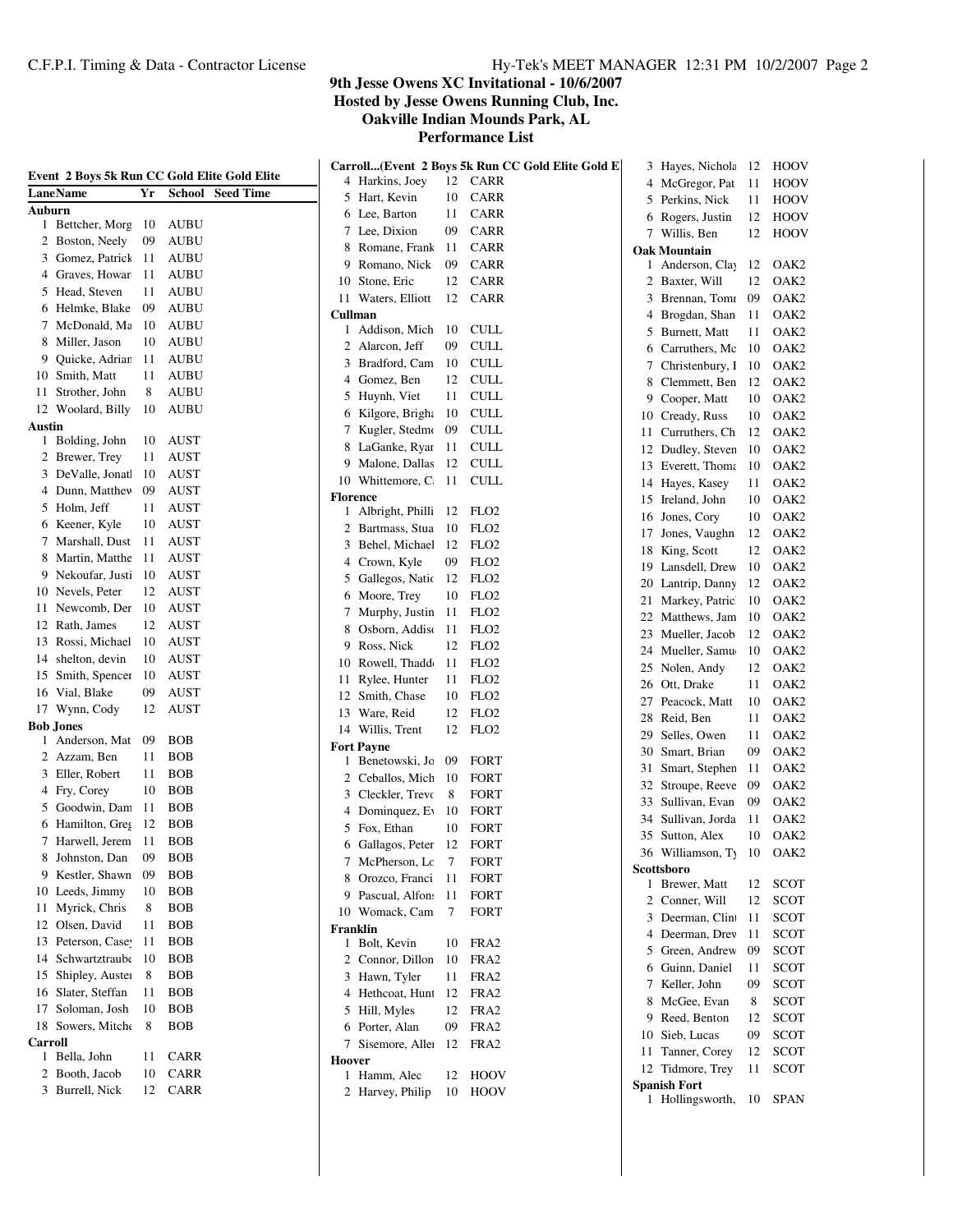| 2              | Price, Drew                 | 12 | <b>SPAN</b> |
|----------------|-----------------------------|----|-------------|
| 3              | Redman, John                | 11 | <b>SPAN</b> |
| $\overline{4}$ | Stevens, Trevo              | 09 | <b>SPAN</b> |
| 5              | Volk, Ryan                  | 12 | <b>SPAN</b> |
| 6              | Warlick, Kent               | 11 | <b>SPAN</b> |
| 7              | Warlick, Ross               | 12 | <b>SPAN</b> |
|                | <b>St. Paul's Episcopal</b> |    |             |
| 1              | Braswell, John              | 10 | ST.         |
| $\overline{c}$ | Callaway, Harr              | 11 | ST.         |
| 3              | Danley, Forrest             | 12 | ST.         |
| $\overline{4}$ | Enger, Michae               | 8  | ST.         |
| 5              | Gibson, Kenda               | 09 | ST.         |
| 6              | Gilmer, John                | 12 | ST.         |
| 7              | Gilmer, Lee                 | 12 | ST.         |
| 8              | Graham, Stuart              | 09 | ST.         |
| 9              | Graham, Will                | 7  | ST.         |
| 10             | Hallman, Josh               | 12 | ST.         |
| 11             | Holman, Steel               | 09 | ST.         |
| 12             | Irvin, Kurt                 | 10 | ST.         |
| 13             | Jeffers, Richard            | 10 | ST.         |
| 14             | McCaslin, And               | 11 | ST.         |
| 15             | Mosley, Murph               | 8  | ST.         |
| 16             | Platzer, Patrick            | 12 | ST.         |
| 17             | Spake, Sean                 | 10 | ST.         |
| 18             | Steadman, Patr              | 8  | ST.         |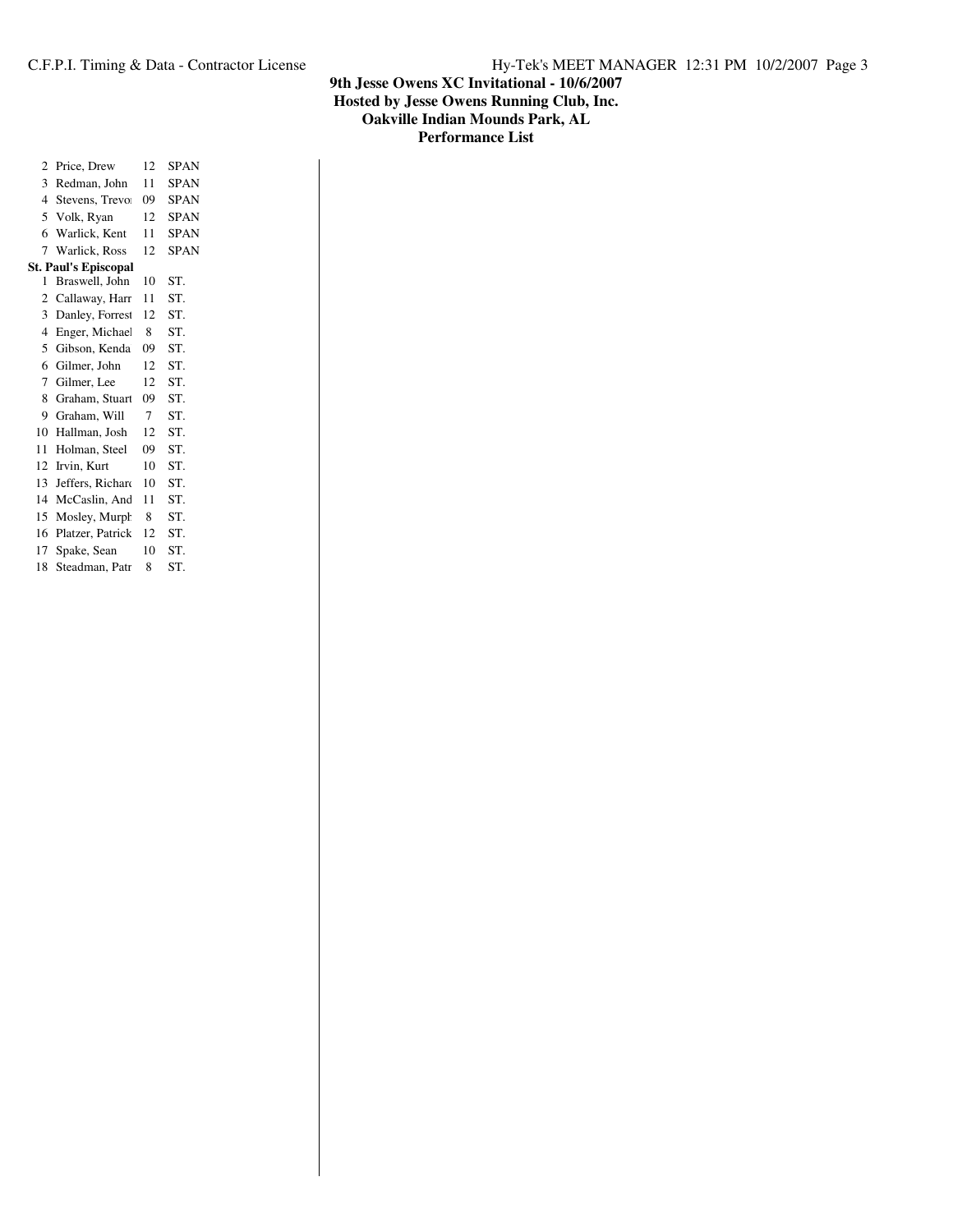**Hosted by Jesse Owens Running Club, Inc.**

**Oakville Indian Mounds Park, AL**

| Event 3 Girls 5k Run CC Silver 5-6A Silver  |     |                            | Chattanooga Christian(Event 3 Girls 5k Run CC Sil<br>1 Duble, Jessica<br>11<br><b>CHAT</b> | 6 Shrader, Katie<br>7 Wooten, Sarah | 12<br>11 | FRA2<br>FRA <sub>2</sub> |
|---------------------------------------------|-----|----------------------------|--------------------------------------------------------------------------------------------|-------------------------------------|----------|--------------------------|
| <b>LaneName</b>                             | Yr  | <b>School</b> Seed Time    | 2 Jennings, Bonr<br>-11<br><b>CHAT</b>                                                     | <b>Homewood</b>                     |          |                          |
| <b>Albertville</b>                          |     |                            | 3 Jones, Chelsea<br>09<br><b>CHAT</b>                                                      | 1 Alford, Emma                      | 09       | HOME                     |
| 1 Garrett, Christi JR                       |     | ALBE                       | 4 Koch, Cathy<br>09<br><b>CHAT</b>                                                         | Cash, Caroline<br>2                 | 10       | HOME                     |
| 2 Lopez, Rena                               | SO  | ALBE                       | 5 Morris, Meredi 11<br><b>CHAT</b>                                                         | 3 Cash, Mary                        | 8        | <b>HOME</b>              |
| 3 Miguel, Susana                            | JR  | ALBE                       | 6 Rowe, Anne M 11<br><b>CHAT</b>                                                           | Heeter, Elizabe<br>4                | -10      | HOME                     |
| 4 Vega, Maritza                             |     | SR ALBE                    | 7 Whitmore, Aft 10<br><b>CHAT</b>                                                          | Lee, Heather<br>5                   | 09       | HOME                     |
| 5 Zavala, Monic: JR ALBE                    |     |                            | Clay-Chalkville                                                                            | Schneider, Me<br>6                  | -11      | HOME                     |
| Arab                                        |     |                            | 1 Fortenberry, $C_i$ 10<br>CLAY                                                            | 7 Tarpley, Carlto 09                |          | HOME                     |
| 1 Chapman, Kara                             | 10  | ARAB                       | <b>Columbia Central</b>                                                                    | <b>Madison Central</b>              |          |                          |
| 2 Dickerson, Rei                            | 12  | <b>ARAB</b>                | <b>COLU</b><br>1 Brown, Tacony<br>09                                                       | 1 Aldridge, Audr                    | - 10     | <b>MADI</b>              |
| 3 Ezell, Jessica                            | 11  | ARAB                       | <b>COLU</b><br>2 Cline, Rebecca<br>- 10                                                    | Chastain, Rebe<br>2                 | 10       | MADI                     |
| 4 King, Marisa                              | 10  | ARAB                       | 3 Cotton, Moniq<br><b>COLU</b><br>10                                                       | McCulloch, Jai<br>3                 | 11       | <b>MADI</b>              |
| 5 Nichols, Katie                            | 11  | ARAB                       | 4 Dotson, Dana<br><b>COLU</b><br>09                                                        | Pettis, Elizabet<br>4               | 12       | <b>MADI</b>              |
| 6 Reeves, Tami                              | 11  | ARAB                       | 5 Ellis, Jordan<br>09<br><b>COLU</b>                                                       | 5 Thorpe, Savani                    | 10       | <b>MADI</b>              |
| 7 Roy, Emily                                | 11  | ARAB                       | 6 Rodgers, Jessic 12<br><b>COLU</b>                                                        | <b>Murphy</b>                       |          |                          |
| <b>Baker</b>                                |     |                            | 7 Sparkman, Ras 10<br><b>COLU</b>                                                          | 1 Bryars, Anna                      | 10       | <b>MURP</b>              |
| 1 Davis, Lauren                             | 10  | <b>BAKE</b>                | Cullman                                                                                    | 2 Carter, Kiearsta                  | 11       | <b>MURP</b>              |
| 2 Myrick, Laurer                            | 11  | <b>BAKE</b>                | 1 Acocella, Victo 10<br><b>CULL</b>                                                        | 3 Dowdy, Shalel                     | 12       | <b>MURP</b>              |
| 3 Paulson, Allisc                           | 11  | <b>BAKE</b>                | 2 Crawford, Kels<br>09<br><b>CULL</b>                                                      | Ervin, Erica<br>4                   | 11       | <b>MURP</b>              |
| 4 Paulson, Morg.                            | 11  | BAKE                       | <b>CULL</b><br>3 Dean, Dani<br>09                                                          | Guiterrez, Mar<br>5                 | 11       | <b>MURP</b>              |
| 5 Tanner, Anna                              | 12  | <b>BAKE</b>                | <b>CULL</b><br>4 Harbin, Elizabe 10                                                        | Knott, Jennifer<br>6                | 12       | <b>MURP</b>              |
| 6 Tomlinson, Ch                             | 11  | <b>BAKE</b>                | 5 LaGanke, Alex<br><b>CULL</b><br>09                                                       | 7 York, Sarah Ne                    | 12       | MURP                     |
| 7 Young, Jessica                            | 12  | <b>BAKE</b>                | 6 Nesmith, Chels<br>10<br><b>CULL</b>                                                      | Northridge                          |          |                          |
| <b>Blount</b>                               |     |                            | 7 Sapp, Emily<br><b>CULL</b><br>10                                                         | 1 Goubet, Elise                     | 11       | <b>NORT</b>              |
| 1 Garner, Bernisl                           | 10  | <b>BLOU</b>                | <b>Daniel Boone</b>                                                                        | 2 Hussein, Nura                     | 09       | <b>NORT</b>              |
| 2 Steele, Charlet 11                        |     | <b>BLOU</b>                | 1 Burkett, Chelse 10<br>DANI                                                               | 3 Leatherwood, S                    | 10       | <b>NORT</b>              |
| <b>Bradley Central</b><br>1 Chillinsky, Bec |     |                            | 2 Hartman, Tosh<br><b>DANI</b><br>-09                                                      | Oneal, Adelaid<br>4                 | 12       | <b>NORT</b>              |
|                                             | 11  | <b>BRAD</b>                | 3 Krotz, Haley<br>10<br><b>DANI</b>                                                        | Story, Jordan<br>5                  | 10       | <b>NORT</b>              |
| 2 Crago, Casie                              | 11  | <b>BRAD</b>                | 4 Lewis, Courtne 09<br><b>DANI</b>                                                         | 6 Thomas, Laura                     | 10       | <b>NORT</b>              |
| 3 Pace, Megan                               | 10  | <b>BRAD</b>                | 5 Mitchell, Dania 11<br><b>DANI</b>                                                        | Oxford                              |          |                          |
| 4 Pippenger, Abi                            | 10  | <b>BRAD</b>                | <b>DANI</b><br>6 Moore, Mattea<br>11                                                       | 1 Burke, Sarah                      | 12       | OXFO                     |
| 5 Pitcock, Jacque                           | 10  | <b>BRAD</b>                | 7 Morelock, Verc 09<br>DANI                                                                | 2 Diggs, Lydia                      | 12       | <b>OXFO</b>              |
| 6 Spencer, Andre                            | 10  | <b>BRAD</b>                | <b>David Lipscomb</b>                                                                      | 3<br>Frazier, Jessica               | 11       | <b>OXFO</b>              |
| 7 Tripplett, Eliza 10                       |     | <b>BRAD</b>                | 1 King, Lisa Lyn 10<br>DAVI                                                                | Freeman, Case<br>4                  | 12       | <b>OXFO</b>              |
| <b>Brewer</b>                               | 10  |                            | 2 Klein, Miranda<br>-10<br><b>DAVI</b>                                                     | Green, Cori<br>5                    | 7        | <b>OXFO</b>              |
| 1 Trotter, Emily<br>2 Watkins, Bree         | 09  | <b>BREW</b><br><b>BREW</b> | 3 Lamar, Jenica<br><b>DAVI</b><br>09                                                       | Green, Ryan<br>6                    | 09       | <b>OXFO</b>              |
| <b>Briarwood Christian</b>                  |     |                            | <b>DAVI</b><br>4 McMeen, Eller<br>09                                                       | Grizzard, Caitl<br>7                | 09       | <b>OXFO</b>              |
| 1 Burrow, Steph: 09                         |     | BRIA                       | 5 Sanders, Hope<br>DAVI<br>10                                                              | 8<br>Bunch, Abby                    | 11       | OXF <sub>2</sub>         |
| 2 Dunn, Kelsey                              | 12  | BRIA                       | 6 Wind, Laura<br><b>DAVI</b><br>11                                                         | 9 Davidson, Kell                    | 10       | OXF <sub>2</sub>         |
| 3 Handlin, Lizzie 10 BRIA                   |     |                            | 12<br><b>DAVI</b><br>7 Yinger, Lisa                                                        | 10 Davidson, Mic                    | 10       | OXF <sub>2</sub>         |
| 4 Hendry, Molly                             | 10  | <b>BRIA</b>                | <b>Dickson County</b>                                                                      | 11 Mikell, Virgini                  | 11       | OXF <sub>2</sub>         |
| 5 Mason, Lauren                             | 8   | <b>BRIA</b>                | 1 Boyd, Abby<br>DIC <sub>2</sub><br>09                                                     | 12 Myers, Mary                      | 10       | OXF <sub>2</sub>         |
| 6 Mathias, Mallc                            | 7   | <b>BRIA</b>                | DIC <sub>2</sub><br>2 Earhart, Brook<br>-11                                                | 13 Rychlak, Suzy                    | 10       | OXF <sub>2</sub>         |
| 7 Voltz, Elizabet                           | -11 | <b>BRIA</b>                | DIC <sub>2</sub><br>3 Edmondson, L.<br>09                                                  | 14 Threlkeld, Ann                   | 11       | OXF <sub>2</sub>         |
| <b>Carroll</b>                              |     |                            | 4 Louth, Lauren<br>DIC <sub>2</sub><br>11                                                  | <b>Paul Bryant</b>                  |          |                          |
| 1 Anselmo, Laur                             | 10  | CARR                       | 5 Porter, Rachel<br>DIC <sub>2</sub><br>10                                                 | 1 Johns, Moriah                     | 10       | PAUL                     |
| 2 Brown, Rachel                             | 11  | <b>CARR</b>                | 6 Stephens, Sara<br>DIC <sub>2</sub><br>11                                                 | 2 Jones, Tammy                      | 10       | PAUL                     |
| 3 Fogel, Lynn                               | 11  | CARR                       | DIC <sub>2</sub><br>7 Wilson, Kara<br>09                                                   | 3 Lemley, Amie                      | 09       | PAUL                     |
| 4 Kilgore, Ana                              | 11  | <b>CARR</b>                | Franklin                                                                                   | 4 Meintzer, Caro                    | 10       | PAUL                     |
| 5 Noles, Kylie                              | 10  | <b>CARR</b>                | 1 Beck, Megan<br>FRA <sub>2</sub><br>10                                                    | 5 Shepherd, Keen                    | 09       | PAUL                     |
| 6 Pappas, Maizy                             | 09  | <b>CARR</b>                | 2 Cushenberry, F<br>FRA <sub>2</sub><br>10                                                 | Pearl                               |          |                          |
|                                             |     |                            | 3 Davin, Beth<br>FRA <sub>2</sub><br>12                                                    | 1 Bradley, Kerri                    | 10       | PEAR                     |
| 7 Woolley, McK                              | 09  | <b>CARR</b>                | 4 Hinton, Anna<br>FRA <sub>2</sub><br>10                                                   | 2 Brown, Haley                      | 10       | PEAR                     |
|                                             |     |                            | 5 Ordaz, Stephan<br>FRA <sub>2</sub><br>10                                                 | 3 Craven, Emily                     | 09       | PEAR                     |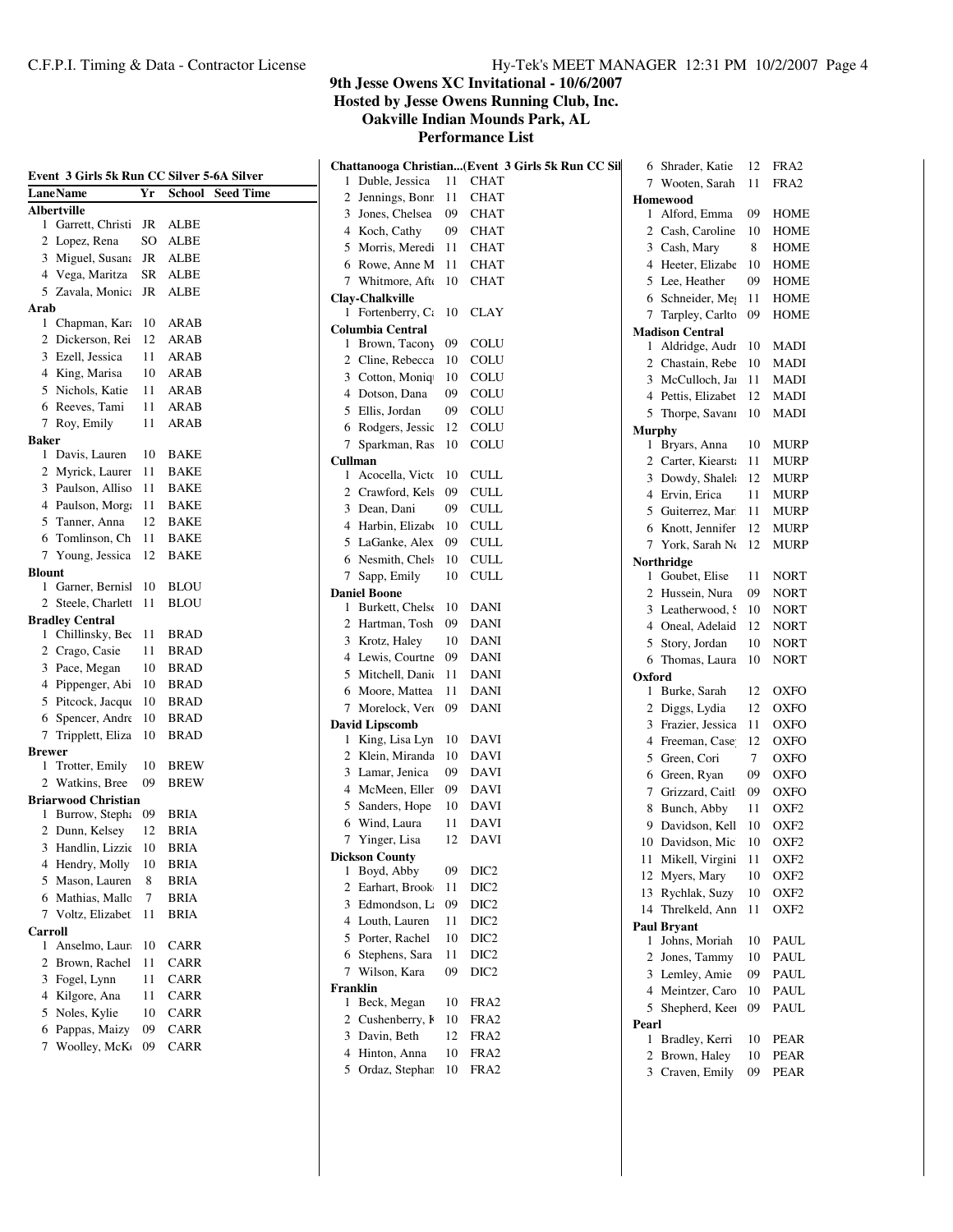| 4              | Hollingsworth,                                        | 11 | <b>PEAR</b>      |
|----------------|-------------------------------------------------------|----|------------------|
| 5              | Hunt, Kaleigh                                         | 09 | <b>PEAR</b>      |
| 6              | Lambert, Amb                                          | 09 | <b>PEAR</b>      |
| 7              | Langston, Ama                                         | 09 | <b>PEAR</b>      |
| Pelham         |                                                       |    |                  |
| 1              | Banasiewicz, A                                        | 09 | <b>PELH</b>      |
| $\overline{2}$ | D'Alessio, Lau                                        | 11 | <b>PELH</b>      |
| 3              | Leuch, Hayley                                         | 12 | <b>PELH</b>      |
| $\overline{4}$ | O'Brien, Dena                                         | 10 | PELH             |
| 5              | Smith, Ayla                                           | 10 | <b>PELH</b>      |
| 6              | Wasdin, Christ                                        | 12 | <b>PELH</b>      |
| 7              | Wasdin, Kelsy                                         | 10 | PELH             |
|                | <b>Ravenwood</b>                                      |    |                  |
| 1              | Arnette, Allie                                        | 09 | <b>RAVE</b>      |
| 2              | Collins, Mary l                                       | 10 | <b>RAVE</b>      |
| 3              | Domico, Victo                                         | 11 | <b>RAVE</b>      |
| $\overline{4}$ | Ragland, Katie                                        | 09 | <b>RAVE</b>      |
| 5              | Schenkel, Step                                        | 11 | <b>RAVE</b>      |
| 6              | Shy, Hannah                                           | 09 | <b>RAVE</b>      |
| $\overline{7}$ | Traczweski, Ra                                        | 09 | <b>RAVE</b>      |
|                | <b>Riverdale</b>                                      |    |                  |
| 1              | Crumbaugh, K                                          | 09 | <b>RIVE</b>      |
| 2              | Gupton, Katie                                         | 12 | <b>RIVE</b>      |
| 3              | Hawkins, Loga                                         | 12 | <b>RIVE</b>      |
| 4              | Jones, Calli                                          | 12 | <b>RIVE</b>      |
| 5              | Klumpe, Heidi                                         | 11 | <b>RIVE</b>      |
| 6              | Patton, Autumi<br>Webster, Kelse                      | 09 | <b>RIVE</b>      |
| 7              |                                                       | 09 | <b>RIVE</b>      |
|                |                                                       |    |                  |
| Section<br>1   |                                                       |    |                  |
|                | Stiefel, Whitne                                       | 10 | <b>SECT</b>      |
| 1              | <b>St. Benedict at Auburndale</b><br>Altizer, Elizabe | 12 | ST.2             |
| 2              | Darling, Victor                                       | 09 |                  |
| 3              |                                                       | 11 | ST.2             |
| 4              | Hyatt, Lydia                                          | 12 | ST.2             |
| 5              | LaForce, Emily                                        | 10 | ST.2             |
| 6              | Ong, Theresa                                          | 10 | ST.2             |
| 7              | Stoddard, Kaitl<br>Williams, Cole                     | 11 | ST.2             |
|                | Thompson                                              |    | ST.2             |
| 1              | Hardin, Elizab                                        | 10 | TH <sub>O2</sub> |
| 2              | Lowe, Kendra                                          | 11 | THO <sub>2</sub> |
| 3              | Morris, Mary                                          | 12 | THO <sub>2</sub> |
| 4              |                                                       | 10 | THO <sub>2</sub> |
| 5              | Richardson, Ka                                        | 09 | THO2             |
| 6              | Richardson, Ta                                        | 11 | THO <sub>2</sub> |
| 7              | Warman, Emil<br>White, Jaime                          | 10 | THO2             |
|                | Tullahoma                                             |    |                  |
| 1              | Black, Julia                                          | 11 | TULL             |
| $\overline{2}$ | Blias, Krystal                                        | 10 | TULL             |
| 3              | Dohrmann, Els                                         | 10 | TULL             |
| 4              | Dohrmann, Ye                                          | 10 | TULL             |
| 5              | Martin, Xenia                                         | 10 | TULL             |
| 6              | Raths, Erica                                          | 10 | <b>TULL</b>      |
| 7              | Ruckstuhl, Mo                                         | 10 | <b>TULL</b>      |
|                | <b>Tuscaloosa County</b><br>Archer, Jamie             |    | TUSC             |

|                            | UMS-Wright(Event 3 Girls 5k Run CC Silver 5-6A : |
|----------------------------|--------------------------------------------------|
| 1 Chiepalich, Lo 12 UMS-   |                                                  |
| 2 Galloway, Ann 10 UMS-    |                                                  |
| 3 Galloway, Cha 8 UMS-     |                                                  |
| 4 Hinton, MaryK 12 UMS-    |                                                  |
| 5 Massey, Kate 11 UMS-     |                                                  |
| 6 Sarrett, France: 10 UMS- |                                                  |
| 7 Speegle, Claire 09 UMS-  |                                                  |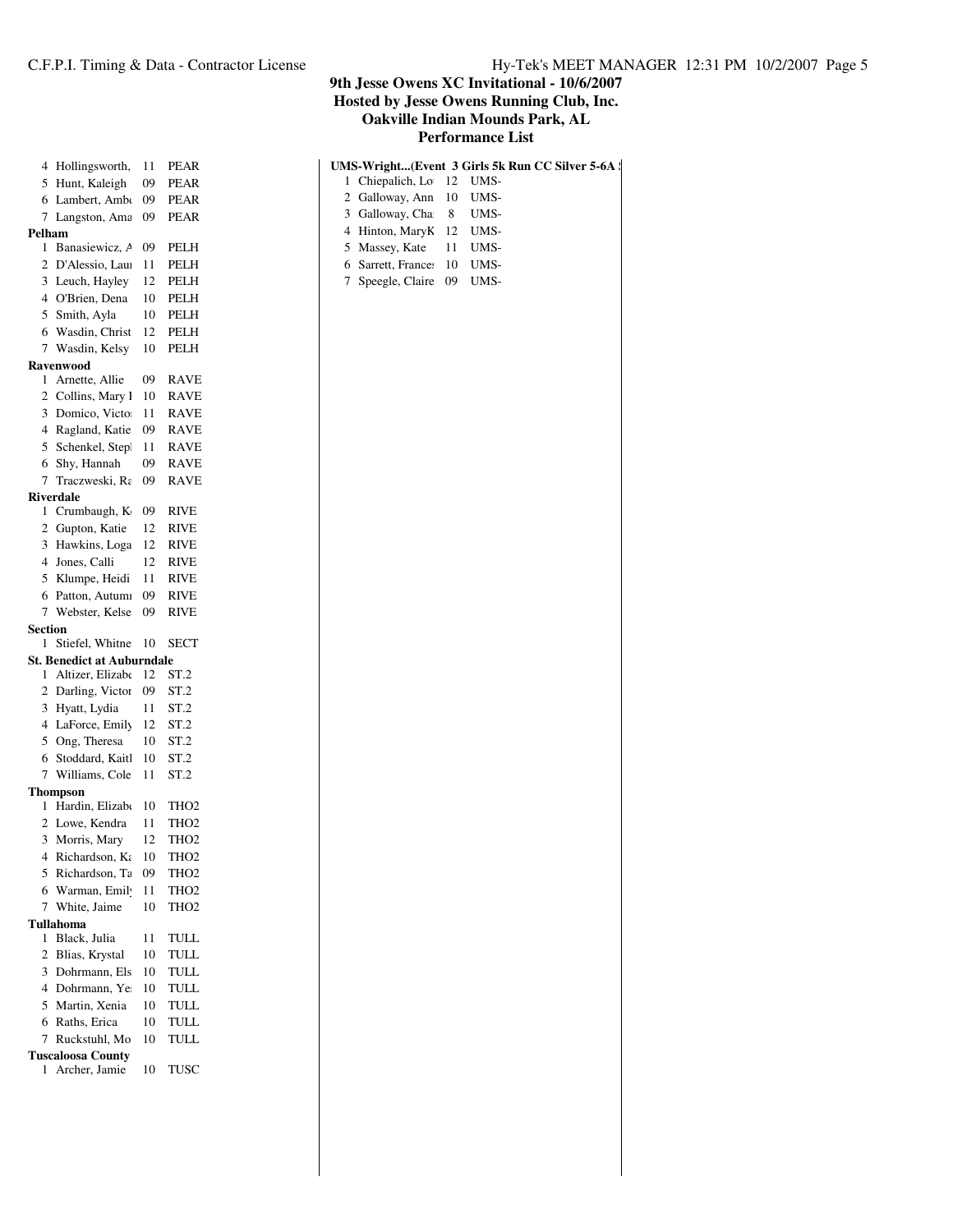**Hosted by Jesse Owens Running Club, Inc.**

**Oakville Indian Mounds Park, AL**

| Event 4 Boys 5k Run CC Silver 5-6A Silver |                            |     |                     |                  |
|-------------------------------------------|----------------------------|-----|---------------------|------------------|
|                                           | LaneName                   | Yr  | School              | <b>Seed Time</b> |
|                                           | <b>Albertville</b>         |     |                     |                  |
| 1                                         | Boyer, Ryan                |     | SO ALBE             |                  |
|                                           | 2 Ceron, Saul              | SO. | <b>ALBE</b>         |                  |
|                                           | 3 Davis, Robert            | JR  | <b>ALBE</b>         |                  |
|                                           | 4 Francisco, And           | SO. | <b>ALBE</b>         |                  |
|                                           | 5 Francisco, Mar           | FR  | ALBE                |                  |
|                                           | 6 Gomez, Jose              | SO  | ALBE                |                  |
| 7                                         | Zavala, Raul               | SO. | <b>ALBE</b>         |                  |
| Arab<br>1                                 | Almond, Josh               | 12  |                     |                  |
| $\overline{2}$                            | Bagwell, Adan              | 12  | ARAB<br><b>ARAB</b> |                  |
|                                           | 3 Love, Randall            | 11  | <b>ARAB</b>         |                  |
|                                           | 4 Moore, Tyler             | 10  |                     |                  |
|                                           | 5 Russell, Jon Ra          | 12  | <b>ARAB</b>         |                  |
| 6                                         | Scott, Zach                | 12  | <b>ARAB</b>         |                  |
| 7                                         |                            |     | ARAB                |                  |
| <b>Baker</b>                              | Sutton, Andy               | 11  | ARAB                |                  |
| 1                                         | Bannon, Brand              | 10  | <b>BAKE</b>         |                  |
|                                           | 2 Calderon, Raul           | 11  | <b>BAKE</b>         |                  |
|                                           | 3 Caviness, Jeffr          | 12  | <b>BAKE</b>         |                  |
|                                           | 4 Crain, Damare            | 12  | <b>BAKE</b>         |                  |
|                                           | 5 Marchand, We             | 10  | BAKE                |                  |
| 6                                         | Noojin, John               | 12  | <b>BAKE</b>         |                  |
| $\tau$                                    | Summers, Alex              | 10  | BAKE                |                  |
| <b>Blount</b>                             |                            |     |                     |                  |
| 1                                         | Howard, Antor              | 12  | <b>BLOU</b>         |                  |
| 2                                         | James, Jimmy               | 12  | <b>BLOU</b>         |                  |
|                                           | 3 Robinson, Erre           | 10  | <b>BLOU</b>         |                  |
| 4                                         | Stephens, Rick             | 12  | BLOU                |                  |
| 5                                         | Taylor, Cory               | 11  | <b>BLOU</b>         |                  |
|                                           | <b>Bradley Central</b>     |     |                     |                  |
| 1                                         | Baltimore, Kyl             | 09  | BRAD                |                  |
| 2                                         | Curtis, Jake               | 09  | BRAD                |                  |
| 3                                         | Garrett, Jessie            | 10  | <b>BRAD</b>         |                  |
| $\overline{4}$                            | Kirkpatrick, Za            | 10  | <b>BRAD</b>         |                  |
| 5                                         | Lynn, Ethan                | 10  | <b>BRAD</b>         |                  |
| 6                                         | Rutledge, Tren             | 11  | <b>BRAD</b>         |                  |
| 7                                         | Wilkerson, Ma              | 09  | <b>BRAD</b>         |                  |
| <b>Brewer</b>                             |                            |     |                     |                  |
| 1                                         | David, Josh                | 10  | <b>BREW</b>         |                  |
| 2                                         | Eddy, Hunter               | 09  | <b>BREW</b>         |                  |
| 3                                         | Hamilton, Natl             | 12  | BREW                |                  |
| 4                                         | Holloman, Tra              | 11  | BREW                |                  |
| 5                                         | Sanford, Andy              | 09  | <b>BREW</b>         |                  |
| 6                                         | Smothers, Brer             | 12  | <b>BREW</b>         |                  |
| 7                                         | Wigginton, Ky              | 10  | BREW                |                  |
|                                           | <b>Briarwood Christian</b> |     |                     |                  |
| 1                                         | Carroll, Winn              | 11  | <b>BRIA</b>         |                  |
| $\overline{2}$                            | Darwin, Andre              | 11  | <b>BRIA</b>         |                  |
| 3                                         | Fincher, Natha             | 8   | <b>BRIA</b>         |                  |
| 4                                         | Johnson, Austi             | 11  | <b>BRIA</b>         |                  |
| 5                                         | Lawrence, Chr.             | 12  | BRIA                |                  |
| 6                                         | Smith, Hunter              | 8   | BRIA                |                  |
| 7                                         | Wagner, Kurt               | 11  | BRIA                |                  |

|                     | Chattanooga Christian                  |    |                  |
|---------------------|----------------------------------------|----|------------------|
| 1                   | Alexson, Bill                          | 10 | CHAT             |
| $\overline{c}$      | Ausdran, Rand                          | 12 | <b>CHAT</b>      |
| 3                   | Coniglio, Matt                         | 11 | <b>CHAT</b>      |
| 4                   | Meadors, Camo                          | 11 | CHAT             |
| 5                   | Mullins, Andre                         | 11 | CHAT             |
| 6                   | Thomas, Stever                         | 11 | <b>CHAT</b>      |
| 7                   | Warren, Kit                            | 11 | <b>CHAT</b>      |
|                     | Clay-Chalkville                        |    |                  |
| 1                   | Caranza, Jose                          | 12 | <b>CLAY</b>      |
| 2                   | Cody, Matt                             | 11 | <b>CLAY</b>      |
| 3                   | Craft, John                            | 09 | <b>CLAY</b>      |
| 4                   | Dameron, And:                          | 11 | <b>CLAY</b>      |
| 5                   | Driggers, Jamio                        | 09 | <b>CLAY</b>      |
| 6                   | Hicks, Kevin                           | 12 | <b>CLAY</b>      |
| 7                   | Landers, Josh                          | 11 | <b>CLAY</b>      |
|                     | <b>Columbia Central</b>                |    |                  |
| 1                   | Braden, Oneal                          | 12 | COLU             |
| 2                   | Daniels, Jonath                        | 12 | COLU             |
| 3                   | Davis, Will                            | 12 | COLU             |
| 4                   | Massey, Masor                          | 12 | COLU             |
| 5                   | Pellizzarro, Ra                        | 10 | COLU             |
| 6                   | Strickland, Jaso                       | 12 |                  |
| 7                   | Wood, Michae                           | 12 | COLU<br>COLU     |
|                     |                                        |    |                  |
| 1                   | <b>David Lipscomb</b><br>Amonett, Hunt | 11 | DAVI             |
| 2                   | Ball, Robert                           | 11 | <b>DAVI</b>      |
| 3                   | Barrick, Johnso                        | 10 | DAVI             |
| 4                   | Johnson, Ryan                          | 12 | DAVI             |
| 5                   | McMeen, Alex                           |    |                  |
|                     |                                        | 12 | DAVI             |
| 6                   | Musick, Jeff                           | 11 | DAVI             |
| 7                   | Rochelle, Marc                         | 11 | <b>DAVI</b>      |
| <b>Decatur</b><br>1 | Brown, Taylor                          | 11 | DEC <sub>2</sub> |
| 2                   | Derrick, Trent                         | 10 | DEC <sub>2</sub> |
| 3                   | Hand, Samuel                           | 10 | DEC <sub>2</sub> |
| 4                   |                                        | 11 | DEC <sub>2</sub> |
|                     | Lopez, Francis                         |    |                  |
| 5                   | Maxwell, Clark                         | 11 | DEC <sub>2</sub> |
| 6                   | Rawlings, Alec                         | 11 | DEC <sub>2</sub> |
| 7                   | Solley, Sawyer                         | 11 | DEC <sub>2</sub> |
| 1                   | <b>Dickson County</b><br>Bell, Patrick | 12 | DIC <sub>2</sub> |
| $\mathfrak{D}$      | Brannan, Kaleł                         | 10 | DIC <sub>2</sub> |
|                     |                                        |    |                  |
| 3                   | Brown, Andrev                          | 11 | DIC <sub>2</sub> |
| 4                   | Carter, Jake                           | 11 | DIC <sub>2</sub> |
| 5                   | Fortner, Charle                        | 12 | DIC <sub>2</sub> |
| 6                   | Long, Cliff                            | 09 | DIC <sub>2</sub> |
| 7                   | Shaun, Bigness                         | 12 | DIC <sub>2</sub> |
| Franklin<br>1       | Bacon, Jake                            | 10 | FRA2             |
| 2                   | Bennorth, Nick                         |    |                  |
| 3                   |                                        | 10 | FRA2             |
|                     | Compton, Brac<br>Halleen, Alex         | 10 | FRA2             |
| 4                   |                                        | 11 | FRA2             |
| 5                   | McCubbin, Ale                          | 12 | FRA2             |
| 6                   | Porter, John El                        | 12 | FRA2             |
| 7                   | Sullivan, Jared                        | 11 | FRA2             |

|                | <b>Hewitt-Trussville</b>    |    |             |
|----------------|-----------------------------|----|-------------|
| 1              | Bengtson, Clay              | 11 | HEWI        |
| $\overline{2}$ | Boyd, Brent                 | 12 | HEWI        |
| 3              | Cordes, Chris               | 12 | <b>HEWI</b> |
| 4              | Knowles, Mich               | 12 | <b>HEWI</b> |
| 5              | Smith, Morgan               | 12 | <b>HEWI</b> |
| 6              | Stidham, Justir             | 12 | <b>HEWI</b> |
| 7              | Vise, Adam                  | 12 | <b>HEWI</b> |
|                | <b>Homewood</b>             |    |             |
| 1              | Donaldson, Jos              | 12 | <b>HOME</b> |
| $\overline{c}$ | Hughes, Mitch               | 12 | <b>HOME</b> |
| 3              | Johnson, Philip             | 11 | <b>HOME</b> |
| 4              | Keith, Gregory              | 12 | <b>HOME</b> |
| 5              | Lee, Blake                  | 11 | <b>HOME</b> |
| 6              | Lee, Cody                   | 10 | <b>HOME</b> |
| 7              | Little, William             | 12 | <b>HOME</b> |
|                | Independence                |    |             |
| 1              | Andrzewjewsk                | 11 | <b>INDE</b> |
| $\overline{2}$ | Burton, Kyle                | 11 | <b>INDE</b> |
| 3              | Butts, Tyler                | 10 | INDE        |
| 4              | Jones, Ben                  | 10 | INDE        |
| 5              | Luze, Zach                  | 10 | <b>INDE</b> |
| 6              | Pett, Ryan                  | 11 | <b>INDE</b> |
| 7              | Rockholt, Deni              | 12 | <b>INDE</b> |
|                | <b>Madison Central</b>      |    |             |
| 1              | Gilstrap, Danie             | 11 | MADI        |
| 2              | Hall, Drew                  | 10 | <b>MADI</b> |
| 3              | Khymes, Madi                | 11 | MADI        |
| 4              | Moseley, Lee                | 09 | MADI        |
| 5              | Robinson, And               | 10 | <b>MADI</b> |
| 6              | Ruhl, Adam                  | 10 | <b>MADI</b> |
| 7              | Steece, Garrret             | 11 | <b>MADI</b> |
|                | McGill-Toolen               |    |             |
| 1              | Aguirre, Joe                | 12 | MCGI        |
| 2              | Aguirre, Nick               | 10 | <b>MCGI</b> |
| 3              | Corl, Donnie                | 11 | <b>MCGI</b> |
| 4              | Cortipassi, Jose            | 11 | <b>MCGI</b> |
| 5              | Dempsey, Phili              | 09 | <b>MCGI</b> |
| 6              | Dolan, Steve                | 11 | <b>MCGI</b> |
| 7              | Nichols, Alex               | 10 | <b>MCGI</b> |
| Moodv          |                             |    |             |
| 1              | Gann, Travis                | 10 | <b>MOOD</b> |
| 2              | Garst, Dallas               | 10 | MOOD        |
| 3              | Hamby, Tyler                | 10 | MOOD        |
| 4              | Spiker, Blake               | 10 | MOOD        |
| 5              | Suttle, Ethan               | 12 | MOOD        |
| 6              | Vecsey, Mike                | 11 | MOOD        |
| <b>Murphy</b>  |                             |    |             |
| 1              | Farrell, Justin             | 12 | MURP        |
| 2              | Fleming, Terra              | 10 | MURP        |
| 3              | Howard, Philli <sub>l</sub> | 12 | MURP        |
| 4              | Howard, Rober               | 10 | MURP        |
| 5              | Johnson, Lebui              | 12 | MURP        |
| 6              | Moorer, Micha               | 12 | MURP        |
| 7              | Stephens, Ben               | 11 | MURP        |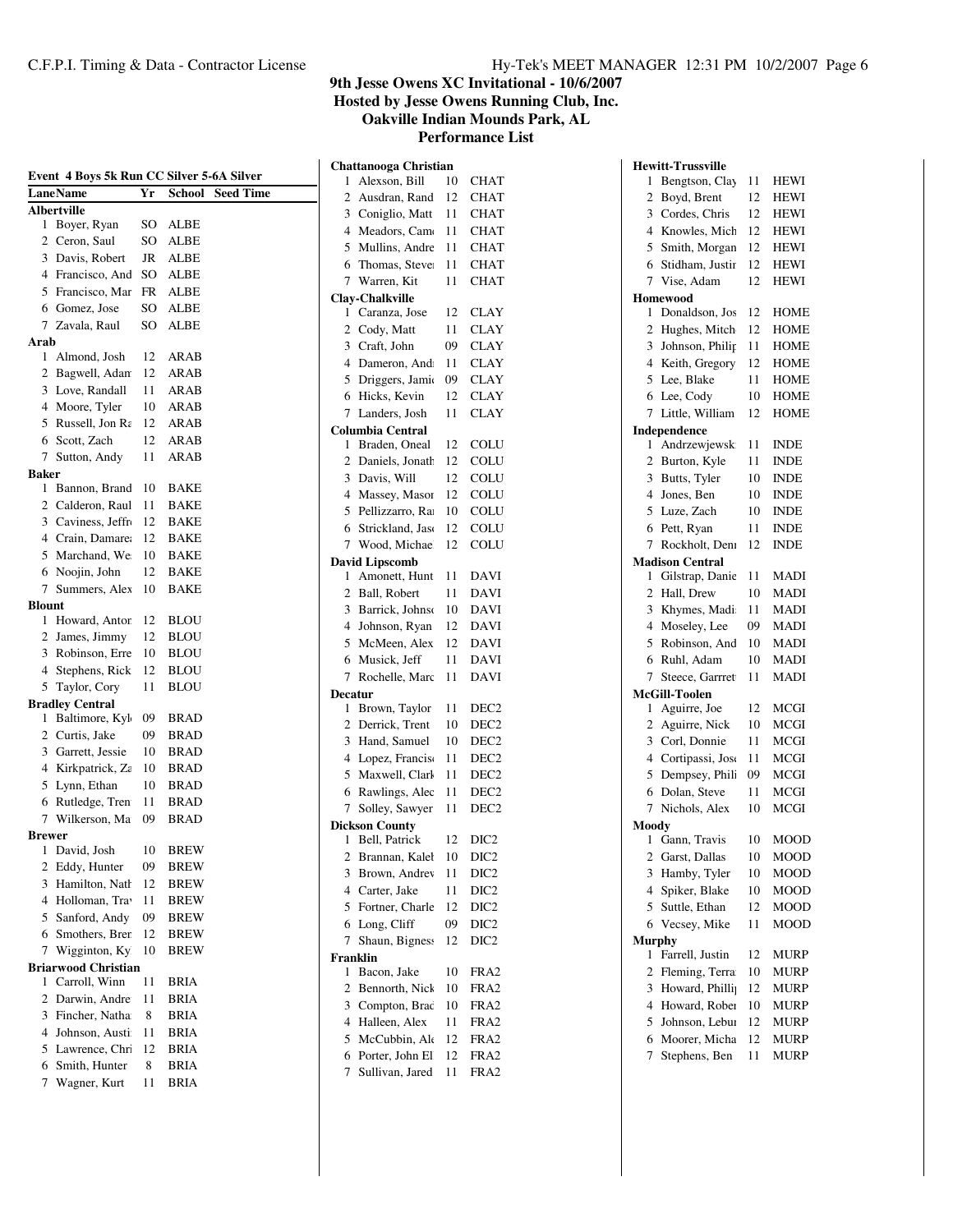|                               |        | Muscle Shoals(Event 4 Boys 5k Run CC Silver 5-6A |              | 3 Huber, Jim                      | 10 | <b>RIVE</b>      |
|-------------------------------|--------|--------------------------------------------------|--------------|-----------------------------------|----|------------------|
| 1 Moore, Joey                 | 10     | MUSC                                             | 4            | Sato, Michael                     | 12 | <b>RIVE</b>      |
| 2 Ryan, Tanner                | 10     | MUSC                                             | 5            | Scoles, Jack                      | 11 | <b>RIVE</b>      |
| Northridge                    |        |                                                  | 6            | Shearon, Walk                     | 09 | <b>RIVE</b>      |
| 1 Cochrane, Brai              | 10     | <b>NORT</b>                                      |              | 7 Wilson, Rob                     | 11 | <b>RIVE</b>      |
| 2 Cook, Zac                   | 11     | <b>NORT</b>                                      |              | <b>Spain Park</b>                 |    |                  |
| 3 Fridley, Justin             | 12     | <b>NORT</b>                                      |              | 1 Anderson, Bria                  | 12 | SPAI             |
| 4 Nichols, Dylan              | 10     | <b>NORT</b>                                      |              | 2 Malone, Eric                    | 11 | <b>SPAI</b>      |
| 5 Pruitt, Jason               | 11     | <b>NORT</b>                                      |              | 3 McCoy, Ryan                     | 12 | SPAI             |
| 6 Schreiber, Con              | 10     | <b>NORT</b>                                      |              | 4 McGinnis, Cla                   | 12 | SPAI             |
| 7 Walker, Benjar              | 12     | <b>NORT</b>                                      |              | 5 Oneil, Jack                     | 8  | <b>SPAI</b>      |
| Oxford                        |        |                                                  |              | 6 Whitley, John                   | 12 | SPAI             |
| 1 Bennett, Jaron              | 10     | <b>OXFO</b>                                      |              | 7 Wright, Chris                   | 09 | SPAI             |
| 2 Bryant, Blake               | 12     | <b>OXFO</b>                                      |              | <b>Sparkman</b>                   |    |                  |
| 3 Chamblee, My                | 12     | <b>OXFO</b>                                      |              | 1 Amacher, Alex                   | 09 | <b>SPAR</b>      |
| 4 Dove, Jacoby                | 09     | <b>OXFO</b>                                      |              | 2 Atchley, Travis                 | 10 | SPAR             |
| 5 Futral, Daniel              | 12     | <b>OXFO</b>                                      |              | 3 Halley, Justin                  | 11 | <b>SPAR</b>      |
| 6 Juarez, Emanu               | 11     | <b>OXFO</b>                                      | 4            | Rury, Steven                      | 09 | <b>SPAR</b>      |
| Thrasher, Nath<br>7           | 10     | <b>OXFO</b>                                      | 5            | Rury, William                     | 8  | <b>SPAR</b>      |
| moffatt, sam<br>8             | 10     | OXF <sub>2</sub>                                 |              | 6 Sanders, Stever                 | 09 | <b>SPAR</b>      |
| 9 Richmond, Cra               | 10     | OXF <sub>2</sub>                                 |              | 7 Simpson, Andr                   | 09 | <b>SPAR</b>      |
| 10 Simmons, Mat               | 10     | OXF <sub>2</sub>                                 |              | <b>St. Benedict at Auburndale</b> |    |                  |
| 11 Smith, Austin              | 10     | OXF <sub>2</sub>                                 | $\mathbf{1}$ | Christiansen, C                   | 11 | ST <sub>2</sub>  |
| <b>Paul Bryant</b>            |        |                                                  |              | 2 Durham, Justin                  | 12 | ST <sub>.2</sub> |
| 1 Aguilar, David              | 10     | PAUL                                             |              | 3 Elmer, Jared                    | 10 | ST.2             |
| 2 DeJesus-Colon               | 10     | PAUL                                             |              | 4 Firehammer, A                   | 12 | ST <sub>.2</sub> |
| 3 Gee, Eric                   | 09     | PAUL                                             |              | 5 Kenwright, Ma                   | 11 | ST <sub>.2</sub> |
| 4 Howard, Jerem               | 10     | PAUL                                             |              | 6 Pitawanakwat,                   | 10 | ST <sub>.2</sub> |
| 5 Kelley, Andrev              | 09     | PAUL                                             |              | 7 Treece, Kyle                    | 10 | ST <sub>.2</sub> |
| 6 Piepke, Ulrich              | 09     | PAUL                                             |              | <b>Thompson</b>                   |    |                  |
| 7 Robertson, Ant              | 11     | PAUL                                             |              | 1 Brandon, Steve                  | 12 | THO <sub>2</sub> |
| Pearl                         |        |                                                  |              | 2 Lemke, Eric                     | 11 | TH <sub>O2</sub> |
| 1 Gillis, Tim                 | 11     | <b>PEAR</b>                                      |              | 3 Mwaituka, Jeff                  | 12 | TH <sub>O2</sub> |
| 2 Humphrey, Tir.              | 10     | <b>PEAR</b>                                      |              | 4 Pickett, Marcu                  | 12 | THO <sub>2</sub> |
| 3 Kersh, Morris               | 11     | <b>PEAR</b>                                      | 5            | Smith, David I                    | 12 | THO <sub>2</sub> |
| 4 Osborn, Hunte:              | 11     | <b>PEAR</b>                                      | 6            | Thornton, Matt                    | 11 | TH <sub>O2</sub> |
| 5 Salomon, Geor               | 12     | <b>PEAR</b>                                      |              | 7 Wakiri, Dicksc                  | 12 | TH <sub>O2</sub> |
| Pelham                        |        |                                                  |              | <b>Tullahoma</b>                  |    |                  |
| Covington, Ch<br>$\mathbf{1}$ | 09     | PELH                                             | 1            | Aboulmouna, 2                     | 12 | TULL             |
| 2 Givan, Will                 | 09     | PELH                                             |              | 2 Eads, Tyler                     | 10 | TULL             |
| 3 Howell, Nathai              | 12     | PELH                                             |              | 3 Hayes, Carson                   | 10 | TULL             |
| 4 McDuff, Chris               | 10     | PELH                                             |              | 4 Hills, CJ                       | 10 | TULL             |
| 5 Price, Nick                 | $11\,$ | PELH                                             |              | 5 Mahan, Mike                     | 12 | <b>TULL</b>      |
| 6 Theodore, Nicl              | 12     | PELH                                             |              | 6 Waites, Chase                   | 11 | <b>TULL</b>      |
| 7 Wallace, James              | 10     | PELH                                             |              | 7 Wilson, Jeff                    | 10 | TULL             |
| <b>Ravenwood</b>              |        |                                                  |              | <b>UMS-Wright</b>                 |    |                  |
| 1 Alexander, Ryı              | 11     | RAVE                                             |              | 1 Cutrell, Kelley                 | 10 | UMS-             |
| 2 Best, Taylor                | 10     | RAVE                                             |              | 2 Drew, Dan                       | 8  | UMS-             |
| 3 Butters, Grigor             | 12     | RAVE                                             |              | 3 Huetteman, Rio                  | 10 | UMS-             |
| 4 Fink, Brian                 | 11     | RAVE                                             |              | 4 McFarlane, Tu                   | 11 | UMS-             |
| 5 Jones, Harrisor             | 11     | RAVE                                             |              | 5 Mullins, Haddi                  | 8  | UMS-             |
| 6 Linder, Sam                 | 11     | RAVE                                             |              | 6 Taylor, John R                  | 12 | UMS-             |
| 7 Lowe, Will                  | 10     | RAVE                                             |              | 7 Willett, Robert                 | 11 | UMS-             |
| <b>Riverdale</b>              |        |                                                  |              | W. P. Davidson                    |    |                  |
| 1 Farmer, Jacob               | 11     | <b>RIVE</b>                                      |              | 1 Clardy, Tyler                   | 12 | W. P             |
| 2 Hancock, Trev               | 11     | RIVE                                             |              | 2 Kilcrease, Hayo                 | 12 | W. P             |
|                               |        |                                                  |              |                                   |    |                  |

| 3 Lee, Damien             | 12 W.P               |
|---------------------------|----------------------|
| 4 New, Daniel             | $12 \quad W \quad P$ |
| 5 Pancoast, Patri 12 W. P |                      |
| 6 Pulliam, Ryan 12 W. P   |                      |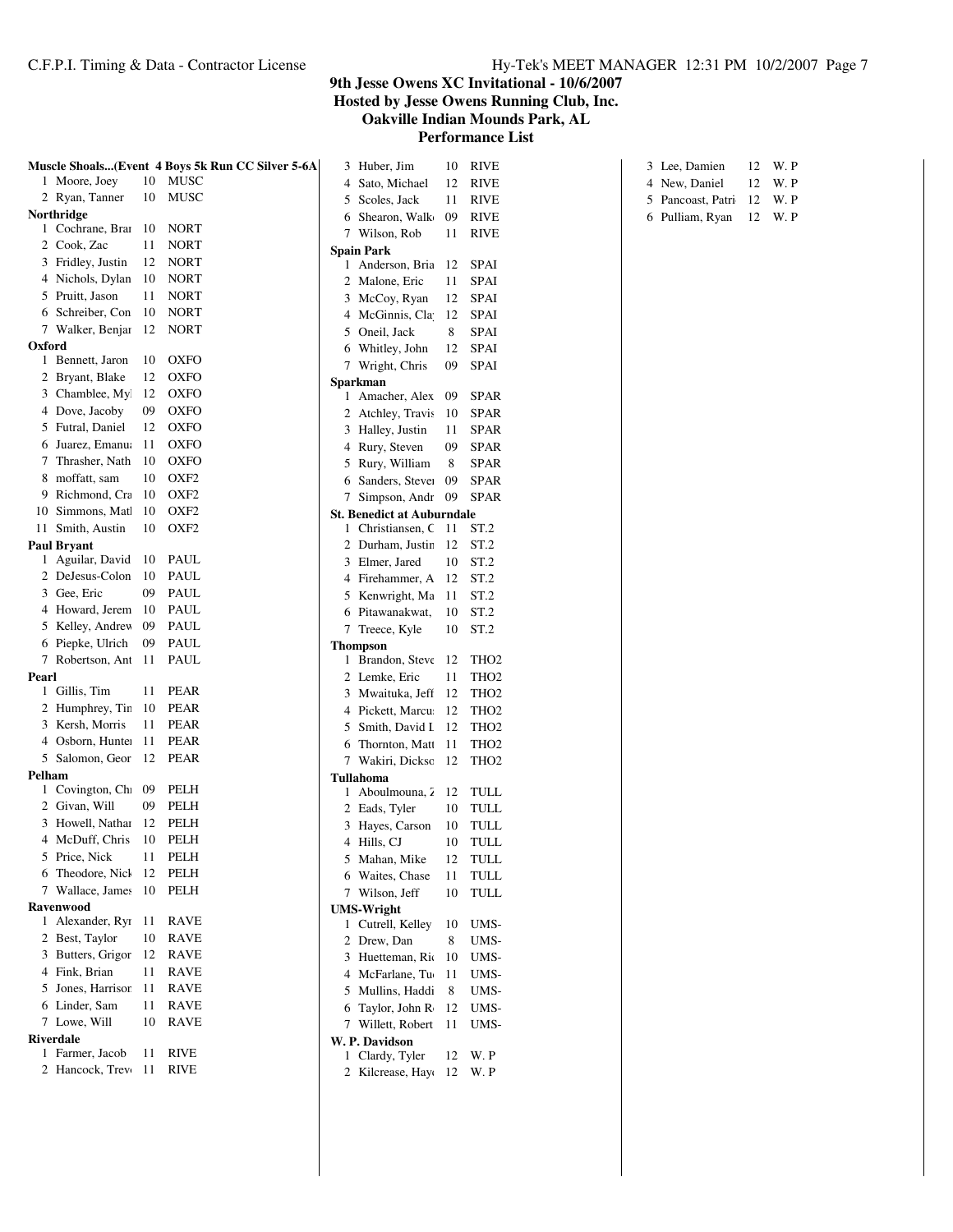| Event 5 Girls 5k Run CC Bronze1-4A Bronze |         |                     |                  |                                                   |          | Brooks(Event 5 Girls 5k Run CC Bronze1-4A Bronz |               | 2 Cadle, Morgan                        | 10       | HAR <sub>2</sub>                     |
|-------------------------------------------|---------|---------------------|------------------|---------------------------------------------------|----------|-------------------------------------------------|---------------|----------------------------------------|----------|--------------------------------------|
| <b>LaneName</b>                           | Yr      | <b>School</b>       | <b>Seed Time</b> | 8 Williams, Krist 10                              |          | <b>BROO</b>                                     |               | 3 Elliott, Molly                       | 11       | HAR <sub>2</sub>                     |
| <b>Altamont</b>                           |         |                     |                  | <b>Central-Florence</b><br>1 Anderson, Chri       | 12       | <b>CENT</b>                                     |               | 4 Essary, Chelse:                      | 10       | HAR <sub>2</sub>                     |
| 1 Averett, Madis                          | 10      | <b>ALTA</b>         |                  | 2 Boggan, Blair                                   | 10       | <b>CENT</b>                                     |               | 5 Fowler, Caycie                       | 11       | HAR <sub>2</sub>                     |
| 2 Davis, Nkele                            | 10      | <b>ALTA</b>         |                  | 3 Dowdy, Morga                                    | 10       | <b>CENT</b>                                     | 6             | Gossett, Kelly                         | 12       | HAR <sub>2</sub>                     |
| 3 Eckinger, Sara                          | 09      | <b>ALTA</b>         |                  | 4 Gilchrist, Dana                                 | 10       | <b>CENT</b>                                     | 7             | Hayes, Sarah                           | 12       | HAR <sub>2</sub>                     |
| 4 Holladay, Kath                          | 10      | ALTA                |                  | 5 Gilchrist, Dara                                 | 10       | <b>CENT</b>                                     | 8             | Marlin, Allie                          | 09       | HAR <sub>2</sub>                     |
| 5 Miller, Palmer                          | 10      | <b>ALTA</b>         |                  | <b>Clements</b>                                   |          |                                                 | 9             | Ragland, Ashle                         | 10<br>12 | HAR <sub>2</sub><br>HAR <sub>2</sub> |
| 6 Murray, Kathel                          | 12      | <b>ALTA</b>         |                  | 1 Adams, Lindsa                                   | -09      | <b>CLEM</b>                                     | 10<br>11      | Raich, Leah<br>Ralston, Courti         | 11       | HAR <sub>2</sub>                     |
| 7 Parish, Kelly                           | 7       | <b>ALTA</b>         |                  | Embry, Morgan<br>2                                | 10       | <b>CLEM</b>                                     | 12            | Sharp, Mallory                         | 12       | HAR <sub>2</sub>                     |
| 8 Parish, Mary                            | 11      | <b>ALTA</b>         |                  | 3 Holland, Victo:                                 | $\tau$   | <b>CLEM</b>                                     |               | 13 Smith, Bonnie                       | 11       | HAR <sub>2</sub>                     |
| 9 Ratliff, Lillie                         | 10      | <b>ALTA</b>         |                  | 4 Jay, Allison                                    | 7        | <b>CLEM</b>                                     | 14            | Smith, Brittney                        | 11       | HAR <sub>2</sub>                     |
| 10 Rushton, Lily                          | 09      | <b>ALTA</b>         |                  | 5 McBay, Amber                                    | 8        | <b>CLEM</b>                                     | 15            | Thompson, Sar                          | 10       | HAR <sub>2</sub>                     |
| 11 Taylor, Edie                           | 11      | <b>ALTA</b>         |                  | 6 Warren, Bridge                                  | 8        | <b>CLEM</b>                                     | 16            | Wade, Anna                             | 12       | HAR <sub>2</sub>                     |
| <b>American Christian Academy</b>         |         |                     |                  | <b>Cold Springs</b>                               |          |                                                 | 17            | Wallace, June                          | 09       | HAR <sub>2</sub>                     |
| 1 Bobo, Catherin                          | -09     | <b>AMER</b>         |                  | 1 Attaway, Court                                  | 8        | <b>COLD</b>                                     | <b>Hatton</b> |                                        |          |                                      |
| 2 Dare, Chandler                          | $\tau$  | AMER                |                  | Crider, KA KA<br>2                                | 8        | <b>COLD</b>                                     |               | 1 Rutherford, Co                       | 09       | HATT                                 |
| 3 Hayes, Abby                             | 7       | AMER<br><b>AMER</b> |                  | Harbison, Jessi<br>3                              | 10       | <b>COLD</b>                                     |               | 2 Smith, Jordan                        | 09       | HATT                                 |
| 4 Lambert, Alain                          | 10<br>7 | AMER                |                  | Haynes, Jesse<br>4                                | 8        | <b>COLD</b>                                     |               | <b>Hutchison School</b>                |          |                                      |
| 5 Mirabito, Amy<br>6 Rector, Chloe        | 7       | <b>AMER</b>         |                  | 5 Myrex, Abby                                     | 8        | <b>COLD</b>                                     |               | Atkins, Rachel                         | 11       | <b>HUTC</b>                          |
| 7 Silliman, Emil                          | 8       | <b>AMER</b>         |                  | 6 Myrex, Palee<br>7 Phillips, Jamie               | 10<br>09 | <b>COLD</b><br><b>COLD</b>                      | 2             | Gordon, Laura                          | 09       | HUTC                                 |
| 8 Whinery, April                          | 7       | AMER                |                  | 8 Watson, Heave 10                                |          | <b>COLD</b>                                     | 3             | Hayes, Melony                          | 09       | HUTC                                 |
| <b>Athens Bible</b>                       |         |                     |                  | <b>DAR</b>                                        |          |                                                 | 4             | Jones, Amanda                          | 10       | HUTC                                 |
| 1 Bloemer, Jenna 11                       |         | <b>ATHE</b>         |                  | 1 Cooper, Jessica 12                              |          | DAR                                             |               | 5 Marchant, Meg                        | 11       | HUTC                                 |
| 2 Bobo, Sarah                             | 09      | <b>ATHE</b>         |                  | Cooper, Monic<br>2                                | 8        | <b>DAR</b>                                      | 6             | Pontoni, Hillar                        | 09       | HUTC                                 |
| 3 Burgess, Chels                          | 11      | <b>ATHE</b>         |                  | Edmonds, McF<br>3                                 | 8        | <b>DAR</b>                                      | 7             | Robinson, Con                          | 10       | HUTC                                 |
| 4 Eubanks, Krys                           | 10      | <b>ATHE</b>         |                  | 4 Glover, Megan                                   | 12       | DAR                                             | 8             | Rose, Jasmine                          | 10       | HUTC                                 |
| 5 Hagewood, Au                            | 09      | <b>ATHE</b>         |                  | 5 Hill, Sarah                                     | 09       | <b>DAR</b>                                      | 9             | Tipton, Mary E                         | 10       | HUTC                                 |
| 6 Harwell, Ameli                          | 10      | <b>ATHE</b>         |                  | Jones, Emily<br>6                                 | 12       | <b>DAR</b>                                      |               | <b>Indian Springs</b><br>Abraham, Erin | 10       | <b>INDI</b>                          |
| 7 McClure, Lind                           | 12      | <b>ATHE</b>         |                  | 7 Kilpatrick, Me:                                 | 09       | <b>DAR</b>                                      | 2             | Blair, Eleanor                         | 12       | <b>INDI</b>                          |
| 8 McGee, Kather                           | 09      | <b>ATHE</b>         |                  | 8 Manley, Tiffan 12                               |          | <b>DAR</b>                                      | 3             | Dorsky, Becca                          | 11       | <b>INDI</b>                          |
| 9 Overton, Kelse                          | 10      | <b>ATHE</b>         |                  | <b>Decatur Heritage</b>                           |          |                                                 | 4             | Dove, Natalie                          | 12       | <b>INDI</b>                          |
| 10 Underwood, Je                          | 12      | <b>ATHE</b>         |                  | 1 Barriault, Mary                                 | -11      | DECA                                            | 5             | Duggan, Carlee                         | 11       | <b>INDI</b>                          |
| <b>Bayside Academy</b>                    |         |                     |                  | 2 Letson, Jessica                                 | 7        | <b>DECA</b>                                     | 6             | Goodwin, Shel                          | 09       | <b>INDI</b>                          |
| Citrin, Sarah<br>1                        | 09      | <b>BAYS</b>         |                  | 3 McWhorter, Ar                                   | 7        | <b>DECA</b>                                     |               | 7 Hamilton, Holl                       | 09       | <b>INDI</b>                          |
| 2 Gill, Charlotte                         | 8       | <b>BAYS</b>         |                  | <b>Elkmont</b>                                    |          |                                                 | 8             | Hawley, Kate                           | 11       | <b>INDI</b>                          |
| 3 Shankle, Sarah                          | 09      | <b>BAYS</b>         |                  | 1 Bailey, Ashlyn                                  | 09       | <b>ELKM</b>                                     | 9             | Hogan, Carol                           | 09       | <b>INDI</b>                          |
| 4 Sullivan, Celes                         | 12      | <b>BAYS</b>         |                  | 2 DeGraves, Alis                                  | 09       | ELKM                                            | 10            | Moore, Allison                         | 11       | <b>INDI</b>                          |
| 5 Walton, Doroth                          | 7       | <b>BAYS</b>         |                  | 3 Long, kelly                                     | 10       | <b>ELKM</b>                                     | 11            | Parker, Lauren                         | 10       | <b>INDI</b>                          |
| <b>Beauregard</b><br>1 Glover, Kaley      | 11      | BEAU                |                  | <b>Fairview</b><br>Earwood, Stacy<br>$\mathbf{I}$ | 11       | <b>FAIR</b>                                     |               | 12 Perry, Elizabet                     | 09       | <b>INDI</b>                          |
| <b>Belgreen</b>                           |         |                     |                  | 2 Gregory, Shaw                                   | 10       | <b>FAIR</b>                                     |               | 13 Peters, Rachel                      | 09       | INDI                                 |
| 1 Billingham, De 11                       |         | <b>BELG</b>         |                  | 3 House, Mandi                                    | 11       | <b>FAIR</b>                                     |               | 14 Rezonzew, Mic                       | 11       | <b>INDI</b>                          |
| 2 Billingham, M 11                        |         | <b>BELG</b>         |                  | 4 Puckett, Alyssa                                 | - 10     | FAIR                                            |               | 15 Schmitz-Draeg                       | 11       | <b>INDI</b>                          |
| 3 Bridget, Thom                           | 8       | <b>BELG</b>         |                  | 5 Rice, Kelsey                                    | 09       | <b>FAIR</b>                                     | 16            | Stanley, Terra                         | 12       | <b>INDI</b>                          |
| 4 DeVaney, Lydi 09                        |         | <b>BELG</b>         |                  | Stancil, ChaLy 11<br>6                            |          | <b>FAIR</b>                                     |               | 17 Stewart, Julia                      | 09       | <b>INDI</b>                          |
| 5 Hargett, Rosaly 10                      |         | <b>BELG</b>         |                  | 7 Stancil, Marlah                                 | 8        | <b>FAIR</b>                                     |               | 18 Willingham, G                       | 8        | <b>INDI</b>                          |
| <b>Brooks</b>                             |         |                     |                  | <b>Falkville</b>                                  |          |                                                 |               | <b>Jacksonville</b>                    |          |                                      |
| 1 Daniels, Rebec                          | -10     | <b>BROO</b>         |                  | 1 Carver, Crystal                                 | - 11     | <b>FALK</b>                                     |               | 1 Foster, Emma                         | 7        | JACK                                 |
| 2 Faulkner, Hanr                          | -10     | <b>BROO</b>         |                  | 2 Estes, Natalee                                  | 09       | <b>FALK</b>                                     |               | 2 Gagnon, Ashle                        | 09       | <b>JACK</b>                          |
| 3 Lopp, Brittany                          | 11      | <b>BROO</b>         |                  | 3 Gibbs, Krystal                                  | 11       | <b>FALK</b>                                     |               | 3 Harper, Jordan                       | 10       | <b>JACK</b>                          |
| 4 Lovelace, Lori-                         | 8       | <b>BROO</b>         |                  | 4 Robbins, Emily                                  | 10       | ${\rm FALK}$                                    |               | 4 Henderson, Ha                        | 09       | <b>JACK</b>                          |
| 5 Prass, Neele                            | 10      | <b>BROO</b>         |                  | 5 Sharbutt, Celes                                 | 8        | <b>FALK</b>                                     | 5             | Henderson, Hil                         | 10       | <b>JACK</b>                          |
| 6 Schofield, Len                          | 09      | <b>BROO</b>         |                  | <b>Harding Academy</b>                            |          |                                                 | 6             | Norris, Sarah                          | 7        | <b>JACK</b>                          |
| 7 Schurfeld, Che 12                       |         | <b>BROO</b>         |                  | 1 Baskin, Kalena 11                               |          | HAR2                                            | 7             | Osterbind, Sha                         | 7        | <b>JACK</b>                          |
|                                           |         |                     |                  |                                                   |          |                                                 |               | 8 Veasey, Elizab                       | 11       | JACK                                 |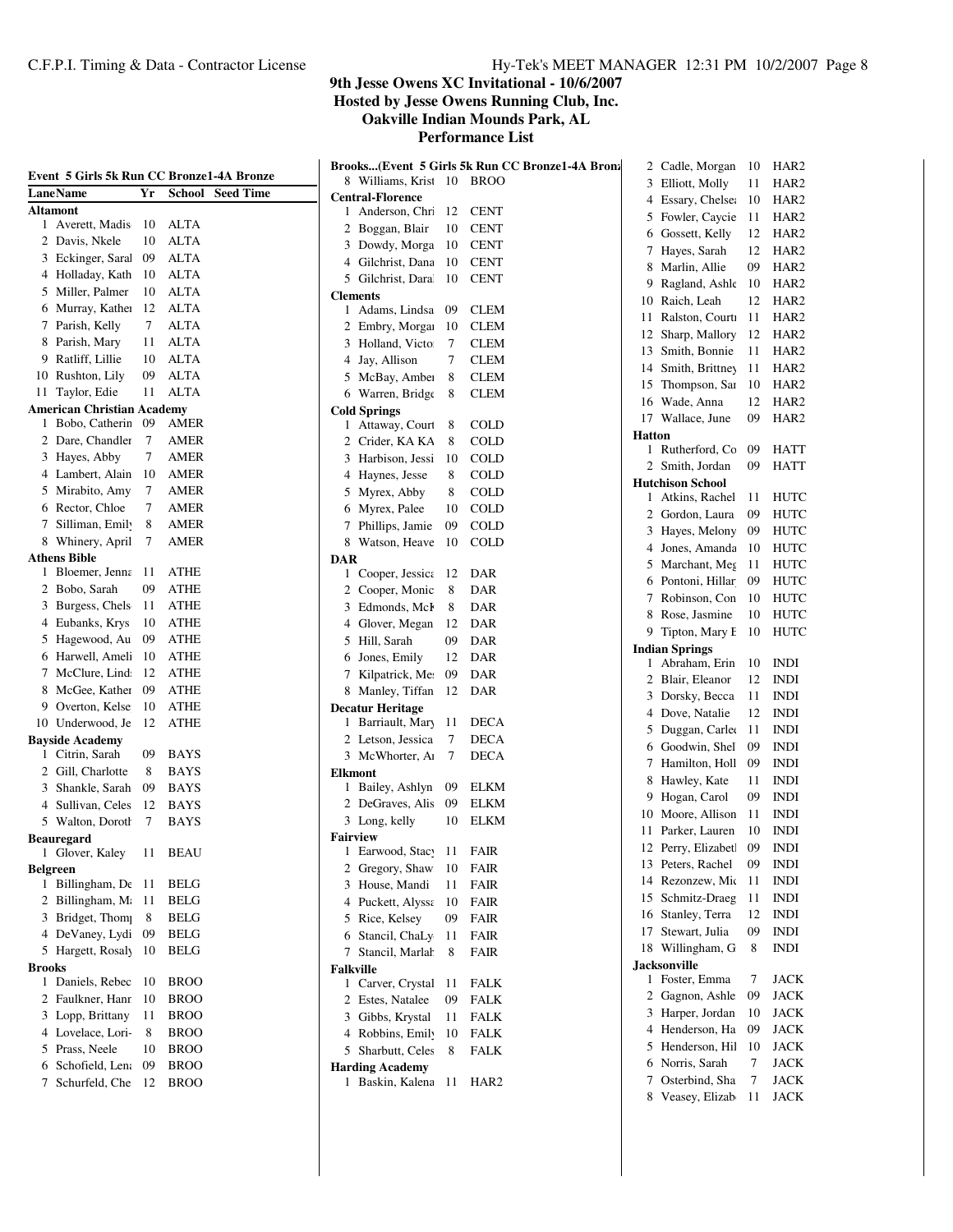**9th Jesse Owens XC Invitational - 10/6/2007**

**Hosted by Jesse Owens Running Club, Inc.**

**Oakville Indian Mounds Park, AL**

**Performance List**

| <b>Lawrence County</b>              |          |                     | Randolph(Event 5 Girls 5k Run CC Bronze1-4A Bro<br>5 Johnson, Racho         | -11                 | <b>SHAD</b>      |
|-------------------------------------|----------|---------------------|-----------------------------------------------------------------------------|---------------------|------------------|
| 1 Black, Samant                     | 8        | LAWR                | 2 Conners, Amel<br>8<br><b>RAND</b><br>6 Pak, Mari                          | 11                  | <b>SHAD</b>      |
| 2 Draper, Victori                   | 7        | LAWR                | 12<br>3 Estopinal, Sara<br><b>RAND</b><br><b>South Walton</b>               |                     |                  |
| 3 Gaddy, McKen                      | 09       | LAWR                | <b>RAND</b><br>1 Brown, Kendal<br>4 Hillman, Katel<br>11                    | -12                 | <b>SWTN</b>      |
| 4 Hutchins, Kari                    | 10       | LAWR                | 5 Honeycutt, Nor<br>8<br><b>RAND</b><br>Campbell, Julia<br>2                | 09                  | <b>SWTN</b>      |
| Jones, Gabriell<br>5                | 8        | LAWR                | 8<br>Martinson, Ma<br><b>RAND</b><br>3<br>Ertl, Jennifer<br>6               | 11                  | <b>SWTN</b>      |
| 6 Letson, Kerri L                   | 8        | LAWR                | Merijanian, Ale<br>11<br><b>RAND</b><br>Keeter, Jordan<br>7<br>4            | 12                  | <b>SWTN</b>      |
| 7 Miranda Lee, F                    | 8        | LAWR                | Ritter, Clare<br>7<br><b>RAND</b><br>5<br>Leach, Malorie<br>8               | 10                  | <b>SWTN</b>      |
| 8 Owens, Megan                      | 7        | LAWR                | Rogers, Mindy<br><b>RAND</b><br>Register, Kathe<br>9<br>11<br>6             | 11                  | <b>SWTN</b>      |
| Sarah Ann, Mc<br>9.                 | 8        | LAWR                | Sandy, Lydia<br><b>RAND</b><br>Smith, Whitney<br>10<br>10                   | 12                  | <b>SWTN</b>      |
| Stephenson, Ar<br>10                | 10       | LAWR                | Tingle, Kristie<br>10<br><b>RAND</b><br>8<br>Taylor, Jessica<br>11          | 09                  | <b>SWTN</b>      |
| Susie, Wilson<br>11                 | 8        | LAWR                | 8<br>Toth, Katie<br><b>RAND</b><br>Terry, Brook<br>12<br>9                  | 12                  | <b>SWTN</b>      |
| Terry, Anna Cl<br>12                | 09       | LAWR                | 8<br>13<br>Wilson, Kristyi<br><b>RAND</b><br>Williamson, Ju<br>10           | 10                  | <b>SWTN</b>      |
| Terry, Lily Bet<br>13               | 7        | LAWR                | 14 Worth, Anna<br><b>RAND</b><br>11 Wright, Allie<br>12                     | 10                  | <b>SWTN</b>      |
| 14 Warren, Lynds                    | 8        | LAWR                | 15 Yates, Kelsey<br><b>RAND</b><br>10<br>Speake                             |                     | <b>SPEA</b>      |
| <b>Loveless (LAMP)</b>              |          |                     | 1 Blaxton, Lexi<br><b>Ripley</b><br><b>RIPL</b>                             | 7<br>$\overline{7}$ | <b>SPEA</b>      |
| Abebe, Eden<br>1                    | 10<br>12 | <b>LOVE</b>         | 1 Patterson, Jessi<br>7<br>2<br>Rittenberry, Ka<br>$\tau$<br><b>RIPL</b>    |                     | <b>SPEA</b>      |
| 2 Bertolotti, Clai                  | 12       | LOVE                | 2 Rowland, Page<br>3 Rittenberry, $K_{\xi}$<br><b>RIPL</b><br>12            | 09<br>8             | <b>SPEA</b>      |
| Copeland, Riss<br>3                 |          | LOVE                | 3 Rowland, Tues<br>4 Waldrep, Katie<br><b>RIPL</b><br><b>St. Andrew's</b>   |                     |                  |
| 4 Foguel, Ashley                    | 10<br>09 | LOVE<br><b>LOVE</b> | Talley, Geordi<br>10<br>4<br>1 Conway-Lewis<br><b>RIPL</b><br>10            | 11                  | ST <sub>3</sub>  |
| 5 Gibby, Sloan                      | 11       | <b>LOVE</b>         | Wallace, Chris<br>5<br>2 Halford, Hanna<br>8<br><b>RIPL</b>                 | 10                  | ST <sub>3</sub>  |
| 6 Johnson, Laura<br>7 McCant, Cami  | 10       | <b>LOVE</b>         | 6 Williams, Dane<br>3<br>Hines, Claire                                      | 10                  | ST <sub>3</sub>  |
| 8 Norman, Johns                     | 11       | <b>LOVE</b>         | <b>Rogers</b><br>1 Beavers, Olivia 09<br><b>ROGE</b><br>Kitchings, Mar<br>4 | 11                  | ST <sub>3</sub>  |
| 9 White, Brantle                    | 10       | <b>LOVE</b>         | 8<br><b>ROGE</b><br>Cabler, Alyssa<br>5<br>Martin, Clara<br>2               | 11                  | ST <sub>.3</sub> |
| 10                                  | 09       | <b>LOVE</b>         | <b>ROGE</b><br>Calvery, Rena<br>09<br>Salaun, Cristin<br>3<br>6             | 10                  | ST <sub>.3</sub> |
| Willoughby, R<br>Woods, Kara        | 10       | <b>LOVE</b>         | Combee, Casar<br>8<br><b>ROGE</b><br>7 Serio, Grace<br>4                    | 11                  | ST <sub>.3</sub> |
| 11<br><b>Mars Hill Bible School</b> |          |                     | 7<br>5 Dison, Haley<br><b>ROGE</b><br><b>St. Bernard</b>                    |                     |                  |
| Ashley, Amber                       | JR       | MARS                | 1 Eder, Amie<br>Elliot, Tara<br>09<br><b>ROGE</b><br>6                      | 11                  | ST <sub>.4</sub> |
| 2 Bailey, Sarah                     | JR       | MARS                | 2 Gray, Mary Ka<br>Gibson, Alyssa<br>7<br><b>ROGE</b><br>7                  | 09                  | ST <sub>.4</sub> |
| 3 Behel, Haley                      | JR       | <b>MARS</b>         | <b>Westminster Christian</b><br>8<br>Hamner, Magg<br><b>ROGE</b><br>8       |                     |                  |
| 4 Darby, Hayley                     | JR       | MARS                | Clarke, Katelyr<br>8<br>Hamner, Mereo<br>ROGE<br>9                          | 8                   | WES2             |
| 5 Hughes, Ambe                      | JR       | <b>MARS</b>         | 2 Farr, Abbey<br>8<br>10 Hurst, Courtne<br><b>ROGE</b>                      | 7                   | WES2             |
| 6 Larkin, Olivia                    | JR       | <b>MARS</b>         | 3 Hwang, Joyce<br>7<br>11 Hyde, Alex<br><b>ROGE</b>                         | 09                  | WES2             |
| <b>Mobile Christian</b>             |          |                     | Jones, Chelsea<br>4<br><b>ROGE</b><br>Malone, Meaga<br>09<br>12             | 11                  | WES2             |
| 1 Barnes, Katie                     | 11       | MOBI                | 5 Shankle, Ruth<br><b>ROGE</b><br>13 Matthews, Tay<br>09                    | 12                  | WES2             |
| 2 Massey, Meaga                     | 11       | MOBI                | <b>White Plains</b><br>8<br><b>ROGE</b><br>Putman, Danic<br>14              |                     |                  |
| 3 Nelson, Alexar                    | 10       | MOBI                | 1 Hendry, Leah<br>15<br>Ruple, Ragan<br>7<br><b>ROGE</b>                    | 10                  | WHI <sub>2</sub> |
| <b>Montgomery Catholic</b>          |          |                     | 2 Phillips, Jessie<br>Scott, Jamie<br>10<br><b>ROGE</b><br>16               | 12                  | WHI <sub>2</sub> |
| 1 Gilbert, Alexar 11                |          | <b>MONT</b>         | 3 White, Riley<br>8<br><b>ROGE</b><br>17<br>Stewart, Katie                  | 8                   | WHI <sub>2</sub> |
| Pontotoc                            |          |                     | Winfield<br><b>ROGE</b><br>18<br>Stout, Amanda<br>11                        |                     |                  |
| 1 Dixon, Myeka 11 PONT              |          |                     | 1 Atkinson, Oliv<br>19 Thompson, Sav<br>7<br><b>ROGE</b>                    | 8                   | <b>WINF</b>      |
| 2 Gentry, Katie                     | 09       | PONT                | 2 Aultman, Holly<br>20 Tingle, Alyssa<br>11<br><b>ROGE</b>                  | 7                   | <b>WINF</b>      |
| 3 Harrell, Hanna                    | 11       | PONT                | Cook, Kelsey<br>3<br>21 Tucker, Whitne<br>7<br><b>ROGE</b>                  | 7                   | <b>WINF</b>      |
| 4 Holcomb, Cath                     | 09       | <b>PONT</b>         | 4 Harrington, Sh<br><b>Section</b>                                          | 8                   | <b>WINF</b>      |
| 5 Holcomb, Kayl                     | 12       | PONT                | 5 Hughes, Sarah<br>1 Adams, Taylor<br><b>SECT</b><br>8                      | 11                  | <b>WINF</b>      |
| 6 Holland, Hann                     | 8        | PONT                | Morton, Justina<br>6<br>Christian, Beth<br>7<br><b>SECT</b><br>2            | 11                  | <b>WINF</b>      |
| 7 Morrow, Molly                     | 10       | <b>PONT</b>         | 7 Parrish, Morga<br>3 Haynes, Marki<br>09<br><b>SECT</b>                    | 09                  | <b>WINF</b>      |
| 8 Naugher, Carly                    | 8        | PONT                | Reaves, Maddi<br>8<br>8<br>4 Moore, Jazzy<br><b>SECT</b>                    | 10                  | <b>WINF</b>      |
| 9 Ray, Whitney                      | 10       | <b>PONT</b>         | Sides, Nichole<br>9<br>5 Wasylow, Sara<br><b>SECT</b><br>11                 | 12                  | <b>WINF</b>      |
| 10 Williams, Emil                   | 8        | <b>PONT</b>         | 10 Tramutolo, Ale<br>Wilbanks, Dev<br><b>SECT</b><br>10<br>6                | 7                   | <b>WINF</b>      |
| Priceville                          |          |                     | 7 Wynn, Cara<br>11<br><b>SECT</b>                                           |                     |                  |
| 1 Amanda, Breec                     | 10       | PRIC                | 8 Wynn, Robin<br>$\operatorname{SECT}$<br>09                                |                     |                  |
| 2 Grantland, Bre                    | 10       | <b>PRIC</b>         | <b>Shades Mountain Christian</b>                                            |                     |                  |
| Randolph                            |          |                     | 1 Anderson, Kara 12<br>SHAD                                                 |                     |                  |
| 1 Buell, Maggie                     | 8        | <b>RAND</b>         | 2 Benscoter, Lau<br>11<br><b>SHAD</b>                                       |                     |                  |
|                                     |          |                     | 3 Courter, Callie: 11<br><b>SHAD</b>                                        |                     |                  |

4 Dickerson, Jası 11 SHAD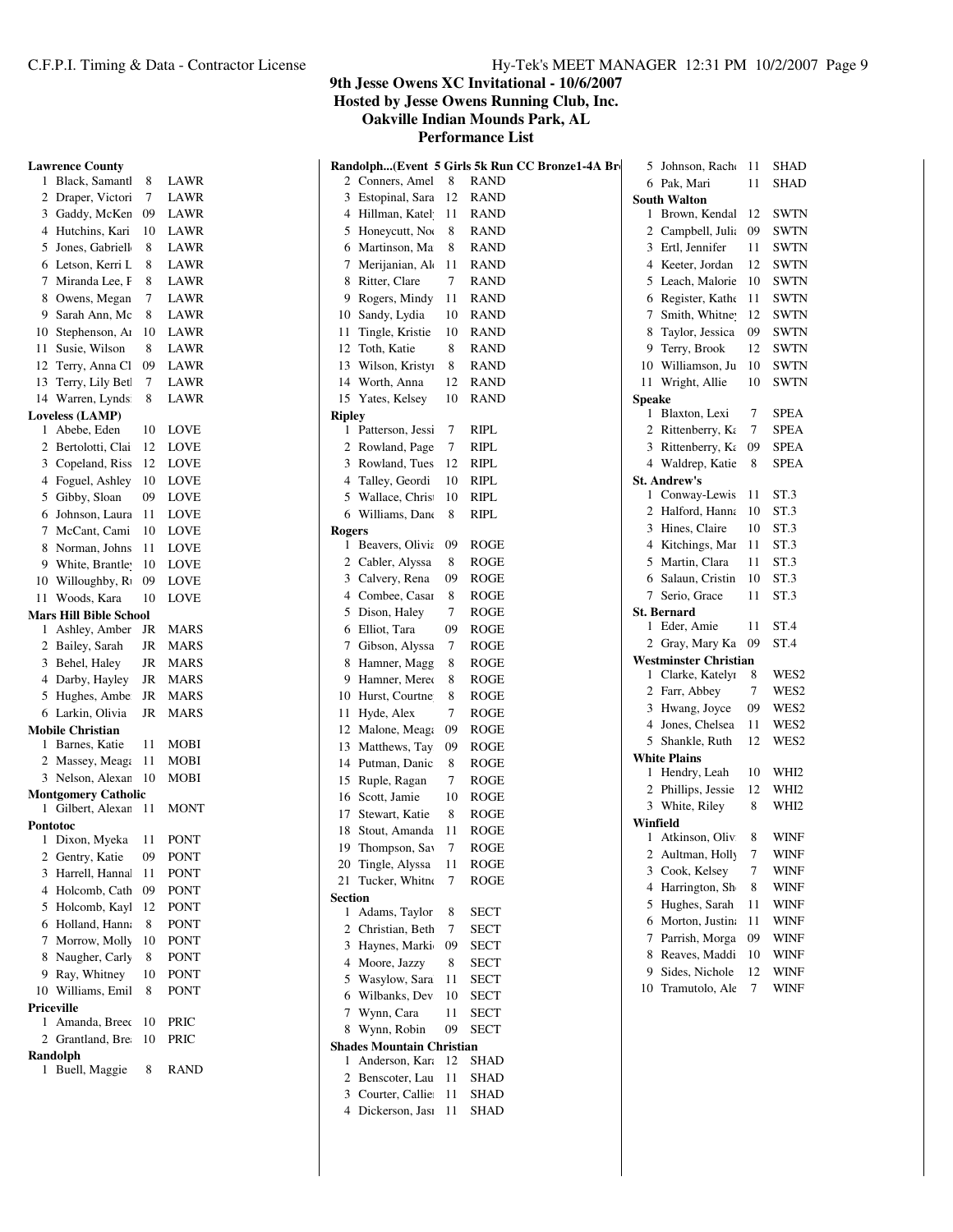|  |  |  | Hy-Tek's MEET MANAGER 12:31 PM 10/2/2007 Page 10 |  |  |  |  |
|--|--|--|--------------------------------------------------|--|--|--|--|
|--|--|--|--------------------------------------------------|--|--|--|--|

**9th Jesse Owens XC Invitational - 10/6/2007 Hosted by Jesse Owens Running Club, Inc.**

**Oakville Indian Mounds Park, AL**

| Event 6 Boys 5k Run CC Bronze 1-4A Bronze |                        |    |             |                  |  |  |
|-------------------------------------------|------------------------|----|-------------|------------------|--|--|
|                                           | <b>LaneName</b>        | Yr | School      | <b>Seed Time</b> |  |  |
|                                           | Altamont               |    |             |                  |  |  |
| 1                                         | Awad, Elias            | 10 | <b>ALTA</b> |                  |  |  |
| 2                                         | Bennati, Nick          | 10 | <b>ALTA</b> |                  |  |  |
| 3                                         | Callahan, Mike         | 09 | <b>ALTA</b> |                  |  |  |
| 4                                         | Chambliss, Ma          | 8  | <b>ALTA</b> |                  |  |  |
| 5                                         | Fox, Tom               | 10 | <b>ALTA</b> |                  |  |  |
| 6                                         | Haas, Cottrell         | 11 | <b>ALTA</b> |                  |  |  |
| 7                                         | Joe, Winston           | 10 | <b>ALTA</b> |                  |  |  |
| 8                                         | Kennedy, Wall          | 09 | <b>ALTA</b> |                  |  |  |
| 9                                         | Limdi, Mohit           | 8  | <b>ALTA</b> |                  |  |  |
| 10                                        | Lux. Drew              | 10 | <b>ALTA</b> |                  |  |  |
| 11                                        | Pollard, Jamie         | 10 | <b>ALTA</b> |                  |  |  |
| 12                                        | Pratt, Philip          | 11 | <b>ALTA</b> |                  |  |  |
| 13                                        | Raburn, Kyle           | 10 | ALTA        |                  |  |  |
| 14                                        | Sauer, J. P.           | 11 | ALTA        |                  |  |  |
| 15                                        | Varnell, Bishop        | 10 | <b>ALTA</b> |                  |  |  |
| 16                                        | Watson, Akira          | 09 | <b>ALTA</b> |                  |  |  |
|                                           | <b>Athens Bible</b>    |    |             |                  |  |  |
| 1                                         | Claxton, Tyler         | 12 | ATHE        |                  |  |  |
| 2                                         | Davidson, And          | 12 | <b>ATHE</b> |                  |  |  |
| 3                                         | Denton, Cliff          | 10 | ATHE        |                  |  |  |
| 4                                         | Fisk. Brandon          | 10 | ATHE        |                  |  |  |
| 5                                         | George, Caleb          | 11 | ATHE        |                  |  |  |
| 6                                         | McFall, Tad            | 11 | ATHE        |                  |  |  |
| 7                                         | McWhirter, La          | 10 | ATHE        |                  |  |  |
| 8                                         | Phillips, Colby        | 11 | ATHE        |                  |  |  |
| 9                                         | Phillips, Tyler        | 12 | ATHE        |                  |  |  |
| 10                                        | Pittman, Jonath        | 12 | <b>ATHE</b> |                  |  |  |
| 11                                        | Watson, David          | 11 | <b>ATHE</b> |                  |  |  |
| 12                                        | Westbrook, Br          | 11 | ATHE        |                  |  |  |
|                                           | <b>Bayside Academy</b> |    |             |                  |  |  |
| 1                                         | Colville, Rober        | 11 | <b>BAYS</b> |                  |  |  |
| 2                                         | Dorriety, Willi        | 11 | <b>BAYS</b> |                  |  |  |
| 3                                         | Dowd, Dennis           | 11 | <b>BAYS</b> |                  |  |  |
| 4                                         | Hamel, Brandc          | 09 | <b>BAYS</b> |                  |  |  |
| 5                                         | Hammond, Joh           | 12 | <b>BAYS</b> |                  |  |  |
| 6                                         | Huey, Zachary          | 11 | <b>BAYS</b> |                  |  |  |
| 7                                         | Kasmia, Emil           | 09 | <b>BAYS</b> |                  |  |  |
| 8                                         | Marine, Scott          | 8  | <b>BAYS</b> |                  |  |  |
| 9                                         | Mulla, Omar            | 09 | <b>BAYS</b> |                  |  |  |
| 10                                        | Norman, Nicho          | 12 | <b>BAYS</b> |                  |  |  |
| 11                                        | Raley, Ben             | 11 | <b>BAYS</b> |                  |  |  |
| 12                                        | Runels, Trey           | 10 | <b>BAYS</b> |                  |  |  |
| 13                                        | Shoemaker, Sto         | 10 | <b>BAYS</b> |                  |  |  |
|                                           |                        |    |             |                  |  |  |
| 14                                        | Stassen, John          | 10 | <b>BAYS</b> |                  |  |  |
| 15                                        | Tarabein, Karii        | 09 | <b>BAYS</b> |                  |  |  |
| 16                                        | Walton, Gil            | 8  | <b>BAYS</b> |                  |  |  |
| 17                                        | Watts, Austin          | 09 | <b>BAYS</b> |                  |  |  |
| 18                                        | Wilson, Caleb          | 09 | <b>BAYS</b> |                  |  |  |
| 19                                        | Wolf, Matt             | 12 | <b>BAYS</b> |                  |  |  |
|                                           | <b>Beauregard</b>      |    |             |                  |  |  |
| 1                                         | Alexander, Rus         | 11 | BEAU        |                  |  |  |
| 2                                         | Alvarado-Rive          | 11 | <b>BEAU</b> |                  |  |  |
| 3                                         | Homan, Nic             | 09 | BEAU        |                  |  |  |

| 4                       | Jenkins, Jeffery         | 12 | <b>BEAU</b> |  |  |  |  |
|-------------------------|--------------------------|----|-------------|--|--|--|--|
| 5                       | McKnight, Jacl           | 10 | <b>BEAU</b> |  |  |  |  |
| 6                       | Wilder, Chris            | 11 | <b>BEAU</b> |  |  |  |  |
| <b>Belgreen</b>         |                          |    |             |  |  |  |  |
| 1                       | Green, Jacob             | 11 | <b>BELG</b> |  |  |  |  |
| 2                       | Martin, Zack             | 7  | <b>BELG</b> |  |  |  |  |
|                         | <b>Brindlee Mountain</b> |    |             |  |  |  |  |
| 1                       | Alexander, Cha           | 12 | BRIN        |  |  |  |  |
| $\overline{c}$          | Black, Alex              | 10 | BRIN        |  |  |  |  |
| 3                       | Calhoun, Roma            | 10 | <b>BRIN</b> |  |  |  |  |
| 4                       | Lemons, Evan             | 11 | <b>BRIN</b> |  |  |  |  |
| 5                       | Phelps, Dustin           | 10 | <b>BRIN</b> |  |  |  |  |
| 6                       | Robinson, Josh           | 12 | <b>BRIN</b> |  |  |  |  |
| 7                       | Schuch, Nick             | 12 | BRIN        |  |  |  |  |
| 8                       | Tucker, Brando           | 12 | BRIN        |  |  |  |  |
| <b>Brooks</b>           |                          |    |             |  |  |  |  |
| 1                       | Ayres, R.T.              | 11 | <b>BROO</b> |  |  |  |  |
| $\overline{c}$          | Barber, Steven           | 11 | <b>BROO</b> |  |  |  |  |
| 3                       | Hester, John             | 11 | <b>BROO</b> |  |  |  |  |
| 4                       | Jones, Casey             | 11 | <b>BROO</b> |  |  |  |  |
| 5                       | Maxwell, Bent            | 10 | <b>BROO</b> |  |  |  |  |
| 6                       | McDonald, Ma             | 12 | <b>BROO</b> |  |  |  |  |
| 7                       | Perry, Taylor            | 11 | <b>BROO</b> |  |  |  |  |
| 8                       | Pershke, Austii          | 12 | <b>BROO</b> |  |  |  |  |
| 9                       | Rickard, Rob             | 09 | <b>BROO</b> |  |  |  |  |
| 10                      | Tank, Ryan               | 11 | <b>BROO</b> |  |  |  |  |
| 11                      | Thompson, Da             | 12 | <b>BROO</b> |  |  |  |  |
|                         | <b>Central-Florence</b>  |    |             |  |  |  |  |
| 1                       | Anderson, DeV            | 10 | <b>CENT</b> |  |  |  |  |
| 2                       | Angel, Tyler             | 10 | <b>CENT</b> |  |  |  |  |
| 3                       | Copeland, Wes            | 10 | <b>CENT</b> |  |  |  |  |
| 4                       | Creasy, Joe              | 10 | <b>CENT</b> |  |  |  |  |
| 5                       | Creel, Skyler            | 10 | <b>CENT</b> |  |  |  |  |
| 6                       | Franks, Heath            | 11 | <b>CENT</b> |  |  |  |  |
| 7                       | Green, Gary              | 12 | <b>CENT</b> |  |  |  |  |
| 8                       | Harrison, Drew           | 11 | <b>CENT</b> |  |  |  |  |
| 9                       | Koger, Travis            | 12 | <b>CENT</b> |  |  |  |  |
| 10                      | McDonald, We             | 11 | <b>CENT</b> |  |  |  |  |
| 11                      | Sego, Wesley             | 12 | <b>CENT</b> |  |  |  |  |
| 12                      | Tingle, Terry            | 12 | <b>CENT</b> |  |  |  |  |
|                         | <b>Clements</b>          |    |             |  |  |  |  |
| 1                       | Chapman, Scot            | 09 | <b>CLEM</b> |  |  |  |  |
| $\overline{\mathbf{c}}$ | Colwell, Chris           | 09 | <b>CLEM</b> |  |  |  |  |
| 3                       | Grubbs, Joshn            | 12 | CLEM        |  |  |  |  |
| 4                       | Hazlitt, Jerry           | 12 | CLEM        |  |  |  |  |
| 5                       | Kimbrough, Bu            | 8  | CLEM        |  |  |  |  |
| 6                       | McMeans, Tre             | 09 | CLEM        |  |  |  |  |
| 7                       | Moore, Luke              | 09 | <b>CLEM</b> |  |  |  |  |
| 8                       | Patrick, Will            | 09 | CLEM        |  |  |  |  |
|                         | <b>Cold Springs</b>      |    |             |  |  |  |  |
| 1                       | Bevis, Bertis            | 11 | COLD        |  |  |  |  |
| 2                       | Busby, Will              | 10 | COLD        |  |  |  |  |
| 3                       | Crider, Kiah             | 10 | COLD        |  |  |  |  |
| 4                       | Garmon, Matt             | 12 | COLD        |  |  |  |  |
| 5                       | Hall, Cody               | 12 | COLD        |  |  |  |  |
| 6                       | Lewis, Nathan            | 10 | COLD        |  |  |  |  |
|                         |                          |    |             |  |  |  |  |

|                     |                                   |    | Cold Springs(Event 6 Boys 5k Run CC Bronze 1-4A |
|---------------------|-----------------------------------|----|-------------------------------------------------|
|                     | 7 Lewis, Nick                     | 10 | COLD                                            |
| DAR                 |                                   |    |                                                 |
| 1                   | Burks, Kyle                       | 12 | DAR                                             |
|                     | 2 Drury, Will                     | 12 | DAR                                             |
|                     | 3 Fox, Taylor                     | 09 | DAR                                             |
|                     | 4 Gamble, Garret                  | 09 | DAR                                             |
|                     | 5 Hamby, Chris                    | 12 | DAR                                             |
|                     | 6 Hoover, Cody                    | 12 | DAR                                             |
|                     | 7 Kilpatrick, Mic                 | 10 | DAR                                             |
|                     | 8 Walker, Larry                   | 09 | DAR                                             |
| 9.                  | Wertz, Dakota                     | 09 | DAR                                             |
|                     | <b>Decatur Heritage</b>           |    |                                                 |
| 1                   | Barriault, Hunt                   | 12 | <b>DECA</b>                                     |
|                     | 2 Cook, Jacob                     | 11 | <b>DECA</b>                                     |
|                     | 3 Hodge, Drew                     | 7  | <b>DECA</b>                                     |
|                     | 4 Hurst, Tillman                  | 7  | <b>DECA</b>                                     |
|                     | 5 Oliver, Chad                    | 8  | <b>DECA</b>                                     |
|                     | 6 Poole, Zach                     | 10 | <b>DECA</b>                                     |
|                     | 7 Reid, Aaron                     | 09 | <b>DECA</b>                                     |
|                     | 8 Runager, Ryan                   | 7  | <b>DECA</b>                                     |
|                     | 9 Schmid, Marsh                   | 10 | <b>DECA</b>                                     |
|                     | 10 Vinton, James                  | 09 | <b>DECA</b>                                     |
| 11                  | Vinton, Thoma                     | 10 | <b>DECA</b>                                     |
| <b>Elkmont</b><br>1 |                                   | 10 | ELKM                                            |
| 2                   | Miller, Hayden<br>Miller, Jacksor | 09 | <b>ELKM</b>                                     |
|                     | <b>Fairview</b>                   |    |                                                 |
| 1                   | Butts, Kody                       | 12 | FAIR                                            |
|                     | 2 Fulmer, Jordan                  | 10 | FAIR                                            |
|                     | 3 Gay, Hayden                     | 7  | FAIR                                            |
|                     | 4 Kessler, Eric                   | 11 | FAIR                                            |
|                     | 5 Phillips, Daltor                | 11 | FAIR                                            |
|                     | 6 Talley, Chance                  | 10 | FAIR                                            |
| <b>Falkville</b>    |                                   |    |                                                 |
| 1                   | Blanchard, Hea                    | 09 | FALK                                            |
|                     | 2 Blanchard, Jus                  | 12 | FALK                                            |
|                     | 3 Hill, Cory                      | 12 | FALK                                            |
|                     | 4 McNatt, Jonath                  | 11 | <b>FALK</b>                                     |
|                     | 5 Wilemon, Jace                   | 11 | FALK                                            |
|                     | <b>Franklin Road</b>              |    |                                                 |
| 1                   | Davis, Nolan                      | 12 | FRAN                                            |
| $\mathbf{Z}$        | Ford, Kevin                       | П  | FRAN                                            |
| 3                   | Girdler, John                     | 11 | FRAN                                            |
| 4                   | Gurdler, John                     | 11 | FRAN                                            |
| 5                   | Huddleston, Al                    | 11 | <b>FRAN</b>                                     |
| 6                   | Kaiser, Jack                      | 11 | <b>FRAN</b>                                     |
| 7                   | McCaslin, John                    | 11 | FRAN                                            |
| 8                   | Rodewald, Nik                     | 09 | <b>FRAN</b>                                     |
|                     | <b>Harding Academy</b>            |    |                                                 |
| 1                   | Alexander, Dre                    | 12 | HAR2                                            |
| 2                   | Ashley, Ben                       | 09 | HAR2                                            |
| 3                   | Ashley, Richar                    | 11 | HAR <sub>2</sub>                                |
| 4                   | Cancienne, Dre                    | 10 | HAR2                                            |
| 5                   | Gandee, Andre                     | 12 | HAR2                                            |
| 6                   | Hendrix, Andy                     | 10 | HAR2                                            |
| 7                   | James, Nick                       | 10 | HAR2                                            |
|                     |                                   |    |                                                 |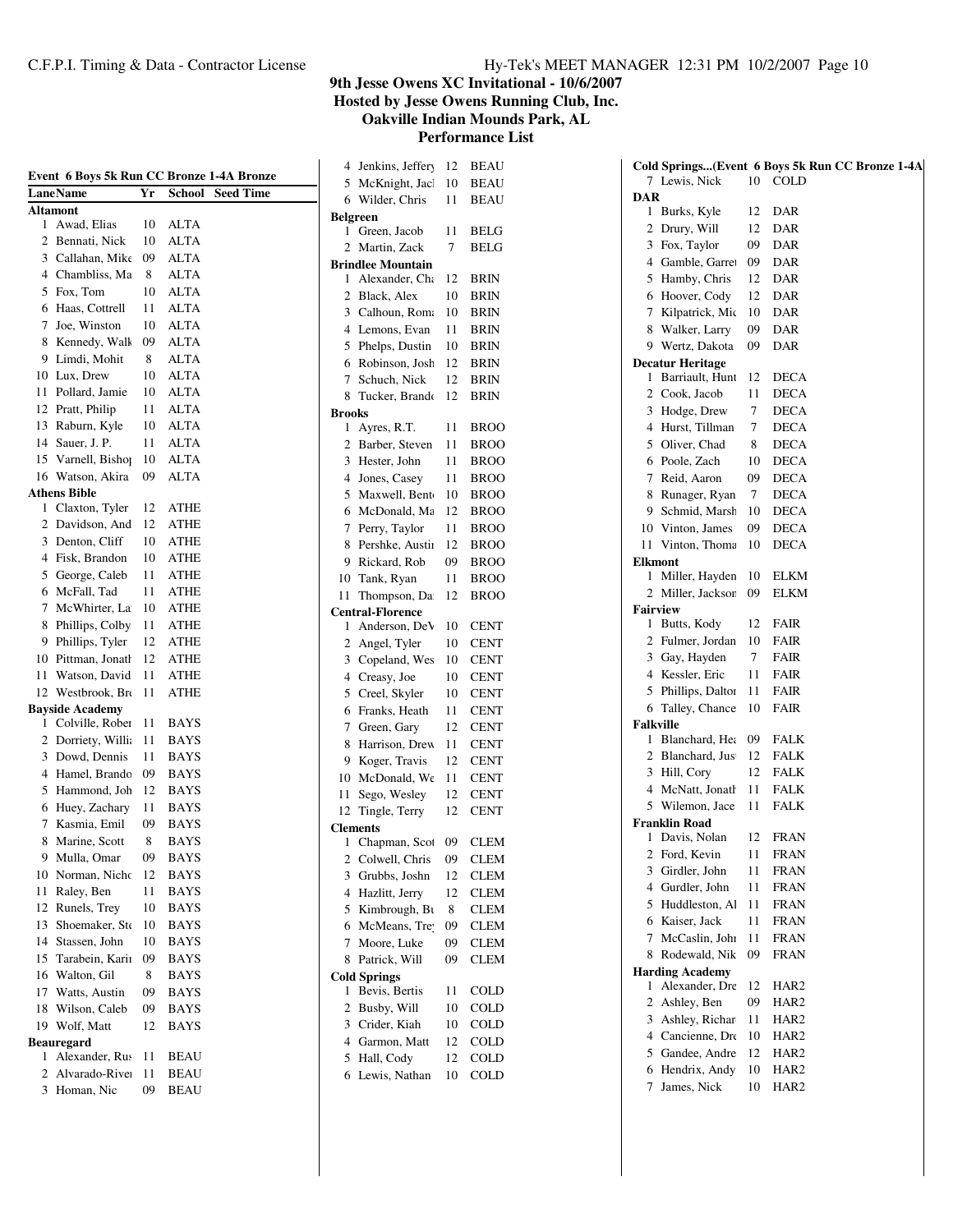| 8              | Jenkins, Ben                     | 12 | HAR2             |
|----------------|----------------------------------|----|------------------|
| 9              | Kevin, Kelso                     | 10 | HAR2             |
| 10             | Lim, Garrett                     | 10 | HAR <sub>2</sub> |
| 11             | Michael, Max                     | 10 | HAR <sub>2</sub> |
| 12             | Nelms, Carter                    | 12 | HAR <sub>2</sub> |
| 13             | Perry, Michael                   | 10 | HAR <sub>2</sub> |
| 14             | Pierce, Keith                    | 12 | HAR2             |
| 15             | Stalcup, Chris                   | 10 | HAR <sub>2</sub> |
| <b>Hatton</b>  |                                  |    |                  |
| 1              | Bracken, Jade                    | 10 | HATT             |
| $\overline{c}$ | Bradford, Jake                   | 7  | <b>HATT</b>      |
| 3              | Harrison, Ried                   | 7  | <b>HATT</b>      |
| $\overline{4}$ | Jackson, Devin                   | 09 | <b>HATT</b>      |
| 5              | Mardis, Austin                   | 7  | <b>HATT</b>      |
| 6              | Nichols, Zeke                    | 12 | <b>HATT</b>      |
| 7              | Patterson, Ben                   | 7  | <b>HATT</b>      |
| 8              | Wilson, Caleb                    | 11 | <b>HATT</b>      |
|                | <b>Indian Springs</b>            |    |                  |
| 1              | Alexander, Rya                   | 12 | <b>INDI</b>      |
| $\overline{c}$ | Burnett, Logan                   | 12 | <b>INDI</b>      |
| 3              | Delchamps, Fro                   | 11 | <b>INDI</b>      |
| 4              | Fisher, Joseph                   | 09 | <b>INDI</b>      |
| 5              | Guthrie, Austir                  | 11 | INDI             |
| 6              | Hawley, Willia                   | 12 | <b>INDI</b>      |
| 7              | Hogan, Taylor                    | 11 | INDI             |
| 8              | Jamroz, Nichol                   | 11 | <b>INDI</b>      |
|                |                                  |    |                  |
| 9              | Joung, Robert                    | 09 | INDI             |
| 10             | Kerchof, Clay                    | 10 | INDI             |
| 11             | Long, John                       | 11 | <b>INDI</b>      |
| 12             | MacKay, Tim                      | 12 | INDI             |
| 13             | Trodd, Adam                      | 12 | <b>INDI</b>      |
| 14             | Wells, James                     | 12 | INDI             |
| 15             | Willingham, Jo                   | 10 | <b>INDI</b>      |
|                | <b>Jacksonville</b>              |    |                  |
| 1              | Bellin, Morgan                   | 10 | JACK             |
| $\overline{c}$ | Bellin, Taylor                   | 09 | <b>JACK</b>      |
| 3              | Johnson, Dylar                   | 09 | <b>JACK</b>      |
| 4              | Meehan, Drew                     | 8  | <b>JACK</b>      |
| 5              | Nelson, Ian                      | 12 | <b>JACK</b>      |
| 6              | Nelson, Sam                      | 09 | <b>JACK</b>      |
| 7              | Noah, Ethan                      | 11 | <b>JACK</b>      |
| 8              | Quinn, Robert                    | 10 | <b>JACK</b>      |
| 9              | Rowan, Alex                      | 7  | JACK             |
| 10             | Sanburg, Andr                    | 09 | <b>JACK</b>      |
| 11             | Seger, Josh                      | 11 | <b>JACK</b>      |
|                | <b>Lawrence County</b>           |    |                  |
| 1              | Black, Ryne                      | 11 | LAWR             |
| 2              | Brooks, Micha                    | 11 | LAWR             |
| 3              | Corum, Tyler                     | 8  | LAWR             |
| $\overline{4}$ | Crumpton, Josl                   | 12 | LAWR             |
| 5              | Elliott, Bo Bico                 | 09 | LAWR             |
| 6              | Hood, Rhyan"                     | 10 | LAWR             |
| 7              | Logan, Jesse                     | 8  | LAWR             |
| 8              | McWhorter, W                     | 10 | LAWR             |
| 9              |                                  |    |                  |
|                |                                  | 12 |                  |
| 10             | Montgomery, O<br>Naylor, Jonath. | 10 | LAWR<br>LAWR     |

| 12              | Underwood, Lo                 | 12        | LAWR        |  |  |  |  |
|-----------------|-------------------------------|-----------|-------------|--|--|--|--|
| 13              | Woodham, C.J                  | 10        | LAWR        |  |  |  |  |
| Loveless (LAMP) |                               |           |             |  |  |  |  |
| 1               | Abigt, Austin                 | 10        | LOVE        |  |  |  |  |
| $\overline{c}$  | Burke, James                  | 10        | LOVE        |  |  |  |  |
| 3               | Guarin, Mark                  | 11        | LOVE        |  |  |  |  |
| $\overline{4}$  | Hightain, Andr                | 09        | LOVE        |  |  |  |  |
| 5               | Hudson, Jacob                 | 10        | LOVE        |  |  |  |  |
| 6               | Kenny, Nathan                 | 11        | LOVE        |  |  |  |  |
| 7               | McCall, Austin                | 12        | <b>LOVE</b> |  |  |  |  |
| 8               | Menefee, Edwa                 | 11        | LOVE        |  |  |  |  |
| 9               | Menefee, Mart                 | 11        | <b>LOVE</b> |  |  |  |  |
| 10              | Michael, Bradl                | 10        | LOVE        |  |  |  |  |
| 11              | Nuanes, Tyler                 | 09        | LOVE        |  |  |  |  |
| 12              | Orrison, Owen                 | 11        | LOVE        |  |  |  |  |
| 13              | Woernle, Mark                 | 11        | LOVE        |  |  |  |  |
|                 | <b>Mars Hill Bible School</b> |           |             |  |  |  |  |
| 1               | Black, Kyle                   | SO        | MARS        |  |  |  |  |
| $\overline{c}$  | Boren, Clay                   | SO        | <b>MARS</b> |  |  |  |  |
| 3               | Gilchrist, Davi               | <b>SR</b> | <b>MARS</b> |  |  |  |  |
| 4               | Hester, Thoma:                | SO        | <b>MARS</b> |  |  |  |  |
| 5               | Marks, Chandl                 | <b>JR</b> | <b>MARS</b> |  |  |  |  |
| 6               | Pearson, Josh                 | <b>SR</b> | <b>MARS</b> |  |  |  |  |
| 7               | Snodgrass, Ada                | JR        | <b>MARS</b> |  |  |  |  |
|                 | <b>Mobile Christian</b>       |           |             |  |  |  |  |
| 1               | Adams, Andrey                 | 12        | <b>MOBI</b> |  |  |  |  |
| $\overline{c}$  | Dodich, Austin                | 12        | <b>MOBI</b> |  |  |  |  |
| 3               | Herrington, Co                | 11        | <b>MOBI</b> |  |  |  |  |
| $\overline{4}$  | Herrington, Tro               | 8         | <b>MOBI</b> |  |  |  |  |
| 5               | Johns, Larry                  | 09        | MOBI        |  |  |  |  |
| 6               | Wasden, Payto                 | 09        | MOBI        |  |  |  |  |
|                 | <b>Montgomery Catholic</b>    |           |             |  |  |  |  |
| 1               | Empey, Ian                    | 10        | MONT        |  |  |  |  |
| $\overline{2}$  | Faulk, Tanner                 | 10        | <b>MONT</b> |  |  |  |  |
| 3               | Glenboski, Josl               | 10        | <b>MONT</b> |  |  |  |  |
| $\overline{4}$  | Nunnelee, Shel                | 10        | <b>MONT</b> |  |  |  |  |
| 5               | Pickens, Landc                | 10        | <b>MONT</b> |  |  |  |  |
| 6               | Visco, Thomas                 | 11        | <b>MONT</b> |  |  |  |  |
| 7               | Woods, Thoma                  | 10        | <b>MONT</b> |  |  |  |  |
|                 | <b>Pickens County</b>         |           |             |  |  |  |  |
| 1               | Bouldin, John                 | 12        | <b>PICK</b> |  |  |  |  |
|                 | Pontotoc                      |           |             |  |  |  |  |
| 1               | Barnes, Kelsey                | 12        | PONT        |  |  |  |  |
| $\overline{c}$  | Barton, Tyler                 | 10        | PONT        |  |  |  |  |
| 3               | Bishop, Andrey                | 11        | PONT        |  |  |  |  |
| 4               | Ferguson, Case                | 8         | PONT        |  |  |  |  |
| 5               | Garrett, Blake                | 12        | PONT        |  |  |  |  |
| 6               | Hatcher, Luke                 | 8         | PONT        |  |  |  |  |
| 7               | Hill, Blake                   | 8         | <b>PONT</b> |  |  |  |  |
| 8               | Russell, Alex                 | 09        | PONT        |  |  |  |  |
| 9               | Ryan, Bart                    | 11        | PONT        |  |  |  |  |
| 10              | Thomas, Wally                 | 11        | PONT        |  |  |  |  |
| 11              | Tucker, Bradle                | 12        | PONT        |  |  |  |  |
| 12              | Wheeler, Antho                | 09        | PONT        |  |  |  |  |
| 13              | Young, Nathan                 | 12        | PONT        |  |  |  |  |
| 14              | Young, Nichol                 | 12        | PONT        |  |  |  |  |
|                 |                               |           |             |  |  |  |  |

|               |                                   |    | Priceville(Event 6 Boys 5k Run CC Bronze 1-4A Bro |
|---------------|-----------------------------------|----|---------------------------------------------------|
| 1             | Etheridge, Paul                   | 11 | <b>PRIC</b>                                       |
|               | Randolph                          |    |                                                   |
| 1             | Akenhead, Ma                      | 10 | RAND                                              |
| 2             | Akenhead, Mic                     | 12 | <b>RAND</b>                                       |
|               | 3 Borman, Jacob                   | 11 | <b>RAND</b>                                       |
|               | 4 Buell, Keith                    | 10 | <b>RAND</b>                                       |
|               | 5 Call, Skylar                    | 12 | <b>RAND</b>                                       |
|               | 6 Clark, Joe                      | 11 | <b>RAND</b>                                       |
|               | 7 Collins, Leland                 | 8  | <b>RAND</b>                                       |
|               | 8 Conners, Came                   | 10 | <b>RAND</b>                                       |
|               | 9 Grant, Andrew                   | 10 | <b>RAND</b>                                       |
|               | 10 Hagood, Austin                 | 11 | <b>RAND</b>                                       |
| 11            | Hyde, Clay                        | 12 | RAND                                              |
| 12            | Hyde, Drew                        | 12 | <b>RAND</b>                                       |
|               | 13 Jonathan, Fishe                | 11 | <b>RAND</b>                                       |
|               | 14 Ludwig, Chase                  | 12 | <b>RAND</b>                                       |
|               | 15 Patel, Neil                    | 11 | <b>RAND</b>                                       |
|               | 16 Price, Rutland                 | 11 | RAND                                              |
|               | 17 Wingo, Patrick                 | 10 | <b>RAND</b>                                       |
| <b>Ripley</b> |                                   |    |                                                   |
| 1             | Bennett, Riley                    | 09 | RIPL                                              |
|               | 2 Cartwright, Da                  | 10 | RIPL                                              |
|               | 3 Chessor, Josh                   | 12 | RIPL                                              |
|               | 4 Driver, Justin                  | 10 | RIPL                                              |
|               | 5 Farrell, Khristi                | 10 | RIPL                                              |
|               | 6 Hayes, Timoth                   | 11 | RIPL                                              |
| 7             | Hill, Trent                       | 10 | RIPL                                              |
| 8             | Talley, Dusty                     | 12 | RIPL                                              |
| <b>Rogers</b> |                                   |    |                                                   |
| 1             | Alexander, Aus                    | 7  | ROGE                                              |
| $\mathbf{2}$  | Baggett, Ethan                    | 10 | <b>ROGE</b>                                       |
|               | 3 Bevis, Wes                      | 12 | ROGE                                              |
|               | 4 Etheridge, Ben                  | 09 | ROGE                                              |
| 5             | Forsvik, Andre                    | 11 | ROGE                                              |
| 6             | Herston, Casey                    | 11 | ROGE                                              |
| 7             | Howard, RJ                        | 11 | <b>ROGE</b>                                       |
| 8             | Kilburn, Evan                     | 8  | ROGE                                              |
| 9.            | McGee, Ryan                       | 10 | ROGE                                              |
| 10            | Meza, Tony                        | 11 | <b>ROGE</b>                                       |
| 11            | Miller, Daniel                    | 7  | ROGE                                              |
| 12            | Scott, Colton                     | 12 | <b>ROGE</b>                                       |
|               | Shades Mountain Christian         |    |                                                   |
| 1             | Buyck, Matthe                     | 11 | SHAD                                              |
| 2             | Daniels, Jarius                   | 12 | SHAD                                              |
| 3             | Duffy, Daniel                     | 09 | SHAD                                              |
| 4             | Hudman, Davi                      | 10 | SHAD                                              |
| 5             | Moore, Jeremy                     | 11 | SHAD                                              |
|               | 6 Newman, Alex                    | 8  | SHAD                                              |
| 7             | Tidwell, Timot                    | 8  | SHAD                                              |
|               | <b>South Walton</b>               |    |                                                   |
| 1             | Alvarez, Gusta                    | 11 | SWTN                                              |
| 2             | Atwell, CJ                        | 12 | SWTN                                              |
| 3             | Buzzett, Austir                   | 12 | SWTN                                              |
| 4             |                                   | 10 |                                                   |
| 5             | Buzzett, Wells<br>Dargavell, Will | 09 | SWTN                                              |
|               |                                   |    | SWTN                                              |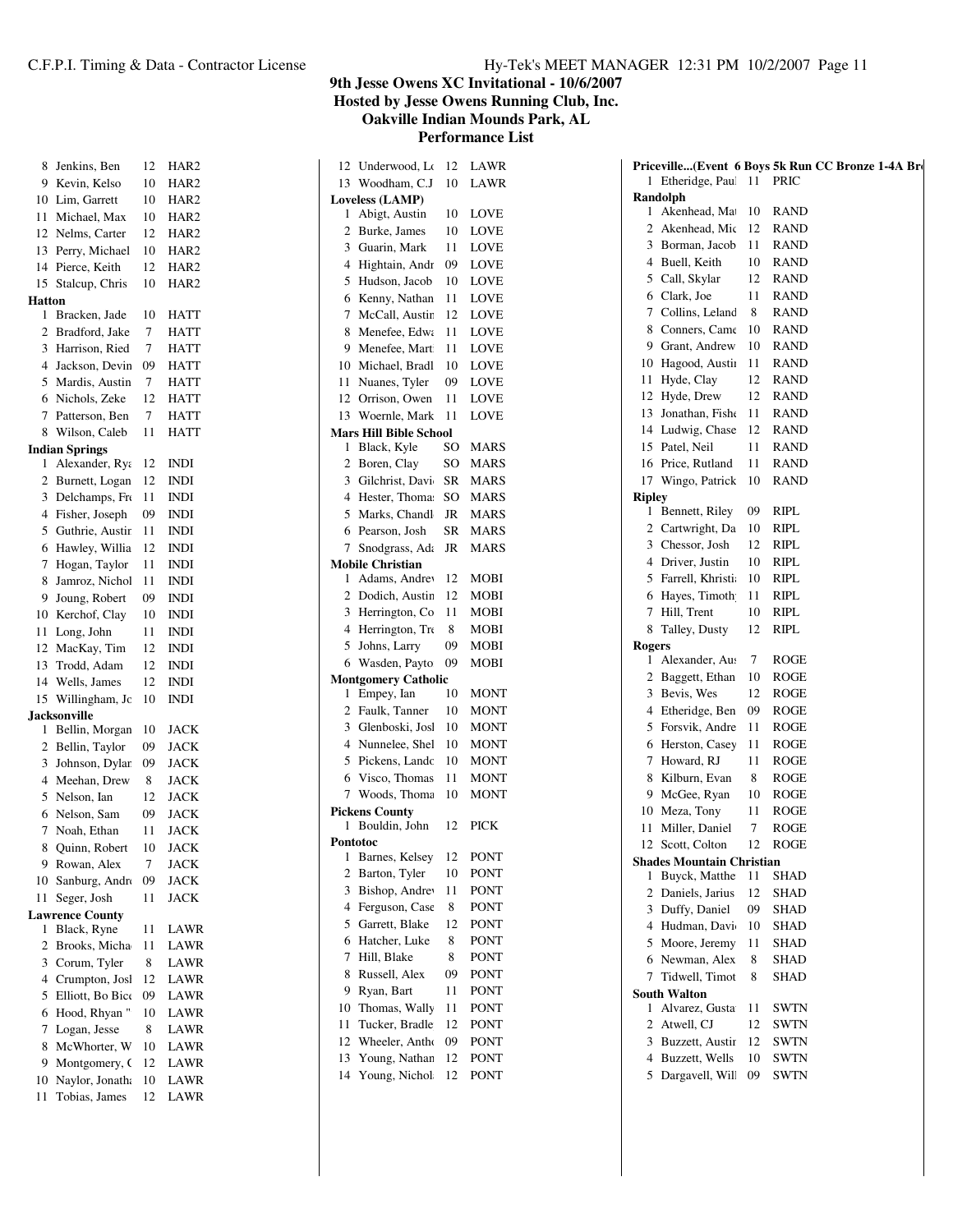|                | 6 Ficarra, Cody       | 09. | SWTN        |
|----------------|-----------------------|-----|-------------|
| 7              | Furey, Ryan           | 09  | SWTN        |
| 8              | McManus, Mil          | 10  | SWTN        |
|                | 9 Morris, Trevor      | 12  | SWTN        |
|                | 10 Rosenheim, Dε      | 12  | <b>SWTN</b> |
| 11             | Towne, Ian            | 10  | SWTN        |
|                | 12 Wijesinghe, $N_i$  | 11  | <b>SWTN</b> |
| <b>peake</b>   |                       |     |             |
| 1              | Blaxton, Jase         | 09  | SPEA        |
|                | 2 Brett, McKay        | 09  | SPEA        |
|                | 3 Johnson, Lucas      | 12  | SPEA        |
|                | 4 Keith, McCorn       | 7   | <b>SPEA</b> |
|                | 5 Naylor, Shane       | 09  | <b>SPEA</b> |
|                | 6 Rikard, Mathev      | 09  | SPEA        |
| $\tau$         | Smith, Jordan         | 09  | SPEA        |
|                | 8 Wiley, Bradley      | 09  | SPEA        |
|                | pring Hill            |     |             |
| 1              | Alvarado, Dani        | 11  | SPRI        |
|                | 2 Bohannon, Rol       | 12  | <b>SPRI</b> |
|                | 3 Cortes, Jorge       | 10  | SPRI        |
|                | 4 Lim, William        | 11  | <b>SPRI</b> |
|                | 5 Murphy, Alex        | 11  | <b>SPRI</b> |
| 6              | Streeter, Jimmy       | 11  | <b>SPRI</b> |
|                | 7 Williams, Cod       | 12  | SPRI        |
|                | t. Bernard            |     |             |
| 1              | Butler, Eric          | 11  | ST.4        |
|                | 2 Butler, Keith       | 11  | ST.4        |
|                | 3 Dimithe, Loic       | 12  | ST.4        |
|                | 4 Gray, Jonathan      | 10  | ST.4        |
| 5              | Schaeffers, Ley       | 09  | ST.4        |
| 6              | Schaffer, Jesse       | 10  | ST.4        |
| $\tau$         | Schneider, Tho        | 12  | ST.4        |
| 8              | Yu Tiamco, Lo         | 10  | ST.4        |
| 9              | Yutiamco, Nin         | 11  | ST.4        |
|                | Vestminster Christian |     |             |
| 1              | Ansley, Will          | 11  | WES2        |
|                | 2 Cook, Jordan        | 11  | WES2        |
|                | 3 Davis, Jake         | 10  | WES2        |
| $\overline{4}$ | Gold, Graham          | 10  | WES2        |
| 5              | Olinger, Caleb        | 10  | WES2        |
| 6              | Olinger, Jacob        | 8   | WES2        |
| 7              | Rowley, Parker        | 7   | WES2        |
| 8              | St. John, Matth       | 12  | WES2        |
| 9              | Sullivan, Zach        | 09  | WES2        |
| 10             | Thurman, Coll         | 10  | WES2        |
| 11             | Thurman, Hayo         | 10  | WES2        |
|                | <b>Vhite Plains</b>   |     |             |
| 1              | Alexander, Ber        | 8   | WHI2        |
| 2              | Ault, Jason           | 09  | WHI2        |
| 3              | Coger, Ethan          | 09  | WHI2        |
| 4              | Ford, Zach            | 11  | WHI2        |
|                |                       |     |             |

|                                     |                 |           | THURAH IVIQUHUS I<br>×<br><b>Performance List</b> |  |  |  |  |  |  |
|-------------------------------------|-----------------|-----------|---------------------------------------------------|--|--|--|--|--|--|
| <b>Whitesburg Christian Academy</b> |                 |           |                                                   |  |  |  |  |  |  |
| 1.                                  | Drake, Jordan   | FR        | WHIT                                              |  |  |  |  |  |  |
|                                     | 2 Torres, Cole  | <b>FR</b> | WHIT                                              |  |  |  |  |  |  |
|                                     | Winfield        |           |                                                   |  |  |  |  |  |  |
| 1                                   | Aldridge, Dalla | 11        | WINF                                              |  |  |  |  |  |  |
| 2                                   | Bussey, Boone   | 11        | <b>WINF</b>                                       |  |  |  |  |  |  |
| 3                                   | Davis, Collins  | 09        | <b>WINF</b>                                       |  |  |  |  |  |  |
| $\overline{4}$                      | Dodd, Will      | 11        | WINF                                              |  |  |  |  |  |  |
| 5                                   | Fields, Zac     | 11        | <b>WINF</b>                                       |  |  |  |  |  |  |
|                                     | 6 Ford, Kevin   | 12        | <b>WINF</b>                                       |  |  |  |  |  |  |
| $7^{\circ}$                         | Franks, Andy    | 09        | <b>WINF</b>                                       |  |  |  |  |  |  |
| 8                                   | Guin, Will      | 11        | <b>WINF</b>                                       |  |  |  |  |  |  |
| 9                                   | Harrington, Jak | 09        | WINF                                              |  |  |  |  |  |  |
| 10                                  | Ledwell, Tony   | 11        | <b>WINF</b>                                       |  |  |  |  |  |  |
| 11                                  | Luepnitz, Kade  | 7         | <b>WINF</b>                                       |  |  |  |  |  |  |
| 12                                  | Marshall, Tann  | 09        | <b>WINF</b>                                       |  |  |  |  |  |  |
| 13                                  | Meharg, Corey   | 09        | <b>WINF</b>                                       |  |  |  |  |  |  |
| 14                                  | Sides, Justin   | 11        | WINF                                              |  |  |  |  |  |  |
| 15                                  | Tramutolo, Nic  | 12        | WINF                                              |  |  |  |  |  |  |

16 Tramutolo, Sar 09 WINF

| 6              | Rikard, Mathey        | 09 | SPEA             |
|----------------|-----------------------|----|------------------|
| 7              | Smith, Jordan         | 09 | <b>SPEA</b>      |
| 8              | Wiley, Bradley        | 09 | <b>SPEA</b>      |
|                | <b>Spring Hill</b>    |    |                  |
| 1              | Alvarado, Dani        | 11 | <b>SPRI</b>      |
| $\overline{2}$ | Bohannon, Rol         | 12 | <b>SPRI</b>      |
| 3              | Cortes, Jorge         | 10 | <b>SPRI</b>      |
| $\overline{4}$ | Lim, William          | 11 | <b>SPRI</b>      |
| 5              | Murphy, Alex          | 11 | SPRI             |
| 6              | Streeter, Jimmy       | 11 | <b>SPRI</b>      |
| 7              | Williams, Cod         | 12 | <b>SPRI</b>      |
|                | <b>St. Bernard</b>    |    |                  |
| 1              | Butler, Eric          | 11 | ST.4             |
| $\overline{2}$ | Butler, Keith         | 11 | ST.4             |
| 3              | Dimithe, Loic         | 12 | ST.4             |
| 4              | Gray, Jonathan        | 10 | ST.4             |
| 5              | Schaeffers, Lev       | 09 | ST.4             |
| 6              | Schaffer, Jesse       | 10 | ST.4             |
| 7              | Schneider, Tho        | 12 | ST.4             |
| 8              | Yu Tiamco, Lo         | 10 | ST.4             |
| 9              | Yutiamco, Nin         | 11 | ST.4             |
|                | Westminster Christian |    |                  |
| 1              | Ansley, Will          | 11 | WES2             |
| 2              | Cook, Jordan          | 11 | WES2             |
| 3              | Davis, Jake           | 10 | WES2             |
| $\overline{4}$ | Gold, Graham          | 10 | WES2             |
| 5              | Olinger, Caleb        | 10 | WES2             |
| 6              | Olinger, Jacob        | 8  | WES2             |
| 7              | Rowley, Parker        | 7  | WES2             |
| 8              | St. John, Matth       | 12 | WES2             |
| 9              | Sullivan, Zach        | 09 | WES2             |
| 10             | Thurman, Coll         | 10 | WES2             |
| 11             | Thurman, Hayd         | 10 | WES2             |
|                | <b>White Plains</b>   |    |                  |
| 1              | Alexander, Ber        | 8  | WHI <sub>2</sub> |
| $\overline{2}$ | Ault, Jason           | 09 | WHI <sub>2</sub> |
| 3              | Coger, Ethan          | 09 | WHI <sub>2</sub> |
| $\overline{4}$ | Ford, Zach            | 11 | WHI2             |
| 5              | Hopper, Alex          | 12 | WHI <sub>2</sub> |
| 6              | Lee, Padric           | 7  | WHI2             |

 Prince, Evan 11 WHI2 8 Thornton, Wes 09 WHI2 9 Wudarczyk, Jo 8 WHI2

**Speake**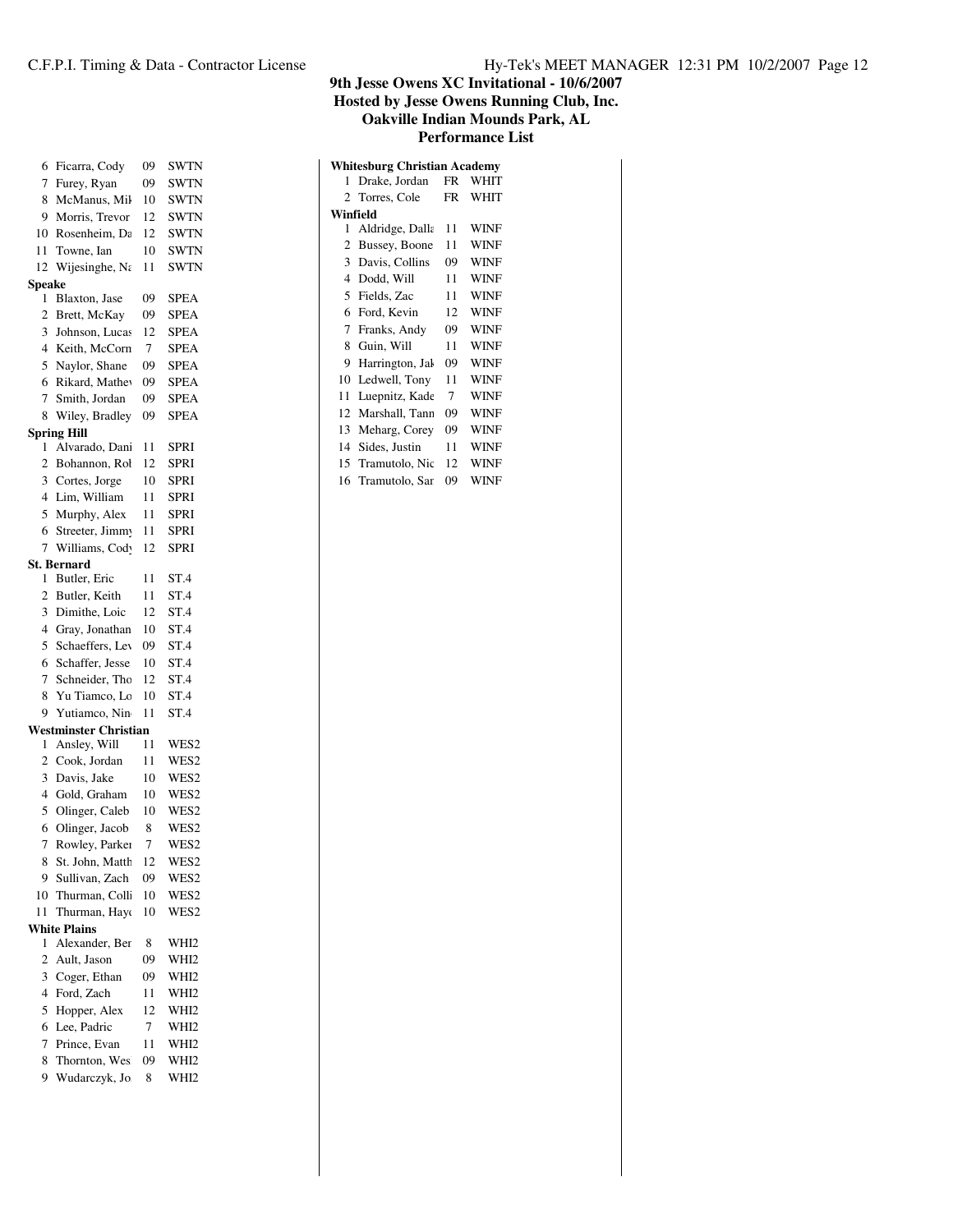**Hosted by Jesse Owens Running Club, Inc.**

**Oakville Indian Mounds Park, AL**

| Event 7 Girls 5k Run CC Red Red |      |                         |               |                      |      | Hewitt-Trussville(Event 7 Girls 5k Run CC Red Red | 6 Mayer, Michel     | 10     | PELH             |
|---------------------------------|------|-------------------------|---------------|----------------------|------|---------------------------------------------------|---------------------|--------|------------------|
| LaneName                        | Yr   | <b>School</b> Seed Time |               | 12 Sibley, Taylor    | 10   | HEWI                                              | 7 Saville, Mareth   | 7      | PELH             |
| <b>Baker</b>                    |      |                         |               | 13 Sims, Rachel      | 10   | HEWI                                              | <b>Ravenwood</b>    |        |                  |
| 1 Byrne, Callie                 | 11   | <b>BAKE</b>             |               | 14 Waylander, Kii 09 |      | <b>HEWI</b>                                       | 1 Crook, Allison    | 09     | RAVE             |
| 2 Kulhanek, Cas                 | 09   | <b>BAKE</b>             | Hoover        |                      |      |                                                   | 2 Horky, Rebecc     | 09     | <b>RAVE</b>      |
| 3 Stringer, Chels               | 11   | BAKE                    |               | 1 Barker, Meaga 11   |      | HOOV                                              | 3 Shirley, Meg      | 09     | <b>RAVE</b>      |
| <b>Briarwood Christian</b>      |      |                         |               | 2 Bennie, Elizabo    | -10  | HOOV                                              | 4 Slayden, Kacy     | 09     | <b>RAVE</b>      |
| 1 Allen, Kathryn                | 11   | <b>BRIA</b>             |               | 3 Brinkman, Kae 11   |      | <b>HOOV</b>                                       | 5 Walsh, Laureer    | 11     | RAVE             |
| 2 Ellard, Margar                | - 10 | <b>BRIA</b>             |               | 4 Cox, Ragan         | 11   | HOOV                                              | <b>Riverdale</b>    |        |                  |
| 3 Gunn, Lucy                    | 11   | <b>BRIA</b>             |               | 5 O'Brien, Mega 12   |      | HOOV                                              | 1 DeHoff, Ryan      | 09     | <b>RIVE</b>      |
| 4 Motlow, Linds                 | - 11 | <b>BRIA</b>             |               | 6 Stites, Alyssa     | 11   | HOOV                                              | 2 Fitch, Hannah     | 09     | <b>RIVE</b>      |
| 5 Nearing, Jennic               | 12   | <b>BRIA</b>             |               | 7 Sudderth, Dani     | -12  | HOOV                                              | 3 Gnaimvongsa,      | 09     | <b>RIVE</b>      |
| 6 Wolfe, Mary R                 | 11   | <b>BRIA</b>             |               | 8 Thomas, Steph 11   |      | HOOV                                              | 4 Hoke, Stephan     | 09     | <b>RIVE</b>      |
| <b>Chattanooga Central</b>      |      |                         |               | McGill-Toolen        |      |                                                   | 5 Pepe, Talia       | 09     | <b>RIVE</b>      |
| 1 Dillard, Sara                 | 11   | CHA <sub>2</sub>        |               | 1 Cameron, Eliza 12  |      | MCGI                                              | 6 Smith, Anna       | 12     | <b>RIVE</b>      |
| 2 Dye, Chantal                  | 11   | CHA <sub>2</sub>        |               | 2 Cape, Jenna        | 09   | <b>MCGI</b>                                       | <b>Spain Park</b>   |        |                  |
| 3 Raulston, Stepl               | 11   | CHA <sub>2</sub>        |               | 3 Dolan, Emily       | 10   | MCGI                                              | 1 Anderson, Mac     | -11    | <b>SPAI</b>      |
| 4 Rotzol, Mirjia                | 12   | CHA <sub>2</sub>        |               | 4 Dolan, Rachael     | 7    | <b>MCGI</b>                                       | 2 Artman, Avery     | 11     | <b>SPAI</b>      |
| 5 Scheltchum, L <sub>4</sub> 12 |      | CHA <sub>2</sub>        |               | 5 Gabrielle, Navi    | 11   | <b>MCGI</b>                                       | 3 Chappell, Kath    | 09     | <b>SPAI</b>      |
| <b>Chattanooga Christian</b>    |      |                         |               | 6 Garcia, Iliana     | 09   | <b>MCGI</b>                                       | 4 Gore, Ashley      | 8      | <b>SPAI</b>      |
| 1 Carpenter, Mai 12             |      | <b>CHAT</b>             |               | 7 Imwalle, Kate      | 12   | MCGI                                              | 5 Kane, Maggie      | 12     | <b>SPAI</b>      |
| 2 Dean, Jackie                  | 11   | <b>CHAT</b>             | 8             | Jorns, Eileen        | 11   | <b>MCGI</b>                                       | 6 Little, Lauren    | 12     | <b>SPAI</b>      |
| 3 Grisham, Beth                 | 12   | <b>CHAT</b>             |               | 9 Riis, Maryann      | 7    | <b>MCGI</b>                                       | 7 Marcum, Anna      | 09     | <b>SPAI</b>      |
| 4 Jennings, Susa                | 09   | <b>CHAT</b>             |               | 10 Sledge, Haley     | 11   | <b>MCGI</b>                                       | 8 McComb, Amy       | 11     | <b>SPAI</b>      |
| 5 Musto, Emilie                 | 10   | <b>CHAT</b>             |               | 11 Thames, Clara     | 12   | MCGI                                              | 9 Mcgrath, Mary     | 10     | <b>SPAI</b>      |
| 6 Pozo Arcos, Be                | 11   | <b>CHAT</b>             | <b>Murphy</b> |                      |      |                                                   | 10 Murphy, Sydne    | 12     | <b>SPAI</b>      |
| 7 Rowe, Gretchii                | 09   | <b>CHAT</b>             |               | 1 Ahmaad, Jame       | 10   | <b>MURP</b>                                       | 11 Niday, Ryann     | 09     | <b>SPAI</b>      |
| 8 Sims, Kathleen                |      | 11 CHAT                 |               | 2 Bailey, Alexan     | 11   | MURP                                              | 12 Norden, Becka    | 10     | <b>SPAI</b>      |
| <b>Daniel Boone</b>             |      |                         |               | 3 Barber, Lauren     | 10   | <b>MURP</b>                                       | 13 Thagard, Kathe   | 11     | <b>SPAI</b>      |
| 1 Laby, Jillian                 | 10   | DANI                    |               | 4 Bryars, Alivia     | 09   | MURP                                              | 14 Tucker, Chelse   | 11     | <b>SPAI</b>      |
| 2 Lature, Hannal                | 10   | <b>DANI</b>             |               | 5 Cherry, Renee      | 09   | <b>MURP</b>                                       | 15 Whitley, Mary    | 09     | <b>SPAI</b>      |
| <b>David Lipscomb</b>           |      |                         |               | 6 Dailey, Claire     | 10   | <b>MURP</b>                                       | <b>Spring Hill</b>  |        |                  |
| 1 Adams, Mary I                 | 10   | DAVI                    |               | 7 Delude, Christi    | - 10 | MURP                                              | 1 Cartwright, Da 11 |        | <b>SPRI</b>      |
| 2 Colletti, Ambe                | 12   | DAVI                    |               | 8 Hightower, Ha      | -11  | <b>MURP</b>                                       | 2 Groves, Helleri   | 12     | <b>SPRI</b>      |
| 3 Haselton, Emil                | 09   | DAVI                    |               | 9 Howard, Laure      | -12  | MURP                                              | 3 Jacoby, Caitlor   | - 10   | <b>SPRI</b>      |
| 4 Smith, Shelby                 | 09   | DAVI                    |               | 10 Jaldin, Jennifer  | - 12 | MURP                                              | <b>Thompson</b>     |        |                  |
| <b>Dickson County</b>           |      |                         |               | 11 Jardet, Lori      | 11   | <b>MURP</b>                                       | 1 Awwad, Hiba       | 09     | THO <sub>2</sub> |
| 1 Dysinger, Amy                 | -11  | DIC <sub>2</sub>        |               | 12 Joy, Chelsea      | 11   | <b>MURP</b>                                       | 2 Christina, Crai   | 09     | TH <sub>O2</sub> |
| 2 Harris, Asa                   | 10   | DIC <sub>2</sub>        |               | 13 Karapetyah, M     | 12   | <b>MURP</b>                                       | 3 Clark, Bevin      | 10     | TH <sub>O2</sub> |
| 3 McLain, Mega                  | - 11 | DIC <sub>2</sub>        |               | 14 Kelly, Avery      | 10   | <b>MURP</b>                                       | 4 Eason, Sydney     | 11     | TH <sub>O2</sub> |
| Franklin                        |      |                         |               | 15 Kryger, Kathle    | 10   | MURP                                              | 5 Locastra, Nich    | 10     | TH <sub>O2</sub> |
| 1 Bice, Sarah                   |      | 10 FRA2                 |               | 16 Ladner, Kather    | - 11 | <b>MURP</b>                                       | 6 Mayer, Caitlyn    | 10     | THO <sub>2</sub> |
| 2 Bolt, Becky                   | 09   | FRA2                    |               | 17 Lawson, Kelly     | 12   | <b>MURP</b>                                       | 7 Orr, Dakota       | $10\,$ | THO <sub>2</sub> |
| <b>Hewitt-Trussville</b>        |      |                         |               | 18 Lee, Chynna       | 11   | <b>MURP</b>                                       | 8 Smith, Amber      | 10     | TH <sub>O2</sub> |
| 1 Barnett, Tiffan               | 12   | <b>HEWI</b>             |               | 19 McCreadie, Al 11  |      | <b>MURP</b>                                       | <b>West Point</b>   |        |                  |
| 2 Brady, Olivia                 | 8    | <b>HEWI</b>             |               | 20 O'Brien, Macy     | 11   | <b>MURP</b>                                       | 1 Paden, Whitley    |        | 10 WES3          |
| 3 Brewster, Saral               | 09   | <b>HEWI</b>             |               | 21 O'Gwyn, Caitli    | 09   | <b>MURP</b>                                       |                     |        |                  |
| 4 Dowling, Mega                 | 10   | <b>HEWI</b>             |               | 22 Prado, Nicole     | 10   | <b>MURP</b>                                       |                     |        |                  |
| 5 Hallmark, Shel                | 10   | <b>HEWI</b>             |               | 23 Ritchie, Katie    | 10   | <b>MURP</b>                                       |                     |        |                  |
| 6 Henderson, Co.                | 12   | <b>HEWI</b>             |               | 24 Shelwood, Mo      | 12   | <b>MURP</b>                                       |                     |        |                  |
| 7 Love, Katie                   | 09   | <b>HEWI</b>             |               | 25 Shirazi, Sasha    | 11   | <b>MURP</b>                                       |                     |        |                  |
| 8 McCown, Cath                  | 09   | <b>HEWI</b>             |               | 26 Subriats, Kathe   | - 10 | <b>MURP</b>                                       |                     |        |                  |
| Meacham, Mag<br>9               | 09   | <b>HEWI</b>             | Pelham        |                      |      |                                                   |                     |        |                  |
| 10 Mobley, Callie               | 12   | HEWI                    |               | 1 Amador, Yulid      | - 11 | PELH                                              |                     |        |                  |
| 11 Reynolds, Katl               | 09   | HEWI                    |               | 2 Gunn, Brianna      | 7    | PELH                                              |                     |        |                  |
|                                 |      |                         |               | 3 Harrison, Mary     | 12   | PELH                                              |                     |        |                  |
|                                 |      |                         |               | 4 Havard, Tiffan     | 09   | PELH                                              |                     |        |                  |
|                                 |      |                         |               | 5 Jackson, Erin      | 8    | PELH                                              |                     |        |                  |
|                                 |      |                         |               |                      |      |                                                   |                     |        |                  |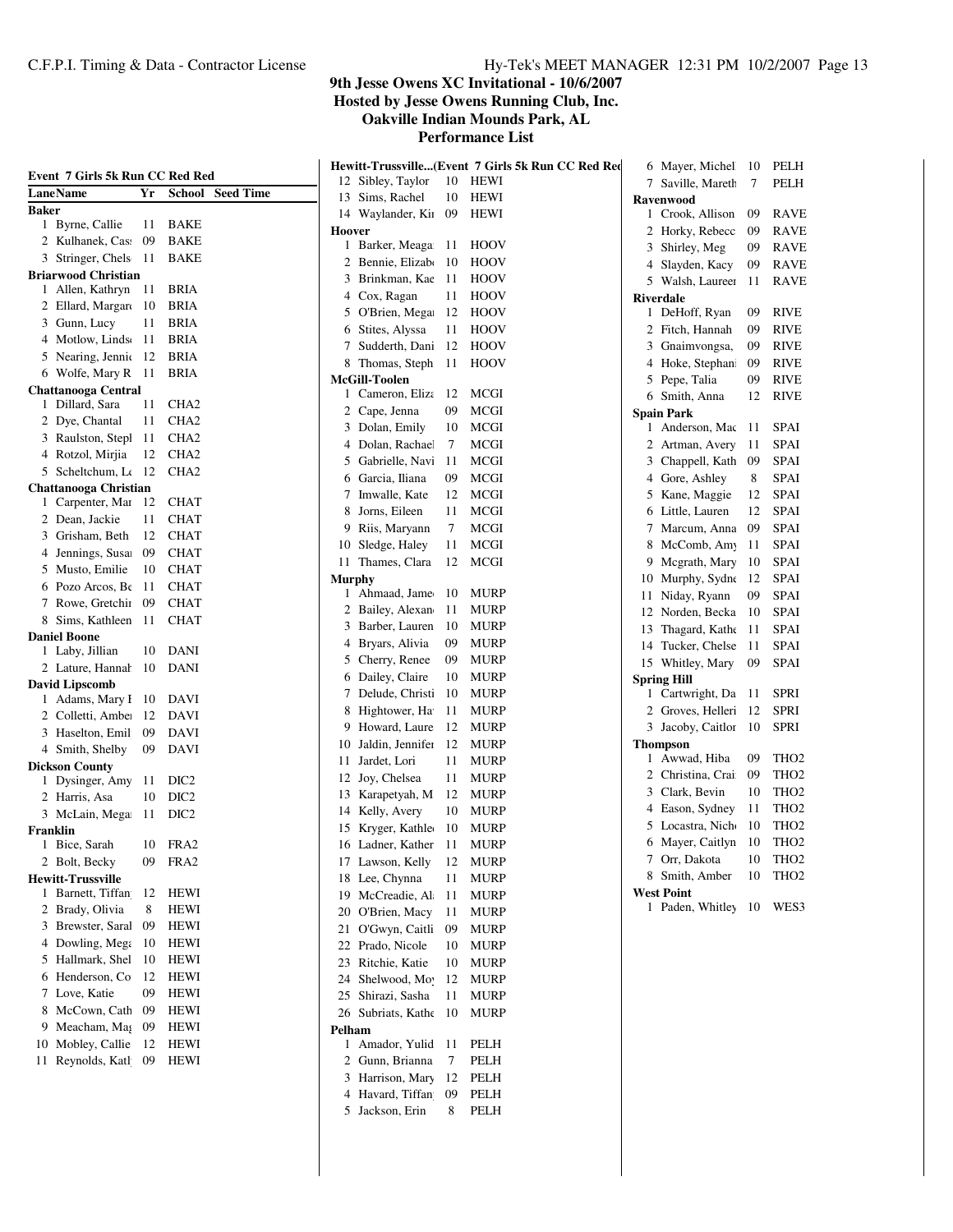**Hosted by Jesse Owens Running Club, Inc.**

**Oakville Indian Mounds Park, AL**

**David Lipscomb**

|         | Event 8 Boys 5k Run CC Red Red |    |                  |                  |
|---------|--------------------------------|----|------------------|------------------|
|         | LaneName                       | Yr | School           | <b>Seed Time</b> |
| Arab    |                                |    |                  |                  |
| 1       | Hang, Michael                  | 12 | ARAB             |                  |
| 2       | Jones, Chaz                    | 11 | ARAB             |                  |
| 3       | Maddox, Antho                  | 12 | ARAB             |                  |
| 4       | Meinjohans, B                  | 12 | ARAB             |                  |
| 5       | Robertson, Jac                 | 12 | ARAB             |                  |
| 6       | Scarbrough, Ja                 | 11 | ARAB             |                  |
| 7       | Stephenson, Ja                 | 10 | ARAB             |                  |
| Baker   |                                |    |                  |                  |
| 1       | Cousino, Jorda                 | 12 | <b>BAKE</b>      |                  |
| 2       | Newton, Gary                   | 11 | BAKE             |                  |
| 3       | Richardson, B1                 | 12 | BAKE             |                  |
|         | Briarwood Christian            |    |                  |                  |
| 1       | Adams, Chris                   | 10 | BRIA             |                  |
| 2       | Ahn, John                      | 10 | <b>BRIA</b>      |                  |
| 3       | Hodges, Will                   | 11 | <b>BRIA</b>      |                  |
| 4       | May, Benjamir                  | 10 | BRIA             |                  |
| 5       | Nicholson, Bra                 | 10 | BRIA             |                  |
| 6       | Runnion, Quin                  | 10 | <b>BRIA</b>      |                  |
| 7       | Stokes, Will                   | 10 | BRIA             |                  |
| 8       | Wilson, Jake                   | 10 | BRIA             |                  |
| 9       | Yoo, Jinsun                    | 11 | BRIA             |                  |
| Carroll |                                |    |                  |                  |
| 1       | Arndt, Gus                     | 11 | <b>CARR</b>      |                  |
| 2       | Butt, Johnny                   | 11 | CARR             |                  |
| 3       | Campos, Juan                   | 11 | <b>CARR</b>      |                  |
| 4       | Haley, Jordan                  | 10 | <b>CARR</b>      |                  |
| 5       | Hill, Paul                     | 09 | CARR             |                  |
| 6       | Kitchens, Payn                 | 09 | <b>CARR</b>      |                  |
| 7       | Stone, Jeff                    | 10 | CARR             |                  |
| 8       | Vega, Alex                     | 09 | <b>CARR</b>      |                  |
| 9       | Zimmerman, C                   | 11 | <b>CARR</b>      |                  |
|         | Chattanooga Central            |    |                  |                  |
| 1       | Cook, Wes                      | 11 | CHA <sub>2</sub> |                  |
| 2       | Edwards, Alex                  | 10 | CHA2             |                  |
| 3       | Elmore, Nathai                 | 10 | CHA2             |                  |
| 4       | Eversole, Brett                | 10 | CHA <sub>2</sub> |                  |
| 5       | Paige, Gavin                   | 09 | CHA2             |                  |
| 6       | Robinson, Kev                  | 09 | CHA2             |                  |
| 7       | Shelton, Shane                 | 10 | CHA <sub>2</sub> |                  |
| 8       | Tuggle, Ryan                   | 11 | CHA <sub>2</sub> |                  |
| 9       | Walters, Richa                 | 09 | CHA2             |                  |
| 10      | Yoon, James                    | 11 | CHA <sub>2</sub> |                  |
|         | <b>Chattanooga Christian</b>   |    |                  |                  |
| 1       | Bates, Logan                   | 09 | CHAT             |                  |
| 2       | Day, Corey                     | 09 | CHAT             |                  |
| 3       | Doremus, Kevi                  | 09 | <b>CHAT</b>      |                  |
| 4       | Fellers, Jacob                 | 09 | CHAT             |                  |
| 5       | Venable, Josep                 | 11 | <b>CHAT</b>      |                  |
| 6       | Vetterick, Dan                 | 09 | <b>CHAT</b>      |                  |
| 7       | Vetterick, Will                | 11 | CHAT             |                  |
| 8       | Winchester, Er                 | 11 | <b>CHAT</b>      |                  |
| 9       | Young, Holder                  | 11 | CHAT             |                  |
|         |                                |    |                  |                  |

| 1              | Brooks, Andy             | 10 | DAVI             |
|----------------|--------------------------|----|------------------|
| $\overline{c}$ | Edgeworth, Dr            | 10 | <b>DAVI</b>      |
| 3              | Kendrick, Tyle           | 11 | DAVI             |
| 4              | King, Sam                | 12 | DAVI             |
| 5              | Leeper, Ben              | 12 | DAVI             |
| 6              | Proctor, Housto          | 11 | <b>DAVI</b>      |
| 7              | Reasonover, B1           | 11 | <b>DAVI</b>      |
| 8              | Straughn, Nath           | 12 | <b>DAVI</b>      |
| <b>Decatur</b> |                          |    |                  |
| 1              | Ackley, Ben              | 10 | DEC <sub>2</sub> |
| 2              | Covington, Mi            | 11 | DEC <sub>2</sub> |
| 3              | Matthews, AJ             | 11 | DEC <sub>2</sub> |
| 4              | McRae III, Tor           | 11 | DEC <sub>2</sub> |
| 5              | Pettey, Richard          | 11 | DEC <sub>2</sub> |
| 6              | Spearman, Ben            | 10 | DEC <sub>2</sub> |
| 7              | Tidwell, Josh            | 11 | DEC <sub>2</sub> |
| 8              | Weinmann, Mi             | 10 | DEC <sub>2</sub> |
|                | <b>Dickson County</b>    |    |                  |
| 1              | Brison, Ian              | 10 | DIC <sub>2</sub> |
| Franklin       |                          |    |                  |
| 1              | Carter, Lincoln          | 09 | FRA <sub>2</sub> |
| $\overline{2}$ | Chapman, Paul            | 11 | FRA2             |
| 3              | Henry, Blake             | 11 | FRA2             |
| 4              | Hill, Bruin              | 09 | FRA2             |
| 5              | Hill, Max                | 09 | FRA <sub>2</sub> |
| 6              | Koupal, Matt             | 11 | FRA2             |
| 7              | Koupal, Nick             | 11 | FRA2             |
| 8              | Minor, Peter             | 12 | FRA2             |
|                | <b>Hewitt-Trussville</b> |    |                  |
| 1              | Aldrich, Antho           | 11 | HEWI             |
| 2              | Connell, Came            | 12 | HEWI             |
| 3              | Gibson, Tyler            | 12 | HEWI             |
| 4              | Gremmels, Dav            | 10 | HEWI             |
| 5              | Landry, Jourda           | 10 | <b>HEWI</b>      |
| 6              | Massey, Evan             | 12 | HEWI             |
| 7              | McCombs, Cor             | 11 | HEWI             |
| 8              | Mills, Corey             | 12 | HEWI             |
| 9              | Peterson, Lanco          | 12 | <b>HEWI</b>      |
| 10             | Pickens, Chris           | 12 | <b>HEWI</b>      |
| 11             | Wise, Kevin              | 10 | <b>HEWI</b>      |
|                | Homewood                 |    |                  |
| 1              | Boykin, Tomm             | 11 | HOME             |
| $\overline{2}$ | Marsch, Andy             | 09 | <b>HOME</b>      |
| 3              | McCain, Porter           | 11 | HOME             |
| Hoover         |                          |    |                  |
| 1              | Box, Joshua              | 10 | HOOV             |
| 2              | Bryant, Matthe           | 10 | HOOV             |
| 3              | Burleson, Trey           | 10 | HOOV             |
| 4              | Daugherty, Dil           | 10 | HOOV             |
| 5              | Farmer, Austin           | 10 | HOOV             |
| 6              | Gambla, Will             | 10 | HOOV             |
| 7              | Hatch, Nathan            | 12 | HOOV             |
| 8              | Hendrix, Ryan            | 12 | HOOV             |
| 9              | Lucas, Donova            | 11 | HOOV             |
| 10             | Marshall, Will           | 10 | HOOV             |
|                |                          |    |                  |

|                |                                 |             | Hoover(Event 8 Boys 5k Run CC Red Red) |
|----------------|---------------------------------|-------------|----------------------------------------|
| 11             | Meinberg, Dav                   | 10          | HOOV                                   |
| 12             | Rogers, Joel                    | 12          | HOOV                                   |
| 13             | Rooney, Patric                  | 10          | HOOV                                   |
| 14             | Smith, Josh                     | 11          | HOOV                                   |
| 15             | Stinson, Taylor                 | 11          | <b>HOOV</b>                            |
| 16             | Taylor, Austin                  | 10          | <b>HOOV</b>                            |
| 17             | Vines, Andrew                   | 11          | HOOV                                   |
| 18             | Wallington, Jef                 | 12          | HOOV                                   |
| 19             | Warren, Camer                   | 11          | HOOV                                   |
| 20             | Williams, Judd                  | 10          | HOOV                                   |
|                | Independence                    |             |                                        |
| 1              | Anthony, Blak                   | 09          | <b>INDE</b>                            |
| $\overline{2}$ | Bemis, Josh                     | 10          | <b>INDE</b>                            |
| 3              | Carter, Travis                  | 10          | <b>INDE</b>                            |
| $\overline{4}$ | Johnston, Jona                  | 12          | <b>INDE</b>                            |
| 5              | Kakoti, George                  | 11          | <b>INDE</b>                            |
| 6              | Lancaster, Greg                 | 12          | <b>INDE</b>                            |
| 7              | Martin, Spence                  | 11          | <b>INDE</b>                            |
| 8              | Murray, Kyle                    | 11          | <b>INDE</b>                            |
| 9              | Staff, Sam                      | 11          | <b>INDE</b>                            |
| 10             | Windrow, Brer                   | 12          | <b>INDE</b>                            |
|                | <b>Jacksonville</b>             |             |                                        |
| 1              | Boudousquie,                    | 09          | JACK                                   |
| 2              | McLaughlin, D                   | 12          | <b>JACK</b>                            |
| $\mathfrak{Z}$ | Pryor, Ben                      | $7^{\circ}$ | JACK                                   |
| 4              | Ouinn, Nick                     | 10          | JACK                                   |
| 5              | Sides, Clark                    | 09          | JACK                                   |
| 6              | Smart, Adam                     | 12          | <b>JACK</b>                            |
| 7              | Speer, Will                     | 09          | <b>JACK</b>                            |
| 8              | Tippets, Alan                   | 12          | <b>JACK</b>                            |
| 9              | Whitmore, Jaco                  | 7           | JACK                                   |
| 1              | McGill-Toolen<br>Duffey, Daniel | 12          | MCGI                                   |
| $\overline{2}$ | Jarvis, William                 | 11          | MCGI                                   |
| 3              | Madonia, Matt                   | 12          | MCGI                                   |
| $\overline{4}$ | Rodriguez, Joe                  | 11          | <b>MCGI</b>                            |
| <b>Murphy</b>  |                                 |             |                                        |
| 1              | Baranov, Emile                  | 12          | MURP                                   |
|                | 2 Foy, Josh                     | 12          | <b>MURP</b>                            |
|                | 3 Gafford, John                 | 12          | <b>MURP</b>                            |
| $\overline{4}$ | Hal, Teddy                      | 11          | <b>MURP</b>                            |
| 5              | Hector, Domin                   | 10          | MURP                                   |
| 6              | Holt, Kyle                      | 12          | MURP                                   |
| 7              | Isacc, Torrey                   | 12          | MURP                                   |
| 8              | Knapp, Alex                     | 11          | <b>MURP</b>                            |
| 9              | Middleton, Bro                  | 12          | <b>MURP</b>                            |
| 10             | Raleigh, Micha                  | 09          | MURP                                   |
| 11             | Saleeby, Edwa                   | 10          | MURP                                   |
| 12             | Spence, Will                    | 12          | MURP                                   |
| 13             | Spencer, Antho                  | 12          | <b>MURP</b>                            |
| 14             | Straughn, Josef                 | 8           | MURP                                   |
|                | Northridge                      |             |                                        |
| 1              | Beg, Adam                       | 10          | NORT                                   |
| Pelham         |                                 |             |                                        |
| 1              | Bowen, Eric                     | 11          | PELH                                   |
| 2              | Davis, Sheldon                  | 12          | PELH                                   |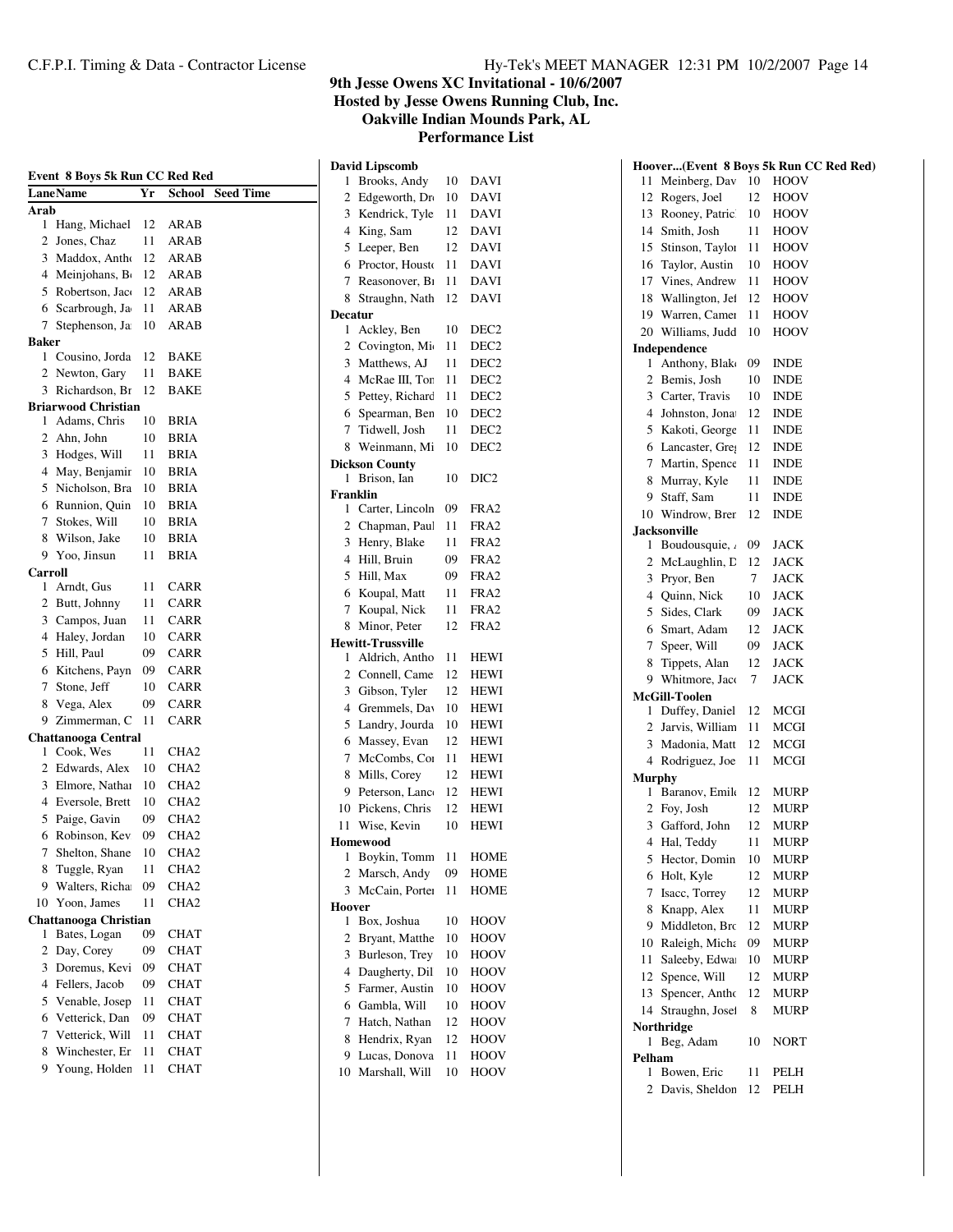| 3              | Dubberly, Stets                    | 09 | <b>PELH</b>      |
|----------------|------------------------------------|----|------------------|
| 4              | Flores, Justin                     | 09 | PELH             |
| 5              | Geoghagan, Ry                      | 09 | PELH             |
| 6              | McDowell, An                       | 11 | PELH             |
| 7              | Niven, Ben                         | 12 | PELH             |
| 8              | O'Dazier, Colb                     | 12 | PELH             |
| 9              | Taylor, Justin                     | 10 | PELH             |
|                | <b>Ravenwood</b>                   |    |                  |
| 1              | Evans, Morgan                      | 10 | <b>RAVE</b>      |
| 2              | Gonzalez, Gab                      | 12 | <b>RAVE</b>      |
| 3              | Herrmann, Dar                      | 09 | <b>RAVE</b>      |
|                | <b>Riverdale</b>                   |    |                  |
| 1              | Christopher, D                     | 10 | RIVE             |
| 2              | Ferran, Nick                       | 09 | <b>RIVE</b>      |
| 3              | Mosely, Brian                      | 09 | RIVE             |
| 4              | Porter, Nathan                     | 11 | <b>RIVE</b>      |
| 5              | Thompson, Da                       | 10 | <b>RIVE</b>      |
|                | <b>Spain Park</b>                  |    |                  |
| 1              | Bonderant, Wi                      | 10 | SPAI             |
| $\overline{c}$ | Cooper, Shane                      | 11 | <b>SPAI</b>      |
| 3              | Garnett, Hunte                     | 10 | SPAI             |
| 4              | Howell, Corey                      | 10 | SPAI             |
| 5              | Malone, Tyler                      | 11 | SPAI             |
| 6              | Mickens, Terre                     | 12 | SPAI             |
| 7              | Mohammed, Ir.                      | 12 | <b>SPAI</b>      |
| 8              | Paige, Andy                        | 10 | SPAI             |
| 9              | Pettit, Matt                       | 09 | <b>SPAI</b>      |
| 10             | Pierce, Kenny                      | 12 | SPAI             |
| 11             | Robertson, Chi                     | 09 | <b>SPAI</b>      |
| 12             | Wadsworth, M                       | 8  | <b>SPAI</b>      |
| 13             | Wynn, Park                         | 10 | <b>SPAI</b>      |
|                | Thompson                           |    |                  |
| 1              | Lewis, Brett                       | 10 | THO <sub>2</sub> |
| $\overline{2}$ | McKay, Chris                       | 09 | THO <sub>2</sub> |
| 3              | McKay, Leacro                      | 10 | THO <sub>2</sub> |
| $\overline{4}$ | Trimberger, Jo.                    | 12 | TH <sub>O2</sub> |
|                |                                    |    |                  |
|                |                                    |    |                  |
| 1              | Tullahoma                          |    |                  |
|                | Bloodworth, Jc                     | 12 | TULL             |
| $\overline{c}$ | More, Antonio                      | 12 | <b>TULL</b>      |
| 3              | Reynolds, Phill                    | 10 | <b>TULL</b>      |
| 1              | <b>UMS-Wright</b><br>Blackman, San | 12 |                  |
|                |                                    | 12 | UMS-<br>UMS-     |
|                | 2 Daniels, Billy                   |    |                  |
| 3              | Drew, Will                         | 8  | UMS-             |
| 4              | Eastburn, Wil                      | 10 | UMS-             |
| 5              | Harrell, Hayde                     | 11 | UMS-             |
| 6              | Harvey, Reid                       | 10 | UMS-             |
| 7              | Huetteman, Joe                     | 09 | UMS-             |
| 8              | Huettemann, P                      | 7  | UMS-             |
| 9              | Lichtenfeld, Al                    | 12 | UMS-             |
| 10             | Rivers, Sterling                   | 10 | UMS-             |
| 11             | Semple, Willia                     | 12 | UMS-             |
| 12             | Tan, Chase                         | 7  | UMS-             |
| 1              | <b>West Point</b><br>Aaron, Kevin  | 10 | WES3             |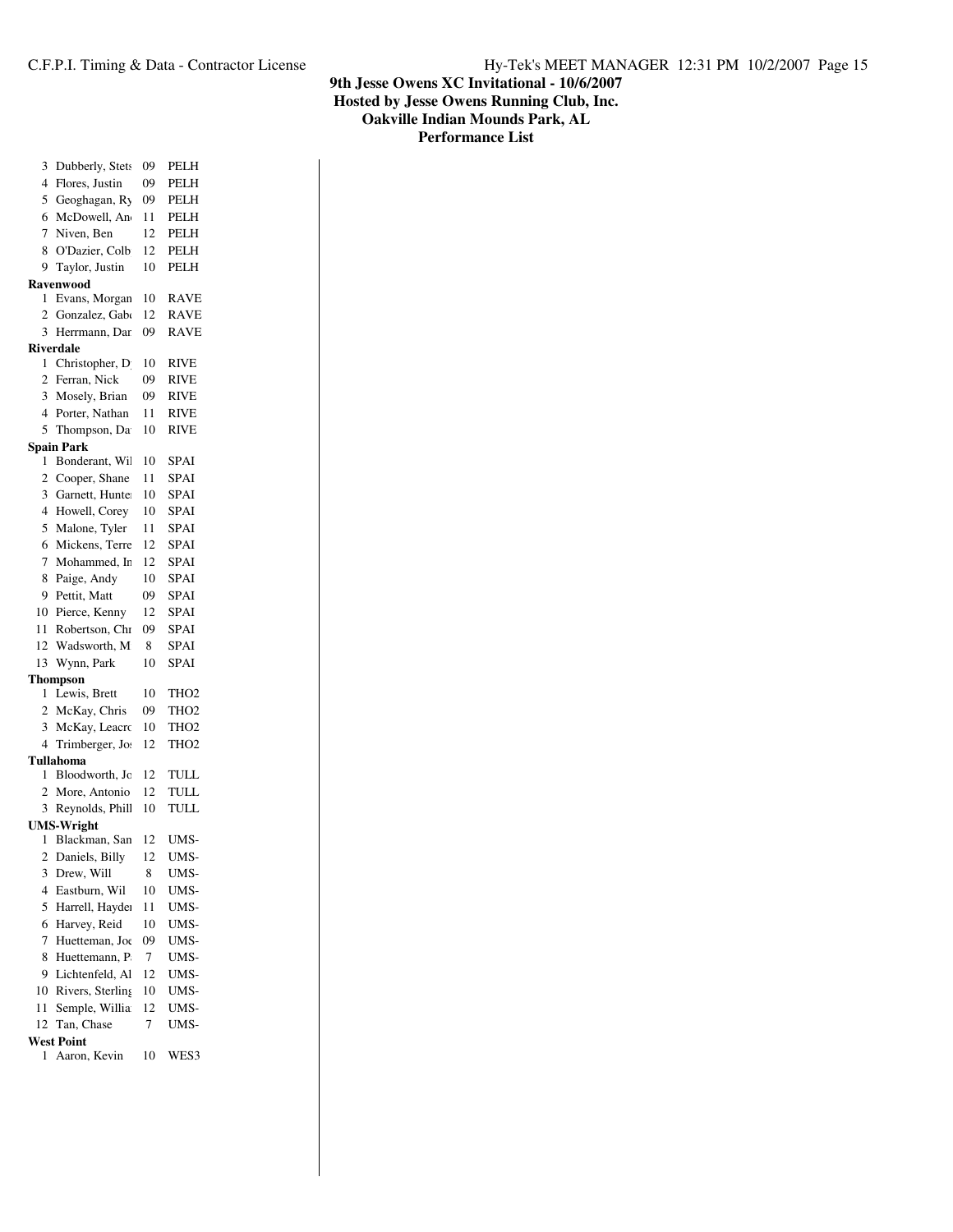|                                       |        |             | Event 9 Girls 2.1 Mile Run CC JH Large Junior High |              | Briarwood Christian(Event 9 Girls 2.1 Mile Run CO |        |                             |                | 19 Sellers, Kaitlyn           | 8  | CULL             |
|---------------------------------------|--------|-------------|----------------------------------------------------|--------------|---------------------------------------------------|--------|-----------------------------|----------------|-------------------------------|----|------------------|
| LaneName                              |        |             |                                                    |              | 23 McGuire, Kens 09                               |        | BRIA                        |                | 20 Sides, Lana                | 8  | <b>CULL</b>      |
|                                       | Yr     |             | <b>School</b> Seed Time                            |              | 24 McNew, Rebec                                   | 7      | BRIA                        |                | 21 Siegenthaler, A            | 09 | <b>CULL</b>      |
| <b>Albertville</b><br>1 Cain, Mallory | 8      | <b>ALBE</b> |                                                    |              | 25 Pearson, Madis                                 | $\tau$ | BRIA                        |                | 22 Smith, Brooke              | 7  | CULL             |
| 2 Cullom, Alexia                      | 8      | <b>ALBE</b> |                                                    |              | 26 Scruggs, Julie                                 | 7      | <b>BRIA</b>                 | 23             | Swalve, Siarra                | 09 | <b>CULL</b>      |
| 3 Gomez, Stepha                       | 7      | ALBE        |                                                    | 27           | Snyder, Elizabo                                   | 8      | BRIA                        | 24             | Swalve, Sileah                | 8  | <b>CULL</b>      |
| 4 Guillan, Yohen                      | 8      | ALBE        |                                                    | 28           | Swords, Samar                                     | 7      | <b>BRIA</b>                 | 25             | Thornton, Jord                | 8  | <b>CULL</b>      |
| 5 Jackson, Chels                      | 7      | <b>ALBE</b> |                                                    | 29           | Thielman, Sara                                    | 8      | BRIA                        | 26             | Townson, Rebe                 | 8  | CULL             |
|                                       | 8      |             |                                                    | 30           | Wallace, Hann                                     | -09    | <b>BRIA</b>                 | 27             | Tucker, Mallor                | 8  | CULL             |
| 6 Lauderdale, W                       | 7      | <b>ALBE</b> |                                                    |              | 31 Youngblood, K                                  | - 7    | BRIA                        | 28             | Williams, Evar                | 8  | <b>CULL</b>      |
| 7 Lee, Kirsten                        |        | <b>ALBE</b> |                                                    |              | <b>Central Middle School</b>                      |        |                             | 29             | Williams, Hani                | 8  | CULL             |
| 8 Matias, Christi                     | FR     | ALBE        |                                                    | $\mathbf{1}$ | Baker, Amber                                      | 8      | CEN <sub>2</sub>            |                | 30 Wolcombe, Jes              | 8  | CULL             |
| 9 Perez, Verenise                     | 8      | ALBE        |                                                    | $\mathbf{2}$ | Coleman, Shell                                    | 7      | CEN <sub>2</sub>            | <b>Decatur</b> |                               |    |                  |
| 10 Purselley, Katio                   | 7      | <b>ALBE</b> |                                                    |              | 3 Coop, Katie                                     | 8      | CEN <sub>2</sub>            |                | 1 Bello, Ixtzel               | 7  | DEC <sub>2</sub> |
| 11 Vasquez, Karea                     | FR     | ALBE        |                                                    |              | 4 Cox, Chandler                                   | 7      | CEN <sub>2</sub>            |                | 2 Beltran, Diana              | 7  | DEC <sub>2</sub> |
| 12 Zavala, Maria                      | 8      | <b>ALBE</b> |                                                    |              | 5 Crawford, Laur                                  | 7      | CEN <sub>2</sub>            | 3              | Beltran, Sandy                | 09 | DEC <sub>2</sub> |
| Arab                                  |        |             |                                                    |              | 6 Dunning, Hale                                   | $\tau$ | CEN <sub>2</sub>            | 4              | Brannon, Emm                  | 7  | DEC <sub>2</sub> |
| 1 Cooper, Shayn                       | 7<br>7 | ARAB        |                                                    |              | 7 Ferral, Kendall                                 | $\tau$ | CEN <sub>2</sub>            | 5              | Glasgow, Caitl                | 09 | DEC <sub>2</sub> |
| 2 Harvey, Allsion                     |        | ARAB        |                                                    |              | 8 Ferral, McKen:                                  | 7      | CEN <sub>2</sub>            |                | 6 Hawkins, Kirst              | 8  | DEC <sub>2</sub> |
| 3 Moore, Marissa                      | 8      | ARAB        |                                                    | 9.           | Gibson, Kelsey                                    | 7      | CEN <sub>2</sub>            |                | 7 Hawkins, Sava               | 09 | DEC <sub>2</sub> |
| 4 Saint, Vanessa                      | 8      | ARAB        |                                                    | 10           | Goslowsky, Eri                                    | $\tau$ | CEN <sub>2</sub>            | 8              | Jacob, Alex                   | 7  | DEC <sub>2</sub> |
| 5 Smith, Darby                        | 8      | ARAB        |                                                    | 11           | Keisling, Anna                                    | $\tau$ | CEN <sub>2</sub>            | 9              | Johnson, Meag                 | 8  | DEC <sub>2</sub> |
| 6 Wiggins, Morg                       | 8      | ARAB        |                                                    |              | 12 Kirkland, Bree                                 | $\tau$ | CEN <sub>2</sub>            | 10             | Juan, Graciela                | 09 | DEC <sub>2</sub> |
| Austin                                |        |             |                                                    |              | 13 Lay, Victoria                                  | 7      | CEN <sub>2</sub>            | 11             | Keenum, Carol                 | 8  | DEC <sub>2</sub> |
| 1 chancelor, jess:                    | 8      | AUST        |                                                    |              | 14 Mason, Sara C.                                 | 7      | CEN <sub>2</sub>            |                | 12 Kennedy, Hanr              | 8  | DEC <sub>2</sub> |
| 2 hampton, morg                       | 7      | <b>AUST</b> |                                                    |              | 15 McNulty, Chri:                                 | $\tau$ | CEN <sub>2</sub>            | 13             | Miller, Andrea                | 09 | DEC <sub>2</sub> |
| 3 holm, katie                         | 7      | <b>AUST</b> |                                                    |              | 16 McNutt, Kately                                 | $\tau$ | CEN <sub>2</sub>            | 14             | Mitchell, Sarah               | 09 | DEC <sub>2</sub> |
| 4 jade, jetton                        | 8      | <b>AUST</b> |                                                    |              | 17 Penn, Catherin                                 | $\tau$ | CEN <sub>2</sub>            | 15             | Neil, Erin                    | 8  | DEC <sub>2</sub> |
| 5 Nevels, Lynn                        | 8      | <b>AUST</b> |                                                    |              | 18 Phillips, Paige                                | 7      | CEN <sub>2</sub>            | 16             | Peebles, Kylie                | 09 | DEC <sub>2</sub> |
| 6 parker, kelly                       | 09     | <b>AUST</b> |                                                    | 19           | Pruitt, Andra                                     | 7      | CEN <sub>2</sub>            |                | 17 Perez, Laura               | 09 | DEC <sub>2</sub> |
| 7 Roberson, Nata                      | 09     | <b>AUST</b> |                                                    | 20           | Reece, Jessica                                    | 7      | CEN <sub>2</sub>            |                | 18 Pettey, Carolin            | 7  | DEC <sub>2</sub> |
| 8 Robinson, Elis                      | 09     | <b>AUST</b> |                                                    | 21           | Roan, Morgan                                      | 7      | CEN <sub>2</sub>            |                |                               | 7  | DEC <sub>2</sub> |
| snow, mary bet<br>9                   | 8      | AUST        |                                                    | 22           | Roberts, Katie                                    | 8      | CEN <sub>2</sub>            | 19             | Ratliff, Bridget              |    |                  |
| 10 Tuell, Gaby                        | 09     | <b>AUST</b> |                                                    |              | 23 Savely, Hannal                                 | 7      | CEN <sub>2</sub>            | 20             | Schuknecht, M                 | 7  | DEC <sub>2</sub> |
| <b>Briarwood Christian</b>            |        |             |                                                    |              | 24 Steiner, Bridge                                | 8      | CEN <sub>2</sub>            | 21             | Snider, Megan                 | 8  | DEC <sub>2</sub> |
| 1 Albright, Rach                      | 09     | <b>BRIA</b> |                                                    | 25           | Stubblefield, K                                   | 7      | CEN <sub>2</sub>            | 22             | Speegle, Brian                | 8  | DEC <sub>2</sub> |
| 2 Barber, Anna                        | 7      | <b>BRIA</b> |                                                    |              |                                                   | $\tau$ | CEN <sub>2</sub>            | 23             | Summerford, N                 | 7  | DEC <sub>2</sub> |
| 3 Benner, Anna                        | 8      | <b>BRIA</b> |                                                    | 26           | Valentine, Che                                    | $\tau$ | CEN <sub>2</sub>            |                | 24 White, Mary K              | 7  | DEC <sub>2</sub> |
| 4 Campbell, Mar                       | 7      | <b>BRIA</b> |                                                    | 27           | Vandiver, Kels                                    |        |                             |                | <b>Dickson Middle School</b>  |    |                  |
| 5 Campbell, Trev                      | 7      | <b>BRIA</b> |                                                    |              | 28 White, Chelsea                                 | 7      | CEN <sub>2</sub>            |                | 1 Andrews, Kat                | 7  | DICK             |
| Carroll, Chirsta<br>6                 | 09     | <b>BRIA</b> |                                                    | Cullman      | 1 Bales, Leah                                     | 8      | <b>CULL</b>                 |                | 2 Denton, Hanna               | 7  | <b>DICK</b>      |
| 7 Coats, Elizabet                     | 8      | <b>BRIA</b> |                                                    |              | 2 Barnett, Hunter                                 | 8      | <b>CULL</b>                 |                | 3 Hill, Taylor                | 8  | <b>DICK</b>      |
| Collier, Carolin<br>8                 | 8      | <b>BRIA</b> |                                                    |              | 3 Bright, Abby                                    | 8      | <b>CULL</b>                 |                | 4 Hinson, Cheye               | 6  | $DICK$           |
| 9 Cool, Alex                          | 8      | <b>BRIA</b> |                                                    |              | 4 Brody, Breann:                                  | 7      | <b>CULL</b>                 |                | 5 Lindsey, Haley              | 7  | <b>DICK</b>      |
| Cotten, Mary L<br>10                  | 09     | <b>BRIA</b> |                                                    |              | 5 Cobbs, Kayla                                    |        |                             |                | 6 McLendon, Eli               | 7  | <b>DICK</b>      |
| 11 Cowen, Cather                      | 7      | <b>BRIA</b> |                                                    |              |                                                   | 8      | <b>CULL</b>                 |                | 7 Michael, Laura              | 8  | <b>DICK</b>      |
| 12 Doyle, Bailey                      | 8      | <b>BRIA</b> |                                                    | 6            | Cooper, Sarah                                     | 8      | <b>CULL</b>                 | 8              | Texiera, Megar                | 6  | <b>DICK</b>      |
| 13 Ellard, Mary C                     | 7      | <b>BRIA</b> |                                                    | 7.           | Cornett, Anna                                     | 8      | <b>CULL</b>                 | 9              | Thompson, Ho                  | 6  | <b>DICK</b>      |
| 14 Giddens, Melis                     | 7      | <b>BRIA</b> |                                                    |              | 8 Cornett, Lillie                                 | 8      | $\ensuremath{\mathrm{CUL}}$ |                | 10 Wilson, Kaitlin            | 7  | <b>DICK</b>      |
| Graves, Morga<br>15                   | 09     | <b>BRIA</b> |                                                    |              | 9 Donaldson, Ha                                   | 09     | <b>CULL</b>                 |                | 11 Wilson, Kayla              | 7  | <b>DICK</b>      |
| 16 Head, Abby                         | 09     | <b>BRIA</b> |                                                    |              | 10 Dunbar, Siara                                  | 8      | <b>CULL</b>                 |                | 12 Wright, Mary               | 7  | <b>DICK</b>      |
| 17 Hendry, Marga                      | 09     | <b>BRIA</b> |                                                    |              | 11 Flynn, Kallie                                  | 09     | <b>CULL</b>                 |                | <b>Eastwood Middle School</b> |    |                  |
| 18 Herrington, Ra                     | 8      | <b>BRIA</b> |                                                    |              | 12 Hinkle, Meredi                                 | 09     | <b>CULL</b>                 |                | 1 Bailey, Bliss               | 8  | <b>EAST</b>      |
| 19 Hollis, Emma                       | 09     | <b>BRIA</b> |                                                    |              | 13 Johnson, Natal                                 | -09    | <b>CULL</b>                 |                | 2 Barrientos, Jos             | 7  | EAST             |
| Johnson, Reba<br>20                   | 09     | <b>BRIA</b> |                                                    |              | 14 Klinger, Ellen                                 | 09     | <b>CULL</b>                 | 3              | Beadore, Madi                 | 7  | EAST             |
| 21 Lamb, Marthal                      | 7      | <b>BRIA</b> |                                                    |              | 15 Littrell, Mamie                                | 09     | <b>CULL</b>                 |                | 4 Deese, Schaeff              | 8  | <b>EAST</b>      |
| 22 Martin, Catie M                    | 09     | <b>BRIA</b> |                                                    |              | 16 Lopez, Erin                                    | 09     | <b>CULL</b>                 |                | 5 Fourt, Taylor               | 8  | EAST             |
|                                       |        |             |                                                    |              | 17 Pilcher, Michel                                | 8      | $\ensuremath{\mathrm{CUL}}$ |                | 6 Gill, Kierra                | 8  | <b>EAST</b>      |
|                                       |        |             |                                                    |              | 18 Quick, Jordan                                  | 8      | $\ensuremath{\mathrm{CUL}}$ |                |                               |    |                  |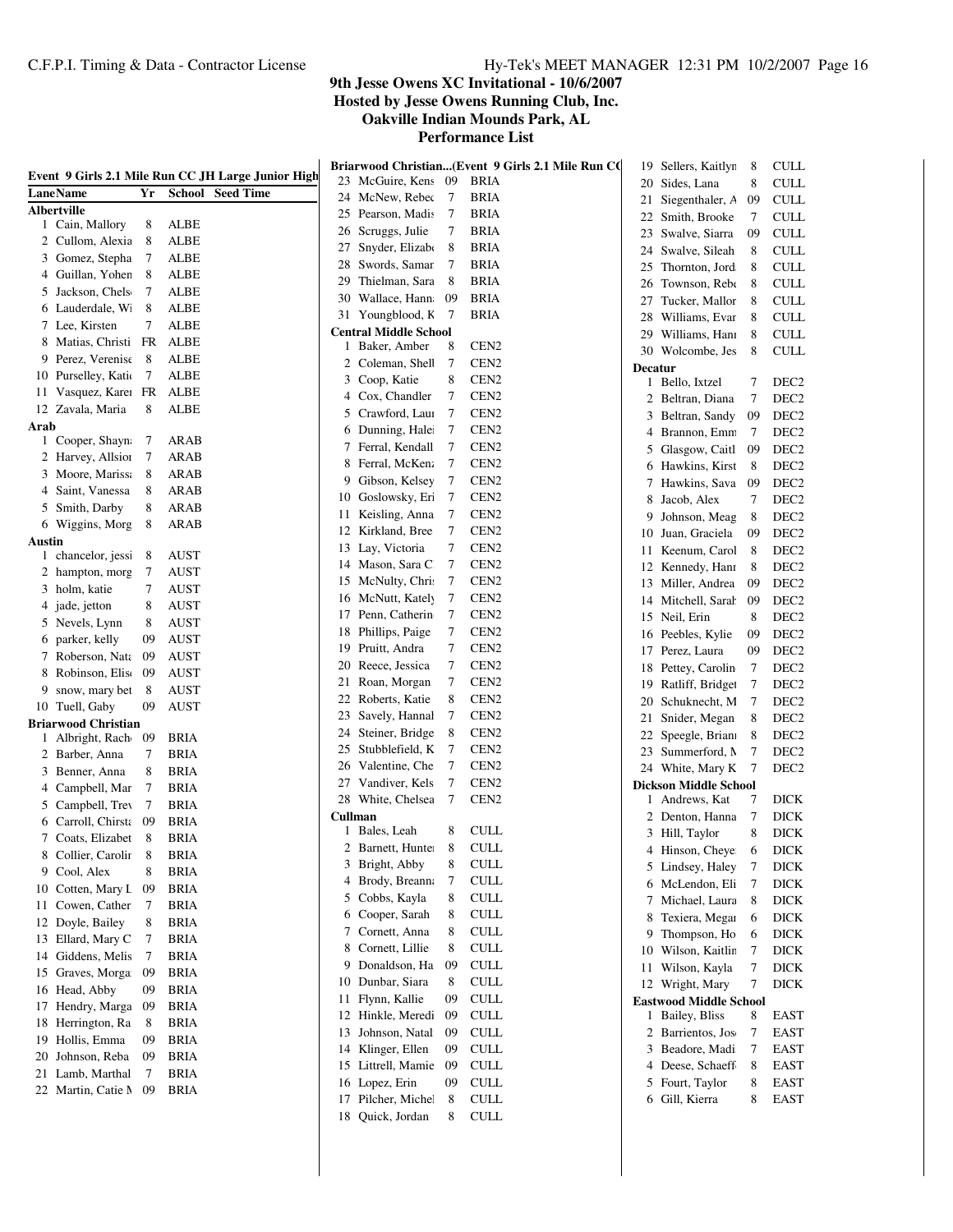**Hewitt Trussville Middle**

**Homewood Middle School**

**Hoover**

**Madison Central**

**9th Jesse Owens XC Invitational - 10/6/2007**

**Hosted by Jesse Owens Running Club, Inc.**

**Oakville Indian Mounds Park, AL**

|        | 7 Johnson, Karle              | 7   | EAST             |    |                          |              | Madison Central(Event 9 Girls 2.1 Mile Run CC JH |    | 53 Smith, Claire      | FR        | <b>MOUN</b> |
|--------|-------------------------------|-----|------------------|----|--------------------------|--------------|--------------------------------------------------|----|-----------------------|-----------|-------------|
|        | 8 Wallace, Hann               | 7   | <b>EAST</b>      |    | 4 Chastian, Emil         | 8            | MADI                                             | 54 | Sparks, Sarah O       | 8         | MOUN        |
|        | 9 Williams, Britt             | 7   | <b>EAST</b>      |    | 5 Davis, Adriene         | 09           | <b>MADI</b>                                      | 55 | Spurlock, Mary        | 7         | <b>MOUN</b> |
|        | 'lorence Freshman Center      |     |                  |    | 6 Walker, Kately         | 09           | <b>MADI</b>                                      | 56 | Stanley, Haley        | 8         | <b>MOUN</b> |
|        | 1 Burgess, Taryn FR FLOR      |     |                  |    | 7 Warren, Emma           | 7            | <b>MADI</b>                                      | 57 | Stewart, Taylor       | 8         | <b>MOUN</b> |
|        | 2 Lanter, Lilly               | FR  | FLOR             |    | <b>Mountain Brook JH</b> |              |                                                  | 58 | Thomas, Hayde         | 7         | <b>MOUN</b> |
|        | 3 Maguire, Brool              | 8   | <b>FLOR</b>      |    | 1 Mesiler, Seline        | 8            | <b>MOUN</b>                                      | 59 | Tracy, Mary G         | 7         | <b>MOUN</b> |
|        | 4 Murray, Alexar FR           |     | <b>FLOR</b>      | 2  | Abbott, Martha           | 8            | <b>MOUN</b>                                      | 60 | Tyson, Mary H         | 8         | <b>MOUN</b> |
|        | 5 rodriguez, lydi:            | 8   | <b>FLOR</b>      |    | 3 Alison, Anne F         | 8            | <b>MOUN</b>                                      | 61 | Vanderburg, A         | 7         | <b>MOUN</b> |
|        | 6 Young, Sara                 | 8   | <b>FLOR</b>      |    | 4 Benton, Katy           | 7            | <b>MOUN</b>                                      |    | 62 Watkins, Euge      | FR        | <b>MOUN</b> |
|        | Iewitt Trussville Middle      |     |                  |    | 5 Bernard, Hann          | 8            | <b>MOUN</b>                                      | 63 | Webster, Betsy        | 8         | <b>MOUN</b> |
|        | 1 Allbritton, Aly             | 7   | HEW <sub>2</sub> |    | 6 Brady, Celeste         | 7            | <b>MOUN</b>                                      | 64 | Wells, Emma           | 7         | <b>MOUN</b> |
|        | 2 Brady, Olivia               | 8   | HEW <sub>2</sub> |    | 7 Bragg, Dabney          | 7            | <b>MOUN</b>                                      | 65 | Wetzel, Alden         | 8         | <b>MOUN</b> |
|        | 3 Burgess, Brean              | 8   | HEW <sub>2</sub> |    | 8 Brown, Kather          | 8            | <b>MOUN</b>                                      | 66 | White, Virginia       | 8         | <b>MOUN</b> |
|        | 4 Capps, Jordan               | 8   | HEW <sub>2</sub> | 9  | Brown, Nina              | 8            | <b>MOUN</b>                                      | 67 | Williams, Caro        | FR        | <b>MOUN</b> |
|        | 5 Carter, Porsha              | 8   | HEW <sub>2</sub> | 10 | Burns, Hannah            | FR           | <b>MOUN</b>                                      | 68 | Wright, Virgin        | 7         | <b>MOUN</b> |
|        | 6 Hagood, Cara                | 7   | HEW <sub>2</sub> | 11 | Carey, Maggie            | FR           | <b>MOUN</b>                                      | 69 | Yates, Lily           | FR        | <b>MOUN</b> |
|        | 7 Holt, Madison               | 8   | HEW <sub>2</sub> | 12 | Carter, Ferrell          | 8            | <b>MOUN</b>                                      |    | <b>Muscle Shoals</b>  |           |             |
|        | 8 Julbert, Madeli             | 7   | HEW <sub>2</sub> | 13 | Causey, Kate             | 7            | <b>MOUN</b>                                      | 1  | Arnold, Taylor        | 8         | MUSC        |
|        | 9 Law, Lorin                  | 7   | HEW <sub>2</sub> |    | 14 Cobb, Betsy           | FR           | <b>MOUN</b>                                      | 2  | Barnette, Meag        | 8         | MUSC        |
|        | 10 Mitchell, Nikk             | 7   | HEW <sub>2</sub> | 15 | Colvin, Sarah            | 7            | <b>MOUN</b>                                      | 3  | Booker, Hanna         | 09        | MUSC        |
|        | 11 Price, Heather             | 8   | HEW <sub>2</sub> | 16 | Crumbaugh, M             | FR           | <b>MOUN</b>                                      | 4  | Brown, Katie          | 7         | <b>MUSC</b> |
|        | 12 Price, Kayla               | 8   | HEW <sub>2</sub> | 17 | Demedicis, Ma            | FR           | <b>MOUN</b>                                      | 5  | DeLuna, Kayla         | 8         | MUSC        |
|        | 13 Pruitt, Andrea             | 8   | HEW <sub>2</sub> | 18 | Diethelm, Cath           | FR           | <b>MOUN</b>                                      | 6  | Holm, Kara            | 7         | MUSC        |
|        | 14 Scroggins, Bri'            | 8   | HEW <sub>2</sub> | 19 | Dowben, Sydn             | 7            | <b>MOUN</b>                                      | 7. | Holm, Katie           | 8         | MUSC        |
|        | 15 Spahn, Ryan                | 7   | HEW <sub>2</sub> | 20 | Drew, Caroline           | FR           | <b>MOUN</b>                                      | 8  | King, Shaniqw         | 09        | MUSC        |
|        | 16 Steffens, Tori             | 7   | HEW <sub>2</sub> | 21 | Faragason, Tai           | $_{\rm{FR}}$ | <b>MOUN</b>                                      | 9  | McKinney, Me          | 8         | MUSC        |
|        | 17 Stidham, Emily             | 7   | HEW <sub>2</sub> | 22 | Farrar, Mary C           | 8            | <b>MOUN</b>                                      | 10 | Palmer, Jessica       | 8         | MUSC        |
|        | 18 Wiggins, Allie             | 7   | HEW <sub>2</sub> | 23 | Given, Lelie             | 8            | <b>MOUN</b>                                      |    | 11 Perry, Krystan     | 8         | MUSC        |
|        | <b>Iomewood Middle School</b> |     |                  | 24 | Grantham, Sall           | 8            | <b>MOUN</b>                                      |    | 12 Willingham, B      | 8         | MUSC        |
|        | 1 Aimee, Bals                 | 7   | HOM <sub>2</sub> | 25 | Greene, Marga            | 7            | <b>MOUN</b>                                      |    | Northridge            |           |             |
|        | 2 Burgess, Annal              | 7   | HOM <sub>2</sub> | 26 | Greenier, Carol          | $\tau$       | <b>MOUN</b>                                      | 1  | Barnett, Hanna        | 09        | <b>NORT</b> |
|        | 3 Cash, Mary                  | 8   | HOM <sub>2</sub> | 27 | Harmon, Elena FR         |              | <b>MOUN</b>                                      |    | 2 Snider, Emily       | 09        | <b>NORT</b> |
|        | 4 Clark, Sarah                | 7   | HOM <sub>2</sub> | 28 | Hartline, Merri          | $_{\rm{FR}}$ | <b>MOUN</b>                                      |    | Oak Mt. Middle School |           |             |
|        | 5 Duncan, Nafee               | 8   | HOM <sub>2</sub> | 29 | Hayes, Maggie            | FR           | <b>MOUN</b>                                      | 1  | Beauchaine, Ca        | 8         | OAK         |
|        | 6 Kendrick, Julia             | 8   | HOM <sub>2</sub> | 30 | Hiott, Mariah            | FR           | <b>MOUN</b>                                      | 2  | Brown, Jasmin         | 8         | OAK         |
|        | 7 Lindsey, Angel              |     | HOM <sub>2</sub> | 31 | Holcombe, Lin            | 8            | <b>MOUN</b>                                      | 3  | Byrd, Kyndal          | 7         | OAK         |
|        | 8 McMahon, Em                 | 7   | HOM <sub>2</sub> | 32 | Hopper, Busy             | 7            | <b>MOUN</b>                                      | 4  | Comensky, He          | 8         | OAK         |
|        | 9 Muciri, Teddy               | 7   | HOM <sub>2</sub> | 33 | Hutchinson, Ci           | $_{\rm{FR}}$ | <b>MOUN</b>                                      | 5  | Dean, Susan           | 8         | OAK         |
|        | 10 Pond, Whitney              | 7   | HOM2             | 34 | Hutchinson, Vi           | 7            | <b>MOUN</b>                                      | 6  | Gaskill, Courtr       | 7         | OAK         |
|        | 11 Potts, Sarah               | 8   | HOM <sub>2</sub> |    | 35 Lichtenstein, K       | 8            | <b>MOUN</b>                                      |    | 7 Gay, Elly           | 7         | OAK         |
|        | 12 Sasnett, Elizab            | 8   | HOM <sub>2</sub> |    | 36 Liscomb, Anni         | 7            | <b>MOUN</b>                                      | 8  | Goff, Ali             | 8         | OAK         |
|        | 13 Simpson, Stepl             | 8   | HOM <sub>2</sub> |    | 37 Logan, Dougla         | 8            | <b>MOUN</b>                                      |    | 9 Harrell, Sara       | 8         | OAK         |
| Ioover |                               |     |                  | 38 | Luce, Farris Ar          | 7            |                                                  |    | 10 Hester, Jill       | 8         | OAK         |
|        | 1 Breithaupt, Lea 09          |     | HOOV             |    | Marie, Demedi            | $_{\rm{FR}}$ | <b>MOUN</b>                                      |    | 11 Hill, Allison      | 7         | OAK         |
|        | 2 Carothers, Cur. 09          |     | HOOV             | 39 |                          |              | <b>MOUN</b>                                      |    | 12 Humphrey, Cla      | 8         | OAK         |
|        | 3 Holladay, Canr 09           |     | <b>HOOV</b>      | 40 | Mcmahon, She             | 8            | <b>MOUN</b>                                      |    | 13 Langner, Molly     | 8         | OAK         |
|        | 4 Marsh, Carolin              | -09 | <b>HOOV</b>      | 41 | Murray, Grace            | 8            | <b>MOUN</b>                                      |    | 14 McGahan, Katl      | 8         | OAK         |
|        | 5 Merriman, Ma:               | 09  | HOOV             | 42 | Newton, Annie            | $_{\rm{FR}}$ | <b>MOUN</b>                                      |    | Payne, Antione        | 7         | OAK         |
|        | 6 O'Beirne, Katic             | -09 | HOOV             | 43 | Patterson, Ann           | 8            | <b>MOUN</b>                                      | 15 |                       |           |             |
|        | 7 Phillips, Katie             | 09  | HOOV             | 44 | Piggott, Polly           | FR           | <b>MOUN</b>                                      |    | 16 Reeve, Leah        | 8         | OAK         |
|        | 8 Wathen, Olivia              | 09  | HOOV             | 45 | Pope, Dealie             | 7            | <b>MOUN</b>                                      |    | 17 Roberson, Emr      | 7         | OAK         |
|        | Iadison Central               |     |                  | 46 | Poynor, Floren           | 8            | <b>MOUN</b>                                      |    | 18 Rodriguez, Chi     | <b>FR</b> | OAK         |
|        | 1 Brown, Tory                 | 8   | MADI             | 47 | Pratt, Elizabeth         | FR           | <b>MOUN</b>                                      | 19 | Sutton, Tori          | 7         | OAK         |
|        | 2 Byrd, Sarah                 | 8   | MADI             | 48 | Proctor, Lane            | 7            | <b>MOUN</b>                                      | 20 | Swift, Kayce          | 8         | OAK         |
|        | 3 Champion, Jeri              | 8   | MADI             | 49 | Sandlin, Barba           | 8            | <b>MOUN</b>                                      | 21 | Tam, Christina        | 8         | OAK         |
|        |                               |     |                  | 50 | Screven, Anna            | 7            | <b>MOUN</b>                                      |    | 22 Warbington, Je     | 7         | OAK         |
|        |                               |     |                  | 51 | Sheffield, Moll          | <b>FR</b>    | <b>MOUN</b>                                      |    |                       |           |             |
|        |                               |     |                  |    | 52 Sisson, Ann           | 7            | <b>MOUN</b>                                      |    |                       |           |             |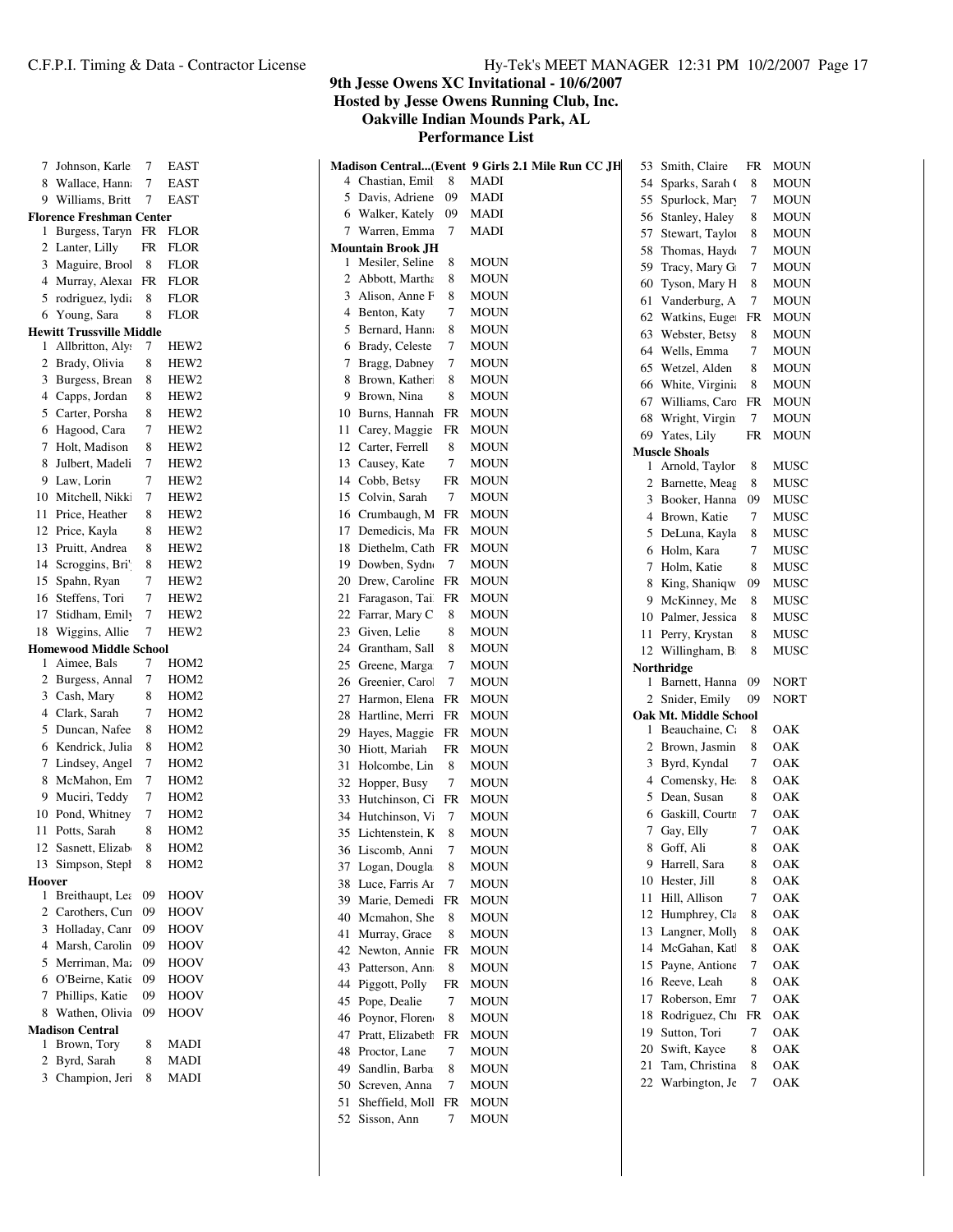#### **9th Jesse Owens XC Invitational - 10/6/2007 Hosted by Jesse Owens Running Club, Inc. Oakville Indian Mounds Park, AL**

| Oxford   | 1 Bell, Megan                        | 09     | <b>OXFO</b>                          | 22 Ritchie, Kami         |                                 | 8                   | Simmons Middle School(Event 9 Girls 2.1 Mile Run<br>SIMM |    | <b>Tuscaloosa Middle School</b> | 7              | TUS2             |
|----------|--------------------------------------|--------|--------------------------------------|--------------------------|---------------------------------|---------------------|----------------------------------------------------------|----|---------------------------------|----------------|------------------|
|          |                                      |        |                                      |                          |                                 |                     |                                                          |    | 1 Barger, Allison               |                |                  |
|          | 2 Carter, Katie                      | 09     | <b>OXFO</b>                          | 23                       | Schock, Katie                   | $\tau$<br>$\tau$    | <b>SIMM</b>                                              |    | 2 Hauser, Alex                  | 7              | TUS <sub>2</sub> |
| 3        | Chamblee, Zoe                        | 8      | <b>OXFO</b>                          | 24                       | Stocks, Sarah I                 |                     | <b>SIMM</b><br><b>SIMM</b>                               | 3  | Johnson, Hann<br>Johnson, Laure | 7              | TUS <sub>2</sub> |
|          | 4 Freeman, Hayl<br>5 Morgan, Randa   | 8      | OXFO                                 | 25                       | Swan, Kristen<br>Turner, Whitne | 7<br>$\overline{7}$ | <b>SIMM</b>                                              | 4  |                                 | 7              | TUS <sub>2</sub> |
|          |                                      | 09     | <b>OXFO</b>                          | 26                       |                                 |                     |                                                          |    | 5 Lipscomb, Kat                 | 7              | TUS2             |
| 6        | Thorton, Aman                        | 8      | <b>OXFO</b>                          | 27                       | White, Jamaia                   | 8                   | <b>SIMM</b>                                              |    | 6 McCreery, Kai                 | $\tau$         | TUS <sub>2</sub> |
|          | 7 Wood, Torey                        | 8      | <b>OXFO</b>                          | 28                       | White, Kitty                    | 8<br>7              | <b>SIMM</b>                                              |    | 7 Moore, Shirlyn                | $\overline{7}$ | TUS <sub>2</sub> |
|          | 8 Dayan, Audrey                      | 7<br>8 | OXF <sub>2</sub>                     | 29 Wisdom, Eliza         |                                 |                     | <b>SIMM</b>                                              | 8  | Robertson, Ma<br>Russell, Lane  | 7              | TUS <sub>2</sub> |
|          | 9 Lamar, Bridges<br>10 Lovelace, Kat | 8      | OXF <sub>2</sub>                     | <b>Spain Park</b>        | 1 Boyd, Maggie                  | 7                   | <b>SPAI</b>                                              | 9  | Shirley, Allisor                | 7              | TUS <sub>2</sub> |
|          |                                      | 7      | OXF <sub>2</sub>                     |                          | 2 Brennan, Anna                 | 8                   | SPAI                                                     | 10 | <b>West Point</b>               | 7              | TUS2             |
| 11       | Mayo, Callie<br>Rychlak, Mary        | 8      | OXF <sub>2</sub><br>OXF <sub>2</sub> | 3                        | Brennan, Chris                  | 7                   | <b>SPAI</b>                                              |    | 1 Campbell, Cas                 | 8              | WES3             |
| 12<br>13 | Tyler, Mary M                        | 7      | OXF2                                 | 4                        | Carver, Gillian                 | 7                   | <b>SPAI</b>                                              |    | 2 Drouet, Grace                 | 09             | WES3             |
|          | 14 Young, Meg                        | 7      | OXF <sub>2</sub>                     | 5                        | Charlie, Simon                  | 7                   | <b>SPAI</b>                                              | 3  | Hembree, Lane                   | 7              | WES3             |
| Pearl    |                                      |        |                                      | 6                        | Chesser, Kaci                   | $\tau$              | <b>SPAI</b>                                              |    | 4 Hetrick, Lanie                | 10             | WES3             |
|          | 1 Arender, Caitly                    | 8      | <b>PEAR</b>                          |                          | 7 Connely, Grace                | 7                   | SPAI                                                     | 5  | Johnson, Felish                 | 09             | WES3             |
|          | 2 Easterling, Air                    | 09     | PEAR                                 | 8                        | Davis, Deondra                  | 7                   | <b>SPAI</b>                                              | 6  | Laidley, Erica                  | 7              | WES3             |
| 3        | Galnares, Patri                      | 8      | <b>PEAR</b>                          | 9                        | Goldschmidt, J                  | 7                   | <b>SPAI</b>                                              |    | 7 Payne, Krista                 | 09             | WES3             |
| 4        | Green, Whitne                        | 8      | <b>PEAR</b>                          | 10                       | Hamilton, Cale                  | 8                   | <b>SPAI</b>                                              | 8  | Persall, Rachea                 | 7              | WES3             |
|          | 5 Hewitt, Desiree                    | 8      | <b>PEAR</b>                          | 11                       | Hudson, Hanna                   | 7                   | <b>SPAI</b>                                              | 9  | Quick, Taylor                   | 8              | WES3             |
|          | 6 Kersh, Kaelin                      | 7      | <b>PEAR</b>                          | 12 Leon, Jessie          |                                 | 8                   | <b>SPAI</b>                                              | 10 | rodgers, alana                  | 7              | WES3             |
|          | 7 Kibby, Kaleigh                     | 8      | <b>PEAR</b>                          |                          | 13 Maxwell, Mag                 | 8                   | <b>SPAI</b>                                              | 11 | Stewart, Kimbo                  | 8              | WES3             |
|          | 8 Nolan, Courtne                     | 8      | <b>PEAR</b>                          |                          | 14 Pickering, Jenn              | 8                   | <b>SPAI</b>                                              | 12 | Tew, Laura                      | 7              | WES3             |
| 9.       | Peters, Morgan                       | 09     | <b>PEAR</b>                          |                          | <b>Thompson Middle School</b>   |                     |                                                          |    | 13 Williams, Kari               | $\tau$         | WES3             |
| 10       | Puzzutto, Giuli                      | 8      | <b>PEAR</b>                          | 1 Arreola, Aide          |                                 | 7                   | <b>THOM</b>                                              |    |                                 |                |                  |
| 11       | Rash, Brittany                       | 8      | <b>PEAR</b>                          |                          | 2 Bolling, Emily                | 7                   | <b>THOM</b>                                              |    |                                 |                |                  |
| 12       | Roberts, Sarah                       | 8      | <b>PEAR</b>                          |                          | 3 Bubbett, Mallo                | 7                   | <b>THOM</b>                                              |    |                                 |                |                  |
| 13       | Shedd, Natalie                       | 09     | <b>PEAR</b>                          | 4                        | Burns, Lanie                    | $\tau$              | <b>THOM</b>                                              |    |                                 |                |                  |
| 14       | Tolliver, Court                      | 8      | <b>PEAR</b>                          | 5                        | Crainich, Sama                  | 7                   | <b>THOM</b>                                              |    |                                 |                |                  |
|          | Scottsboro                           |        |                                      | 6                        | Creamer, Sama                   | 7                   | <b>THOM</b>                                              |    |                                 |                |                  |
|          | 1 Altonji, Haley                     | 7      | SCOT                                 | 7                        | Ferguson, Kels                  | $\overline{7}$      | <b>THOM</b>                                              |    |                                 |                |                  |
| 2        | Armes, Harli                         | 7      | SCOT                                 |                          | 8 Forbes, Megan                 | $\overline{7}$      | <b>THOM</b>                                              |    |                                 |                |                  |
| 3        | Chitwood, Cas                        | $\tau$ | SCOT                                 | 9                        | Frank, Abbey                    | $\tau$              | <b>THOM</b>                                              |    |                                 |                |                  |
|          | 4 Delay, Jamie                       | 7      | SCOT                                 | 10                       | Graber, Michea                  | 7                   | <b>THOM</b>                                              |    |                                 |                |                  |
|          | <b>Simmons Middle School</b>         |        |                                      | 11                       | Jordan, Morgan                  | 7                   | <b>THOM</b>                                              |    |                                 |                |                  |
|          | Alfano, Rosalio                      | 7      | SIMM                                 | 12                       | Mayer, Alyssa                   | 8                   | <b>THOM</b>                                              |    |                                 |                |                  |
|          | 2 Bradner, Katie                     | 7      | SIMM                                 |                          | 13 Roper, Jasmine               | 7                   | <b>THOM</b>                                              |    |                                 |                |                  |
|          | 3 Butler, Iman                       | 8      | <b>SIMM</b>                          |                          | 14 Saenz, Victoria              | 7                   | <b>THOM</b>                                              |    |                                 |                |                  |
|          | Culverson, Em                        | 8      | <b>SIMM</b>                          | Tullahoma                |                                 |                     |                                                          |    |                                 |                |                  |
|          | 5 Cummings, Al                       | 8      | <b>SIMM</b>                          |                          | 1 Benjamin, Clai 09             |                     | TULL                                                     |    |                                 |                |                  |
|          | 6 Ding, Karyn                        | 7      | <b>SIMM</b>                          |                          | 2 Gessler, Emily 09             |                     | TULL                                                     |    |                                 |                |                  |
|          | 7 Eyer, Corrie                       | 8      | SIMM                                 |                          | 3 Lepley, Loretta               | -09                 | TULL                                                     |    |                                 |                |                  |
|          | 8 Foo, Joyce                         | 8      | <b>SIMM</b>                          |                          | 4 Lester, Lindsey               | 09                  | TULL                                                     |    |                                 |                |                  |
|          | 9 Gentle, Anna                       | 7      | SIMM                                 |                          | 5 Nelius, Sarah I 09            |                     | <b>TULL</b>                                              |    |                                 |                |                  |
|          | 10 Goodwin, Kati                     | 7      | <b>SIMM</b>                          | 6 White, Tori            |                                 | 09                  | TULL                                                     |    |                                 |                |                  |
|          | 11 Laglia, Regina                    | 7      | <b>SIMM</b>                          | <b>Tuscaloosa County</b> | 1 Allen, Ashley                 | 7                   | TUSC                                                     |    |                                 |                |                  |
| 12       | Lenamond, Oli<br>13 Limon, Elizabe   | 8<br>7 | SIMM<br><b>SIMM</b>                  | 2                        | Carollo, Victor                 | 8                   | TUSC                                                     |    |                                 |                |                  |
|          | 14 Macknight, Ka                     | 8      | SIMM                                 | 3                        | Channell, Paigo                 | 8                   | TUSC                                                     |    |                                 |                |                  |
|          | 15 McGrann, Cod                      | 7      | <b>SIMM</b>                          | 4                        | Crowell, Addis                  | 7                   | TUSC                                                     |    |                                 |                |                  |
|          | 16 McNabb, Myra                      | 7      | <b>SIMM</b>                          | 5                        | Drummond, Le                    | 7                   | TUSC                                                     |    |                                 |                |                  |
| 17       | Megerdigian, /                       | 7      | <b>SIMM</b>                          | 6                        | Duren, Faith                    | 7                   | TUSC                                                     |    |                                 |                |                  |
|          | 18 Mosley, Sarah                     | 8      | SIMM                                 | 7                        | Fenton, Hannal                  | 7                   | TUSC                                                     |    |                                 |                |                  |
| 19       | Oliver, Katie                        | 7      | SIMM                                 | 8                        | Kamplain, Brit                  | 8                   | TUSC                                                     |    |                                 |                |                  |
| 20       | Posey, Noel                          | 8      | <b>SIMM</b>                          | 9                        | McKnight, Kin                   | $\tau$              | TUSC                                                     |    |                                 |                |                  |
|          | 21 Rath, Makenzi                     | 8      | <b>SIMM</b>                          | 10 Patton, Lauren        |                                 | 8                   | TUSC                                                     |    |                                 |                |                  |
|          |                                      |        |                                      |                          |                                 |                     |                                                          |    |                                 |                |                  |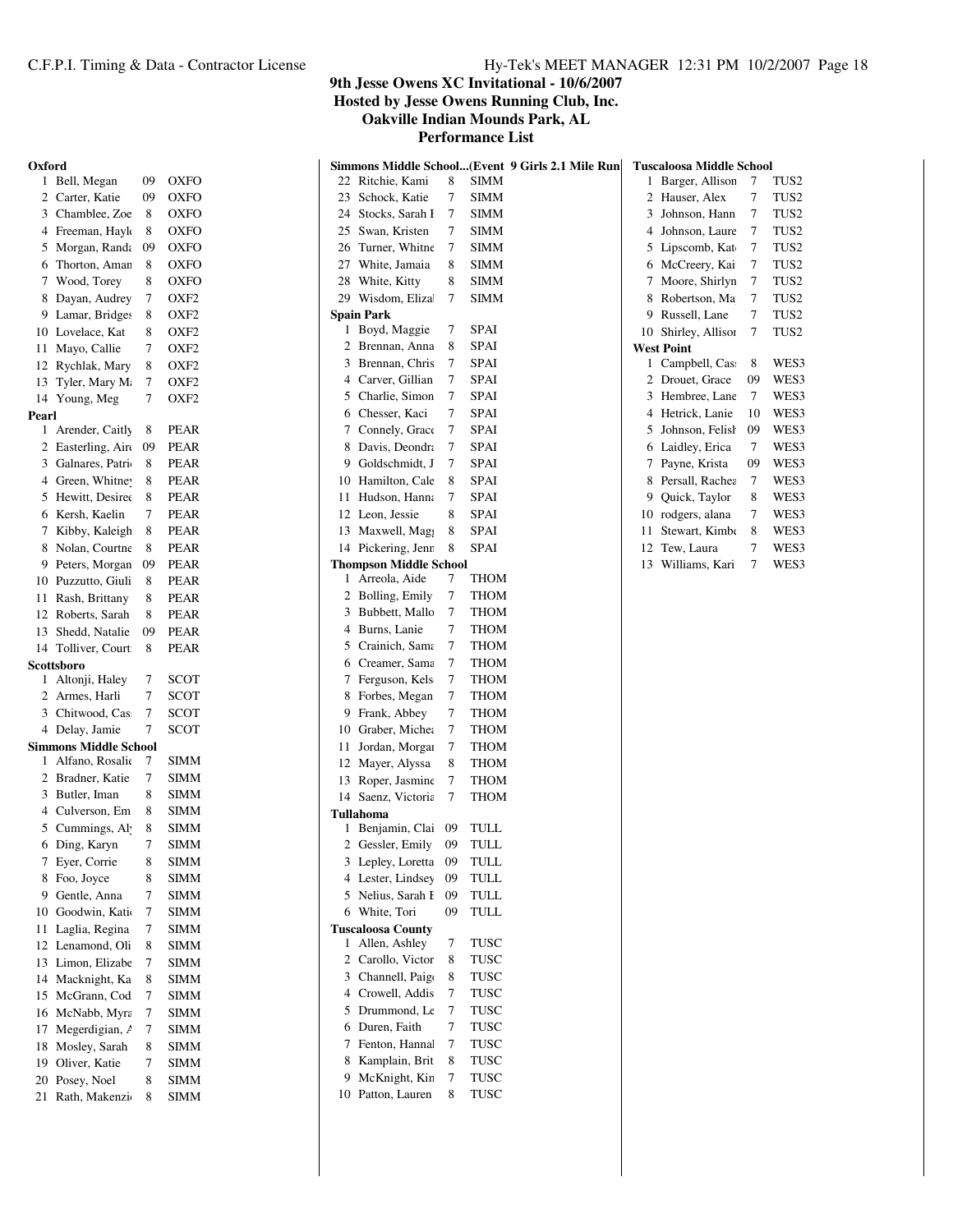**9th Jesse Owens XC Invitational - 10/6/2007 Hosted by Jesse Owens Running Club, Inc.**

**Oakville Indian Mounds Park, AL**

|               |                            |    |               | Event 10 Boys 2.1 Mile Run CC JH Large Junior Hig |
|---------------|----------------------------|----|---------------|---------------------------------------------------|
|               | LaneName                   | Yr | <b>School</b> | <b>Seed Time</b>                                  |
|               | <b>Albertville</b>         |    |               |                                                   |
| 1             | Bryant, Bradle             | 8  | ALBE          |                                                   |
| 2             | Castillian, Albo           | FR | <b>ALBE</b>   |                                                   |
| 3             | Elkins, Sean               | 7  | ALBE          |                                                   |
| 4             | Erickson, Kyle             | 7  | ALBE          |                                                   |
| 5             | Francisco, Alfr            | 7  | ALBE          |                                                   |
| 6             | Francisco, Luis            | FR | ALBE          |                                                   |
| 7             | Frank, David               | 7  | ALBE          |                                                   |
| 8             | Galloway, Reic             | 7  | ALBE          |                                                   |
| 9             | Horton, Lucas              | 8  | ALBE          |                                                   |
| 10            | Jenkins, David             | 8  | ALBE          |                                                   |
| 11            | Jimenzez, Isqua            | 7  | ALBE          |                                                   |
| 12            | Jorden, Trent              | 7  | ALBE          |                                                   |
| 13            | Lopez, Augusti             | 8  | ALBE          |                                                   |
| 14            | Lopez, Israel              | FR | ALBE          |                                                   |
|               | Lopez, Johnath             | 7  | ALBE          |                                                   |
| 15            |                            | 7  |               |                                                   |
| 16            | Lopez, Juan                |    | ALBE          |                                                   |
| 17            | Martinez, Jesus            | 7  | ALBE          |                                                   |
| 18            | Vega, Juan                 | 7  | ALBE          |                                                   |
| Arab<br>1     |                            | 7  |               |                                                   |
|               | Lindsey, Ethan             |    | ARAB          |                                                   |
| 2             | Lyons, Coe                 | 8  | ARAB          |                                                   |
| 3             | Shell, Jackson             | 09 | ARAB          |                                                   |
|               | 4 Watwood, And             | 09 | ARAB          |                                                   |
| <b>Austin</b> |                            |    |               |                                                   |
| 1             | bridge, nathan             | 7  | AUST          |                                                   |
| 2             | Humphries, Cc              | 09 | AUST          |                                                   |
| 3             | kara, richard              | 09 | AUST          |                                                   |
| 4             | marshall, brand            | 09 | AUST          |                                                   |
| 5             | reichman, blak             | 09 | AUST          |                                                   |
|               | 6 rossi, toni              | 8  | AUST          |                                                   |
| 7             | topliss, joseph            | 8  | AUST          |                                                   |
| 8             | tully, mathew              | 7  | AUST          |                                                   |
| 9             | Wood, Ben                  | 7  | AUST          |                                                   |
|               | <b>Briarwood Christian</b> |    |               |                                                   |
| 1             | Bierley, Brett             | 09 | BRIA          |                                                   |
| 2             | Castellanos, St            | 09 | BRIA          |                                                   |
| 3             | Cerice, Nathan             | 7  | BRIA          |                                                   |
|               | 4 Countess, Thor           | 8  | BRIA          |                                                   |
| 5             | Cox, Aaron                 | 7  | BRIA          |                                                   |
| 6             | Darwin, Joseph             | 09 | BRIA          |                                                   |
| 7             | Darwin, Stephe             | 7  | <b>BRIA</b>   |                                                   |
| 8             | Donohue, Ben               | 09 | <b>BRIA</b>   |                                                   |
| 9             | Gilmore, Sam               | 7  | <b>BRIA</b>   |                                                   |
| 10            | Graham, Ethan              | 7  | <b>BRIA</b>   |                                                   |
| 11            | Henderson, Ma              | 7  | BRIA          |                                                   |
| 12            | Honea, Jeff                | 7  | <b>BRIA</b>   |                                                   |
| 13            | Jones, Nichola             | 7  | <b>BRIA</b>   |                                                   |
| 14            | King, Will                 | 7  | BRIA          |                                                   |
| 15            | Lanier, Cole               | 8  | <b>BRIA</b>   |                                                   |
| 16            | Lattner, Drew              | 7  | BRIA          |                                                   |
| 17            | Long, Jared                | 7  | <b>BRIA</b>   |                                                   |
| 18            | Long, Trey                 | 8  | <b>BRIA</b>   |                                                   |
| 19            | Norden, Natha              | 7  | BRIA          |                                                   |
|               |                            |    |               |                                                   |

| 20      | Ochsenhirt, Ale              | 7  | <b>BRIA</b>      |
|---------|------------------------------|----|------------------|
| 21      | Palmer, Rob                  | 7  | BRIA             |
| 22      | Phillips, Luke               | 7  | <b>BRIA</b>      |
| 23      | Self, Reed                   | 7  | <b>BRIA</b>      |
| 24      | Sim, Ryan                    | 7  | <b>BRIA</b>      |
| 25      | Snook, Patrick               | 09 | <b>BRIA</b>      |
| 26      | Travis, Roman                | 7  | BRIA             |
| 27      | Voltz, Edgar                 | 09 | <b>BRIA</b>      |
| 28      | Walker, Nathai               | 8  | BRIA             |
| 29      | Whorton, Sam                 | 7  | BRIA             |
| 30      | Woods, Raymo                 | 8  | <b>BRIA</b>      |
|         |                              |    |                  |
| 1       | <b>Central Middle School</b> |    |                  |
|         | Allgood, JJ                  | 8  | CEN <sub>2</sub> |
| 2       | Bolles, Josh                 | 7  | CEN <sub>2</sub> |
| 3       | Cahill, Jack                 | 8  | CEN <sub>2</sub> |
| 4       | Carrozza, Jasor              | 8  | CEN <sub>2</sub> |
| 5       | Casteel, Drew                | 8  | CEN <sub>2</sub> |
| 6       | Collins, Grant               | 7  | CEN <sub>2</sub> |
| 7       | Cooper, Mattho               | 7  | CEN <sub>2</sub> |
| 8       | Davis, Justin                | 8  | CEN <sub>2</sub> |
| 9       | Farley, Zach                 | 7  | CEN <sub>2</sub> |
| 10      |                              |    |                  |
|         | Fausnaught, M                | 7  | CEN <sub>2</sub> |
| 11      | Greer, Josh                  | 8  | CEN <sub>2</sub> |
| 12      | Hall, Will                   | 8  | CEN <sub>2</sub> |
| 13      | McKinney, Zal                | 7  | CEN <sub>2</sub> |
| 14      | Smallwood, Co                | 7  | CEN <sub>2</sub> |
| 15      | Thomas, Dariu                | 7  | CEN <sub>2</sub> |
| 16      | Towery, Blaine               | 8  | CEN <sub>2</sub> |
| 17      | Trout, Andrew                | 8  | CEN <sub>2</sub> |
| 18      | Wehofer, Mich                | 7  | CEN <sub>2</sub> |
| 19      | Wiemann, Trey                | 8  | CEN <sub>2</sub> |
|         |                              |    |                  |
| 20      | Zills, Todd                  | 8  | CEN <sub>2</sub> |
| Cullman |                              |    |                  |
| 1       | Colburn, Dako                | 8  | <b>CULL</b>      |
| 2       | Gomez, Mark                  | 7  | <b>CULL</b>      |
| 3       | Hilbish, Mike                | 8  | <b>CULL</b>      |
| 4       | Hogan, Jacksoi               | 7  | <b>CULL</b>      |
| 5       | Holcomb, Bobl                | 8  | <b>CULL</b>      |
| 6       | Hood, John                   | 7  | <b>CULL</b>      |
| 7       | Leiter, Brian                | 09 | <b>CULL</b>      |
| 8       | McCluskey, Co                | 7  | <b>CULL</b>      |
| 9       | McNeal, Steph                | 7  | CULL             |
| 10      | Milligan, Conn               | 8  | <b>CULL</b>      |
|         | Murphree, Mat                |    |                  |
| 11      |                              | 09 | <b>CULL</b>      |
| 12      | Oliver, Keaton               | 7  | <b>CULL</b>      |
| 13      | Partain, Reed                | 7  | <b>CULL</b>      |
| 14      | Quick, jacob                 | 8  | CULL             |
| 15      | Reid, James                  | 8  | CULL             |
| 16      | Richard, Kyle                | 09 | <b>CULL</b>      |
| 17      | Sapp, Matt                   | 8  | <b>CULL</b>      |
| 18      | Sisk, Daniel                 | 8  | CULL             |
| 19      | Smith, Joseph                | 8  | CULL             |
| Decatur |                              |    |                  |
| 1       | Barbee, Brando               | 8  | DEC2             |
| 2       | Gilliam, Danie               |    | DEC <sub>2</sub> |
|         |                              | 8  |                  |
| 3       | Moriarty, Ryan               | 09 | DEC <sub>2</sub> |
| 4       | Solley, Skyler               | 8  | DEC <sub>2</sub> |

|    |                                 |    | Decatur(Event 10 Boys 2.1 Mile Run CC JH Large, |  |
|----|---------------------------------|----|-------------------------------------------------|--|
|    | 5 Tidwell, Adam                 | 7  | DEC <sub>2</sub>                                |  |
|    | <b>Dickson Middle School</b>    |    |                                                 |  |
| 1  | Batts, Christian                | 7  | DICK                                            |  |
| 2  | Brown, Stephe                   | 8  | DICK                                            |  |
| 3  | Easterling, Day                 | 8  | DICK                                            |  |
|    | 4 Farrar, Travis                | 6  | DICK                                            |  |
|    | 5 Gilliland, Seth               | 8  | DICK                                            |  |
| 6  | Prichard, Kyle                  | 7  | DICK                                            |  |
| 7  | Redden, Camer                   | 8  | DICK                                            |  |
| 8  | Stewart, Keato                  | 8  | DICK                                            |  |
|    | 9 Webster, Ethar                | 8  | <b>DICK</b>                                     |  |
|    | 10 Zach, Dysinger               | 8  | DICK                                            |  |
|    | <b>Eastwood Middle School</b>   |    |                                                 |  |
| 1  | Ashby, Ross                     | 8  | <b>EAST</b>                                     |  |
| 2  | DeJesus-Colon                   | 8  | EAST                                            |  |
|    | 3 Glass, Scott                  | 8  | EAST                                            |  |
| 4  | Hewitt, Zach                    | 8  | EAST                                            |  |
| 5  | Norris, Jonatha                 | 8  | EAST                                            |  |
| 6  | Sullivan, Parisl                | 7  | <b>EAST</b>                                     |  |
|    | <b>Florence Freshman Center</b> |    |                                                 |  |
| 1  | Archer, LaDari                  | 7  | <b>FLOR</b>                                     |  |
| 2  | Bailey, Nate                    | 8  | FLOR                                            |  |
|    | 3 Comer, Keifer                 | 8  | FLOR                                            |  |
|    | 4 Duff, Andrew                  | 7  | <b>FLOR</b>                                     |  |
| 5  | Ellison, Jimmy                  | 7  | <b>FLOR</b>                                     |  |
| 6  | Erbe, Miles                     | 7  | FLOR                                            |  |
| 7  | Girsch, Kevin                   | 8  | FLOR                                            |  |
|    |                                 |    |                                                 |  |
| 8  | Huggins, Tyler                  | FR | FLOR                                            |  |
| 9  | Sharpston, Zac                  | 8  | FLOR                                            |  |
| 10 | Staggs, Tyler                   | 7  | FLOR                                            |  |
| 11 | Tran, Davis                     | 7  | FLOR                                            |  |
| 1  | <b>Hewitt Trussville Middle</b> |    |                                                 |  |
|    | Boswell, Frank                  | 8  | HEW2                                            |  |
| 2  | Caldwell, Conr                  | 8  | HEW2                                            |  |
| 3  | Chambliss, Car                  | 8  | HEW2                                            |  |
|    | 4 Croft, Jonathar               | 7  | HEW2                                            |  |
|    | 5 Davis, Jake                   | 7  | HEW2                                            |  |
| 6  | Davis, Luke                     | 7  | HEW2                                            |  |
| 7  | Ellard, Aaron                   | 7  | HEW2                                            |  |
| 8  | Galloway, Blak                  | 8  | HEW <sub>2</sub>                                |  |
| 9  | Gatewood, Ma                    | 7  | HEW2                                            |  |
| 10 | Holmes, Nick                    | 7  | HEW2                                            |  |
| 11 | House, Alex                     | 8  | HEW2                                            |  |
| 12 | Johnson, Bruce                  | 8  | HEW2                                            |  |
| 13 | Jones, Phillip                  | 8  | HEW2                                            |  |
| 14 | Joyner, Josh                    | 7  | HEW2                                            |  |
| 15 | Kinser, Parker                  | 7  | HEW2                                            |  |
| 16 | McKenzie, Der                   | 8  | HEW2                                            |  |
| 17 | Reagan, Danie                   | 7  | HEW2                                            |  |
| 18 | Seay, Daniel                    | 8  | HEW2                                            |  |
| 19 | Stubbs, Daniel                  | 7  | HEW2                                            |  |
|    | <b>Hewitt-Trussville</b>        |    |                                                 |  |
| 1  | Cortes, Noel                    | 09 | HEWI                                            |  |
| 2  | Gore, James                     | 09 | HEWI                                            |  |
| 3  | Grammer, Alex                   | 09 | HEWI                                            |  |
| 4  | Gunter, Cole                    | 09 | HEWI                                            |  |
|    |                                 |    |                                                 |  |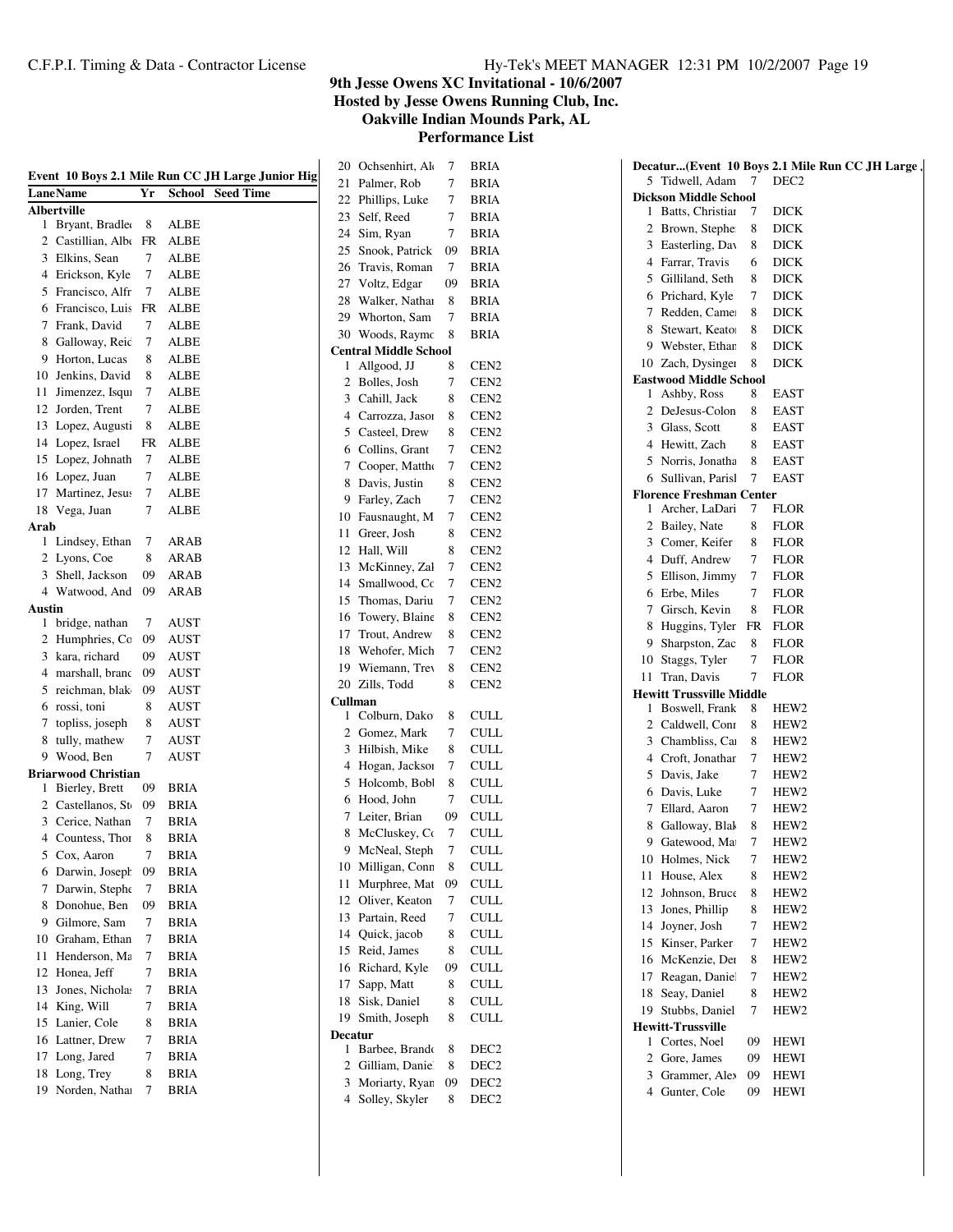| 5              | Mashburn, Cor                    | 09 | HEWI             |
|----------------|----------------------------------|----|------------------|
| 6              | Morton, Corey                    | 09 | HEWI             |
| 7              | Parks, Matthev                   | 09 | <b>HEWI</b>      |
| 8              | Russell, Adam                    | 09 | <b>HEWI</b>      |
| 9              | Thompson, Gra                    | 09 | <b>HEWI</b>      |
| 10             | Tourtellotte, D.                 | 09 | HEWI             |
| 11             | Tucker, Chris                    | 09 | <b>HEWI</b>      |
|                | <b>Homewood Middle School</b>    |    |                  |
| 1              | Alford, John                     | 7  | HOM2             |
| 2              | Burson, J.B.                     | 8  | HOM <sub>2</sub> |
| 3              | DeMetz, Donal                    | 7  | HOM2             |
| 4              | DeMetz, Edwa                     | 7  | HOM <sub>2</sub> |
| 5              | Otamias, Pacif                   | 7  | HOM <sub>2</sub> |
| 6              | Peterson, Conn                   | 7  | HOM2             |
| 7              | Shroyer, Drew                    | 7  | HOM <sub>2</sub> |
| 8              | Simpson, Nich                    | 8  | HOM <sub>2</sub> |
| Hoover         |                                  |    |                  |
| 1              | Davidson, Mat                    | 09 | <b>HOOV</b>      |
| 2              | Davidson, Scot                   | 09 | <b>HOOV</b>      |
| 3              | Ford, Connor                     | 09 | <b>HOOV</b>      |
| 4              | Guo-Xue, Xink                    | 09 | <b>HOOV</b>      |
| 5              | Montgomery, I                    | 09 | HOOV             |
| 6              | Owen, Jake                       | 09 | HOOV             |
| 7              | Propst, Bryan                    | 09 | <b>HOOV</b>      |
| 8              | Pugh, Graham                     | 09 | HOOV             |
| 9              | Slack, Sammy                     | 09 | HOOV             |
| 1              | <b>Madison Central</b>           | 8  | MADI             |
| 2              | Aldridge, Wesl<br>Alexander, Ano | 8  | MADI             |
| 3              | Baney, Austin                    | 8  | MADI             |
| $\overline{4}$ | Becker, Madde                    | 8  | MADI             |
| 5              | Clark, Timothy                   | 09 | MADI             |
| 6              | Crowder, Piers                   | 8  | MADI             |
| 7              | Lanke, Chase                     | 09 | MADI             |
| 8              | Morris, Britain                  | 09 | MADI             |
| 9              | Reedy, Richie                    | 8  | MADI             |
| 10             | Skelly, Ryan                     | 8  | MADI             |
| 11             | Smith, Nathan                    | 8  | <b>MADI</b>      |
| 12             | Stover, Reid                     | 8  | <b>MADI</b>      |
| 13             | Willson, Conne                   | 8  | MADI             |
|                | <b>Mountain Brook JH</b>         |    |                  |
| 1              | Hines, Christia                  | 7  | <b>MOUN</b>      |
| 2              | Martin, Elliot                   | 7  | MOUN             |
| 3              | Millhouse, Ada                   | 7  | MOUN             |
| 4              | Alison, Parker                   | 8  | <b>MOUN</b>      |
| 5              | Balkovetz, Tor                   | 8  | MOUN             |
| 6              | Benton, Steven                   | 8  | <b>MOUN</b>      |
| 7              | Bluestein, Josh                  | 7  | MOUN             |
| 8              | Brown, Hunter                    | 8  | MOUN             |
| 9              | Burke, Michae                    | 8  | MOUN             |
| 10             | Bush, Allen                      | 8  | MOUN             |
| 11             | Butterworth, C                   | 7  | MOUN             |
| 12             | Byrne, Robert                    | 8  | MOUN             |
| 13             | Callahan, Timr                   | 8  | MOUN             |
| 14             | Carter, Ben                      | 7  | MOUN             |
| 15             | Castinado, Ale                   | 8  | MOUN             |
| 16             | Compton, J                       | 7  | <b>MOUN</b>      |

**9th Jesse Owens XC Invitational - 10/6/2007 Hosted by Jesse Owens Running Club, Inc.**

**Oakville Indian Mounds Park, AL**

| 17 | Corry, Harris   | 7         | MOUN        |
|----|-----------------|-----------|-------------|
| 18 | Crumbaugh, C    | 7         | <b>MOUN</b> |
| 19 | Darby, Patrick  | 7         | <b>MOUN</b> |
| 20 | Davis, Logan    | 8         | MOUN        |
| 21 | Dawson, Alexa   | 8         | MOUN        |
| 22 | DeAtkine, And   | 7         | MOUN        |
| 23 | Dickerson, Duc  | 8         | MOUN        |
| 24 | Dunn, Cole      | 8         | MOUN        |
| 25 | Durkee, Rucke   | 8         | MOUN        |
| 26 | Edmonds, Will   | 7         | <b>MOUN</b> |
| 27 | Elliot, Sam     | FR        | <b>MOUN</b> |
| 28 | Fahey, Billy    | 8         | <b>MOUN</b> |
| 29 | Fix, Andrew     | 8         | <b>MOUN</b> |
| 30 | Gall, Joseph    | 8         | MOUN        |
| 31 | Glover, Daniel  | 7         | MOUN        |
| 32 | Hereford, Faull | 7         | <b>MOUN</b> |
|    | Hereford, Patri | 7         |             |
| 33 |                 |           | MOUN        |
| 34 | Hester, Summe   | 8         | MOUN        |
| 35 | Hightower, Wi   | 8         | MOUN        |
| 36 | Hopkins, Jame   | 7         | MOUN        |
| 37 | Hoskins, Allen  | <b>FR</b> | <b>MOUN</b> |
| 38 | Johnston, Thor  | 8         | <b>MOUN</b> |
| 39 | Kimberly, Broo  | 8         | <b>MOUN</b> |
| 40 | Krebs, Max      | FR        | <b>MOUN</b> |
| 41 | Leeds, Andrew   | 8         | MOUN        |
| 42 | Leeds, Matthey  | 7         | <b>MOUN</b> |
| 43 | Lewis, Jim      | 8         | <b>MOUN</b> |
| 44 | Lloyd, Mitchel  | FR        | MOUN        |
| 45 | Mancer, Evan    | 8         | MOUN        |
| 46 | Mccain, Walke   | 8         | MOUN        |
| 47 | McElroy, Jay    | 8         | MOUN        |
| 48 | McElroy, Phili  | FR        | MOUN        |
| 49 | Mclaughlin, Re  | 7         | MOUN        |
| 50 | Mercer, A.J.    | 8         | MOUN        |
| 51 | Miller, Jack    | 8         | MOUN        |
| 52 | Modling, Doug   | FR        | MOUN        |
| 53 | Monaghan, Jac   | 8         | MOUN        |
| 54 | Morgan, Cole    | 7         | MOUN        |
| 55 | Morgan, Jack    | FR        | MOUN        |
| 56 | Morrow, Parke   | 8         | <b>MOUN</b> |
| 57 | Mulkin, Pearce  | 8         | <b>MOUN</b> |
| 58 | Oakes, Logan    | 7         | MOUN        |
| 59 | Oser, Alex      | 7         | MOUN        |
| 60 | Philips, Walker | 8         | MOUN        |
| 61 | Poynor, Will    |           |             |
|    | Rafield, Logan  | FR        | MOUN        |
| 62 |                 | FR        | MOUN        |
| 63 | Raszeja, Eric   | 7         | MOUN        |
| 64 | Ratliff, Hudsor | FR        | MOUN        |
| 65 | Rice, Joseph    | 7         | MOUN        |
| 66 | Rogers, Jeff    | 7         | MOUN        |
| 67 | Sandefer, Jami  | FR        | MOUN        |
| 68 | Schuler, Rober  | 8         | MOUN        |
| 69 | Scott, Ryan     | FR        | MOUN        |
| 70 | Sims, Michael   | 8         | MOUN        |
| 71 | Sission, Miller | 7         | MOUN        |
| 72 | Skinner, Elliot | FR        | MOUN        |
| 73 | Swecker, Danie  | 8         | MOUN        |
| 74 | Taliaferro, War | 7         | MOUN        |

|    |                       |    | Mountain Brook JH(Event 10 Boys 2.1 Mile Run CO |  |
|----|-----------------------|----|-------------------------------------------------|--|
| 75 | Tanner, David         | FR | MOUN                                            |  |
| 76 | Waterman, Mo          | FR | MOUN                                            |  |
| 77 | Watford, Bryar        | FR | MOUN                                            |  |
| 78 | Welman, Zach          | FR | MOUN                                            |  |
| 79 | Wilder, Patrick       | 7  | <b>MOUN</b>                                     |  |
| 80 | Wilder, Will          | FR | MOUN                                            |  |
| 81 | Yampolosky, F         | 7  | MOUN                                            |  |
| 82 | Yates, Stewart        | 7  | MOUN                                            |  |
|    | <b>Muscle Shoals</b>  |    |                                                 |  |
| 1  | Alexander, Coo        | 8  | MUSC                                            |  |
| 2  | Bailey, Mikey         | 8  | MUSC                                            |  |
|    | 3 Caballero, Artu     | 8  | <b>MUSC</b>                                     |  |
|    | 4 Casteel, Jonah      | 8  | MUSC                                            |  |
| 5  | Keeling, Brett        | 09 | MUSC                                            |  |
|    |                       |    |                                                 |  |
|    | 6 Paetow, Niels       | 8  | MUSC                                            |  |
| 7  | Slusher, Micah        | 7  | MUSC                                            |  |
| 8  | Wallace, Sam          | 7  | MUSC                                            |  |
| 9  | Weeks, Michae         | 09 | MUSC                                            |  |
| 10 | White, Jess           | 8  | MUSC                                            |  |
| 11 | Williamson, Ja        | 09 | MUSC                                            |  |
| 12 | Woodall, Brad         | 8  | MUSC                                            |  |
| 13 | Yarbrough, Hu         | 8  | MUSC                                            |  |
| 14 | Yordy, Luke           | 7  | MUSC                                            |  |
|    | 15 Zills, Slaton      | 8  | MUSC                                            |  |
|    | Northridge            |    |                                                 |  |
| 1  | Fridley, Conno        | 09 | NORT                                            |  |
|    | Oak Mt. Middle School |    |                                                 |  |
| 1  | Adair, John Mi        | 8  | OAK                                             |  |
| 2  | Adkins, Christi       | 8  | OAK                                             |  |
| 3  | Bond, Jacob           | FR | OAK                                             |  |
| 4  | Brogdon, Ty           | FR | OAK                                             |  |
| 5  | Brokaw, Austin        | 8  | OAK                                             |  |
| 6  | Bryant, Kevin         | 8  | OAK                                             |  |
| 7  | Christenberry,        | 7  | OAK                                             |  |
| 8  | Cook, Connor          | 8  | OAK                                             |  |
| 9  | Eager, Joey           | 8  | OAK                                             |  |
| 10 | Edge, Rickey          | 8  | OAK                                             |  |
| 11 | Edwards, Alex         | 8  | OAK                                             |  |
| 12 | Franks, Anthor        | 7  | OAK                                             |  |
| 13 | Gaskill, Will         | FR | OAK                                             |  |
|    |                       |    |                                                 |  |
|    | 14 Guest, Peyton      | 8  | OAK                                             |  |
| 15 | Gwaltney, Trip        | 7  | OAK                                             |  |
|    | 16 Hall, Ryan         | 7  | OAK                                             |  |
| 17 | Harrison, Drew        | FR | OAK                                             |  |
| 18 | King, Bradley         | 8  | OAK                                             |  |
|    | 19 Koncsol, Jared     | 7  | OAK                                             |  |
|    | 20 La Rota, Danie     | 7  | OAK                                             |  |
| 21 | Matthews, Mic         | 7  | OAK                                             |  |
|    | 22 Ott, Brice         | 8  | OAK                                             |  |
| 23 | Shouse, Davis         | 7  | OAK                                             |  |
| 24 | Silas, Will           | 7  | OAK                                             |  |
| 25 | Smith, Sawyer         | 8  | OAK                                             |  |
|    | 26 Snider, Austin     | 8  | OAK                                             |  |
| 27 | Stein, Connor         | 8  | OAK                                             |  |
|    |                       |    |                                                 |  |
| 28 | Stroupe, Chand        | 7  | OAK                                             |  |
| 29 | Syx, Tanner           | 8  | OAK                                             |  |
|    | 30 Whittle, Jordan    | 7  | OAK                                             |  |
|    |                       |    |                                                 |  |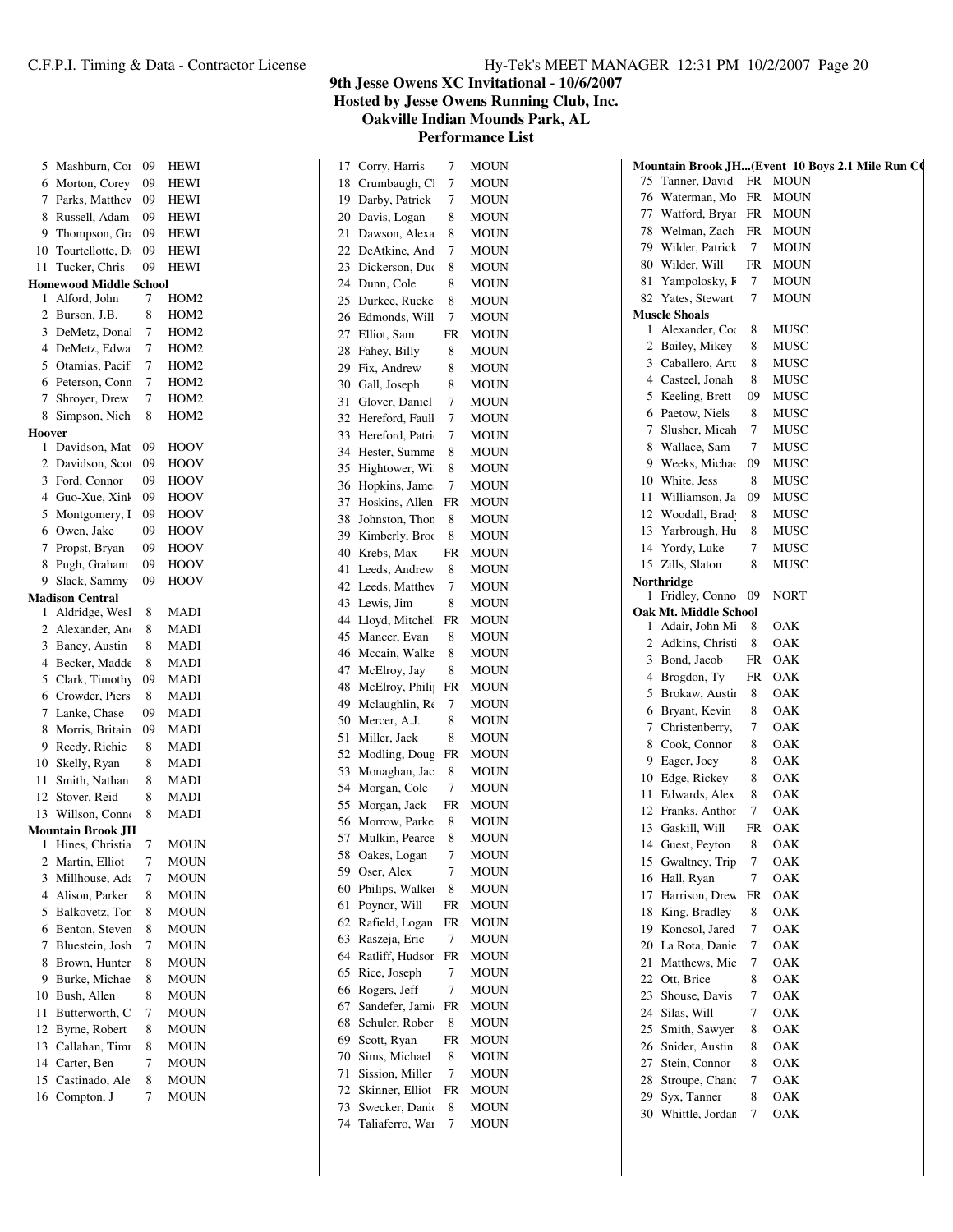| 31             | Wilson, Luke                 | 7  | OAK              |
|----------------|------------------------------|----|------------------|
| Oxford         |                              |    |                  |
| 1              | Arnold, Turner               | 7  | OXF <sub>2</sub> |
| 2              | austin, fisher               | 8  | OXF2             |
| 3              | banner, mack                 | 09 | OXF2             |
| 4              | Clancy, Kevin                | 09 | OXF2             |
| 5              | Duchaine, Luc                | 8  | OXF2             |
| 6              | Elliot, Baxter               | 8  | OXF2             |
| 7              | Forjahd, Kahn                | 09 | OXF2             |
| 8              | Graeber, John                | 8  | OXF2             |
| 9              | Guest, Sam                   | 09 | OXF2             |
| 10             | Hallum, Mitch                | 8  | OXF2             |
| 11             | Hunter, Sam                  | 8  | OXF <sub>2</sub> |
| 12             | Kendricks, San               | 09 | OXF2             |
| 13             | Kendricks, Tor               | 09 | OXF <sub>2</sub> |
| 14             | Lear, James                  | 8  | OXF2             |
| 15             | Metts, Cade                  | 8  | OXF2             |
| 16             | Raspberry, Rus               | 7  | OXF2             |
| 17             | Roberts, Seth                | 8  | OXF2             |
| 18             | smith, jordan                | 09 | OXF2             |
| 19             | Terry, Ed                    | 8  | OXF2             |
| 20             | Watson, Judsor               | 8  | OXF2             |
| 21             | Whitfield, Stev              | 8  | OXF2             |
| Pearl          |                              |    |                  |
| 1              | Alexander, Ale               | 09 | <b>PEAR</b>      |
| 2              | Blissard, Gary               | 09 | <b>PEAR</b>      |
| 3              | Gilmore, Kyle                | 8  | <b>PEAR</b>      |
| 4              | Green, Billy                 | 09 | PEAR             |
| 5              | Harwell, Andre               | 09 | PEAR             |
| 6              | Martin, Joseph               | 8  | <b>PEAR</b>      |
| 7              | Maulding, Step               | 8  | PEAR             |
| 8              | Mayer, Tyler                 | 09 | <b>PEAR</b>      |
| 9              | McDonald, Bla                | 8  | <b>PEAR</b>      |
|                | Priceville                   |    |                  |
| 1              | TJ, Johnson                  | 7  | PRIC             |
| 2              | Weaver, Brown                | 8  | PRIC             |
|                | Scottsboro                   |    |                  |
| 1              | Blevins, Matt                | 09 | <b>SCOT</b>      |
| 2              | Bolt, Chase                  | 09 | SCOT             |
| 3              | Book, Devin                  | 8  | <b>SCOT</b>      |
| $\overline{4}$ | Brewer, Nate                 | 7  | SCOT             |
|                | 5 Cantrell, Jacob            | 7  | <b>SCOT</b>      |
| 6              | McCrary, Hunt                | 8  | SCOT             |
| 7              | Pierce, Daniel               | 7  | <b>SCOT</b>      |
|                | <b>Simmons Middle School</b> |    |                  |
| 1              | Arroyo, Stefan               | 7  | SIMM             |
| $\overline{c}$ | Branham, Joel                | 8  | SIMM             |
| 3              | Carr, Landen                 | 8  | SIMM             |
| 4              | Carton, Joey                 | 7  | <b>SIMM</b>      |
| 5              | Chow, Wesley                 | 8  | SIMM             |
| 6              | Cowart, Jeffery              | 7  | SIMM             |
| 7              | Davis, Quintin               | 8  | SIMM             |
| 8              | Derieux, Rob                 | 8  | <b>SIMM</b>      |
| 9              | Fernandez, Chi               | 7  | <b>SIMM</b>      |
| 10             | Hernandez, Lu                | 8  | SIMM             |
| 11             | Hudson, Corey                | 8  | <b>SIMM</b>      |

**Hosted by Jesse Owens Running Club, Inc.**

**Oakville Indian Mounds Park, AL Performance List**

|                                  | 8                                                                                                                                                                                                                                                                                          | SIMM                          |
|----------------------------------|--------------------------------------------------------------------------------------------------------------------------------------------------------------------------------------------------------------------------------------------------------------------------------------------|-------------------------------|
| 13                               | 7                                                                                                                                                                                                                                                                                          | SIMM                          |
|                                  | 8                                                                                                                                                                                                                                                                                          | SIMM                          |
| Plyler, Drew                     | 7                                                                                                                                                                                                                                                                                          | SIMM                          |
| Porter, Kamero                   | 8                                                                                                                                                                                                                                                                                          | SIMM                          |
| Smith, David                     | 7                                                                                                                                                                                                                                                                                          | SIMM                          |
| Snell, Sam                       | 8                                                                                                                                                                                                                                                                                          | SIMM                          |
|                                  | 7                                                                                                                                                                                                                                                                                          | SIMM                          |
| Walker, Daniel                   | 8                                                                                                                                                                                                                                                                                          | SIMM                          |
|                                  |                                                                                                                                                                                                                                                                                            |                               |
| Bevens, Morga                    | 8                                                                                                                                                                                                                                                                                          | SPAI                          |
| Cartwright, Ca                   | 7                                                                                                                                                                                                                                                                                          | SPAI                          |
| Casey, Casey                     | 8                                                                                                                                                                                                                                                                                          | SPAI                          |
| Chrane, Steven                   | 8                                                                                                                                                                                                                                                                                          | SPAI                          |
| Garnett, Mitch                   | 8                                                                                                                                                                                                                                                                                          | SPAI                          |
| Hazoori, Brand                   | 8                                                                                                                                                                                                                                                                                          | SPAI                          |
| Henderson, Ca                    | 8                                                                                                                                                                                                                                                                                          | SPAI                          |
| Hood, Cody                       | 7                                                                                                                                                                                                                                                                                          | SPAI                          |
| Hudson, Sam                      | 7                                                                                                                                                                                                                                                                                          | SPAI                          |
| James, Robert                    | 7                                                                                                                                                                                                                                                                                          | SPAI                          |
|                                  | 7                                                                                                                                                                                                                                                                                          | SPAI                          |
| Nakayama, Os                     | 8                                                                                                                                                                                                                                                                                          | SPAI                          |
| Olivera, Raul                    | 8                                                                                                                                                                                                                                                                                          | SPAI                          |
| Osbourne, Ty                     | 7                                                                                                                                                                                                                                                                                          | SPAI                          |
|                                  | 7                                                                                                                                                                                                                                                                                          | SPAI                          |
|                                  | 7                                                                                                                                                                                                                                                                                          | SPAI                          |
|                                  | 7                                                                                                                                                                                                                                                                                          | SPAI                          |
|                                  | 8                                                                                                                                                                                                                                                                                          | SPAI                          |
|                                  | 8                                                                                                                                                                                                                                                                                          | SPAI                          |
|                                  | 7                                                                                                                                                                                                                                                                                          | SPAI                          |
|                                  | 7                                                                                                                                                                                                                                                                                          | SPAI                          |
|                                  | 7                                                                                                                                                                                                                                                                                          | SPAI                          |
|                                  | 8                                                                                                                                                                                                                                                                                          | SPAI                          |
|                                  |                                                                                                                                                                                                                                                                                            |                               |
| Armstrong, Na                    | 7                                                                                                                                                                                                                                                                                          | THOM                          |
| Ashmead, Keat                    | 7                                                                                                                                                                                                                                                                                          | <b>THOM</b>                   |
| Bunch, Austin                    | 8                                                                                                                                                                                                                                                                                          | THOM                          |
| Cox, Taylor                      | 8                                                                                                                                                                                                                                                                                          | THOM                          |
| 5<br>Doucette, Devi              | 8                                                                                                                                                                                                                                                                                          | <b>THOM</b>                   |
| Gilson, Matt                     | 8                                                                                                                                                                                                                                                                                          | <b>THOM</b>                   |
| Grice, Seth                      | 8                                                                                                                                                                                                                                                                                          | THOM                          |
|                                  | 7                                                                                                                                                                                                                                                                                          | <b>THOM</b>                   |
| Kahrig, Harriso                  | 7                                                                                                                                                                                                                                                                                          | THOM                          |
| Kelley, Ashton                   | 8                                                                                                                                                                                                                                                                                          | THOM                          |
| Lowe, Nick                       | 7                                                                                                                                                                                                                                                                                          |                               |
|                                  |                                                                                                                                                                                                                                                                                            | THOM                          |
| Marasckin, Jac                   | 8                                                                                                                                                                                                                                                                                          | THOM                          |
| McAlister, Mar                   | 7                                                                                                                                                                                                                                                                                          | THOM                          |
| Mizell, Andrev                   | 7                                                                                                                                                                                                                                                                                          | THOM                          |
|                                  | 8                                                                                                                                                                                                                                                                                          | THOM                          |
| Morel, Darien                    | 7                                                                                                                                                                                                                                                                                          | THOM                          |
| Smith, Cody<br>Smith, Isaiah     | 8                                                                                                                                                                                                                                                                                          | THOM                          |
| Underwood, Ev                    | 8                                                                                                                                                                                                                                                                                          | THOM                          |
|                                  | 7                                                                                                                                                                                                                                                                                          | THOM                          |
| White, Jesse                     | 8                                                                                                                                                                                                                                                                                          |                               |
| Whitten, Taylo<br>Wilbanks, Tayl | 7                                                                                                                                                                                                                                                                                          | THOM<br>THOM                  |
|                                  | Meredith, Tyle<br>Michaels, Alde<br>Moore, Danny<br>Turner, Trace<br><b>Spain Park</b><br>Marcum, Austi<br>Pickering, Max<br>Raegan, Jacksc<br>Roberson, Eva<br>Shephard, Dav.<br>Spradling, Ben<br>Taggart, Jacob<br>Taylor, Matthe<br>Vedel, Brenner<br>Wilson, Willia<br>Hawkins, Tyler | <b>Thompson Middle School</b> |

|              |                                 |    | Tullahoma(Event 10 Boys 2.1 Mile Run CC JH Lar: |
|--------------|---------------------------------|----|-------------------------------------------------|
| $\mathbf{1}$ | Crossno, Greer                  | 09 | TULL                                            |
| 2            | Pilkinton, Alex                 | 09 | TULL                                            |
|              | <b>Tuscaloosa County</b>        |    |                                                 |
| 1            | Garner, Daniel                  | 7  | TUSC                                            |
| 2            | Hannah, Taylo                   | 7  | TUSC                                            |
| 3            | Johnson, Jesse                  | 8  | TUSC                                            |
| 4            | Kelly, Justin                   | 09 | TUSC                                            |
| 5            | Martinez, Cata                  | 8  | <b>TUSC</b>                                     |
| 6            | Meraz, Tomas                    | 8  | TUSC                                            |
| 7            | Parker, Joel                    | 8  | <b>TUSC</b>                                     |
| 8            | Richardson, Co                  | 7  | <b>TUSC</b>                                     |
| 9            | Warbington, A                   | 7  | TUSC                                            |
|              | <b>Tuscaloosa Middle School</b> |    |                                                 |
| 1            | Allen, Andrew                   | 7  | TUS2                                            |
| 2            | Barnett, Mattho                 | 7  | TUS2                                            |
| 3            | Brown, Matthe                   | 7  | TUS2                                            |
| 4            | Corson, Tyler                   | 8  | TUS <sub>2</sub>                                |
| 5            | Davis, Austin                   | 8  | TUS2                                            |
| 6            | Hall, Walter                    | 7  | TUS <sub>2</sub>                                |
| 7            | Leatherwood, 7                  | 7  | TUS2                                            |
| 8            | Pappas, Nick                    | 8  | TUS <sub>2</sub>                                |
| 9            | Snow, Bill                      | 8  | TUS <sub>2</sub>                                |
| 10           | Sparks, Adam                    | 8  | TUS <sub>2</sub>                                |
|              | <b>West Point</b>               |    |                                                 |
| 1            | Cordell, Cody                   | 7  | WES3                                            |
|              | Milwood, Trev                   | 8  | WES3                                            |
| 3            | Parrott, Gavin                  | 7  | WES3                                            |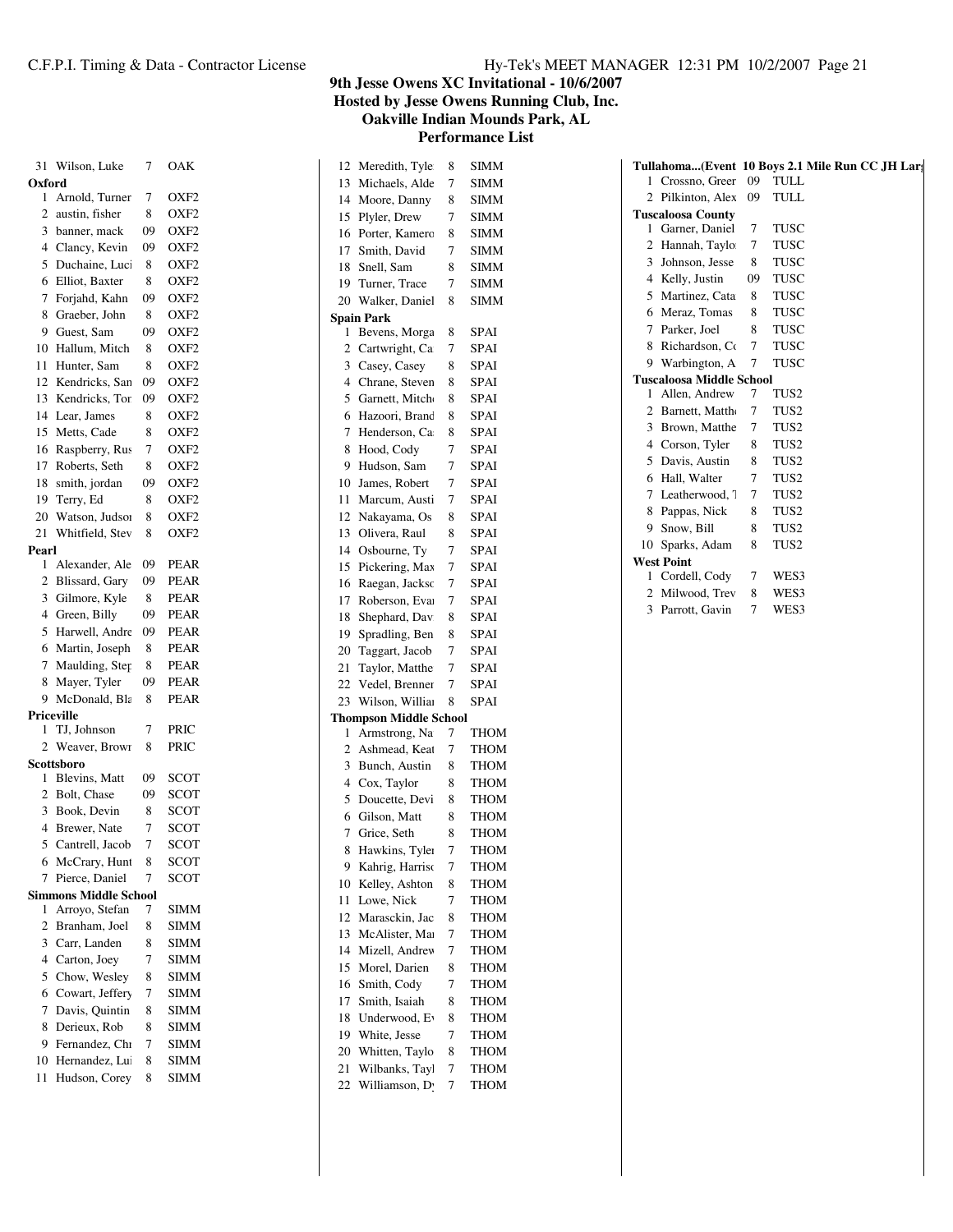|               |                               |    |               | Event 11 Girls 2.1 Mile Run CC JH Small Junior Hig | 4<br>5         |
|---------------|-------------------------------|----|---------------|----------------------------------------------------|----------------|
|               | <b>LaneName</b>               | Yr | <b>School</b> | <b>Seed Time</b>                                   | 6              |
|               | bragg middle school           |    |               |                                                    | Hatt           |
| 1             | Day, Lory                     | 8  | <b>BRAG</b>   |                                                    | 1              |
| 2             | Faris, Alicia                 | 8  | <b>BRAG</b>   |                                                    | Mars           |
|               | 3 Grimmett, Cou               | 8  | BRAG          |                                                    | 1              |
|               | 4 Orris, Lacie                | 7  | BRAG          |                                                    | $\overline{c}$ |
| 5             | Samatha, Steec                | 8  | BRAG          |                                                    | 3              |
|               | 6 Sanderson, Mio              | 8  | <b>BRAG</b>   |                                                    | 4              |
|               | <b>Brindlee Mountain</b>      |    |               |                                                    | 5              |
| 1             | Daniel, Tori                  | 7  | BRIN          |                                                    | Moo            |
| 2             | Salazar, Ashley               | 7  | BRIN          |                                                    | 1              |
| 3             | Taymon, Kayla                 | 8  | <b>BRIN</b>   |                                                    | 2              |
| <b>Brooks</b> |                               |    |               |                                                    | 3              |
| 1             | Beels, Rachel                 | 8  | <b>BROO</b>   |                                                    | 4              |
| 2             | Berry, Alexand                | 7  | <b>BROO</b>   |                                                    | Picke          |
|               | 3 Cochran, Kate               | 7  | <b>BROO</b>   |                                                    | 1              |
|               | 4 Dickershied, M              | 7  | <b>BROO</b>   |                                                    | Pont           |
|               | 5 Dickershied, N.             | 7  | <b>BROO</b>   |                                                    | 1              |
|               | 6 Hester, Taylor              | 09 | <b>BROO</b>   |                                                    | 2              |
| 7             | Keenum, Molly                 | 7  | <b>BROO</b>   |                                                    | 3              |
| 8             | Moore, Brittan                | 7  | <b>BROO</b>   |                                                    | 4              |
|               | 9 Moore, Shayna               | 7  | <b>BROO</b>   |                                                    | 5              |
|               | 10 Ritter, Eliza              | 7  | <b>BROO</b>   |                                                    | 6              |
| 11            | Southern, Hani                | 7  | <b>BROO</b>   |                                                    | 7              |
|               | <b>Central-Florence</b>       |    |               |                                                    | Price          |
| 1             | Arnett, Brittne               | 09 | CENT          |                                                    | 1              |
| 2             | Brown, Rebecc                 | 09 | CENT          |                                                    | $\overline{c}$ |
| 3             | Butler, Carisa                | 09 | CENT          |                                                    | Secti          |
|               | 4 Dix, Victoria               | 09 | <b>CENT</b>   |                                                    | 1              |
|               | 5 Green, Courtne              | 7  | CENT          |                                                    | $\overline{c}$ |
|               | 6 Greenhill, Kati             | 09 | CENT          |                                                    | St. A          |
| 7             | Hensley, Nicol                | 09 | CENT          |                                                    | 1              |
| 8             | Hubbard, Gillia               | 09 | CENT          |                                                    | $\overline{c}$ |
| 9             | Robertson, Che                | 7  | CENT          |                                                    | 3              |
|               | 10 Rogers, Christi            | 09 | CENT          |                                                    | $\overline{4}$ |
| 11            | Smallwood, Sa                 | 8  | <b>CENT</b>   |                                                    | 5              |
| 12            | Spillars, Kristii             | 7  | CENT          |                                                    | 6              |
|               | <b>Cold Springs</b>           |    |               |                                                    | 7              |
| 1             | Garmon, Sydne                 | 09 | COLD          |                                                    | St. B          |
| 2             | Mathis, Kaytly                | 09 | <b>COLD</b>   |                                                    | 1              |
|               | 3 Watson, Haven               | 7  | COLD          |                                                    | $\overline{c}$ |
|               | <b>E.A. Cox Middle School</b> |    |               |                                                    | West           |
| 1             | Bohannon, Mio                 | 8  | E.A.          |                                                    | 1              |
|               | <b>Fairview</b>               |    |               |                                                    | $\overline{c}$ |
| 1             | Adamson, Step                 | 7  | FAIR          |                                                    | Whit           |
| 2             | Hooper, Terra                 | 09 | FAIR          |                                                    | 1              |
|               | 3 Hunter, Porcha              | 7  | FAIR          |                                                    | Wils           |
| 4             | McNutt, Harpe                 | 7  | FAIR          |                                                    | 1              |
| 5             | Tipton, Callie                | 7  | FAIR          |                                                    | 2              |
| 6             | Willingham, K                 | 8  | <b>FAIR</b>   |                                                    |                |
|               | <b>Harding Academy</b>        |    |               |                                                    |                |
| 1             | Camp, Sarah                   | 7  | <b>HARD</b>   |                                                    |                |
| 2             | Christy, Kiana                | 8  | HARD          |                                                    |                |
| 3             | Heroux, Lexie                 | 7  | <b>HARD</b>   |                                                    |                |

| 4<br>Mangrum, Gre                           | 8      | HARD                |
|---------------------------------------------|--------|---------------------|
| Sharp, Audrey<br>5                          | 8      | HARD                |
| Wakefield, Ma<br>6                          | 8      | HARD                |
| <b>Hatton</b>                               |        |                     |
| Rutherford, Mo<br>1                         | 7      | <b>HATT</b>         |
| <b>Mars Hill Bible School</b>               |        |                     |
| Hovater, Alisha<br>1                        | 7      | MARS                |
| 2<br>Hulsey, Krister                        | 7      | MARS                |
| 3<br>Miles, Laura                           | 7      | MARS                |
| Myrick, Sloane<br>4<br>5                    | 7<br>7 | MARS<br><b>MARS</b> |
| Patterson, Sierr                            |        |                     |
| Moody<br>Clem, Courtne <sup>y</sup><br>1    | 7      | MOOD                |
| $\overline{2}$<br>Johnson, Anna             | 7      | <b>MOOD</b>         |
| Johnson, Haley<br>3                         | 09     | <b>MOOD</b>         |
| Snook, Abigail<br>4                         | 7      | MOOD                |
| <b>Pickens County</b>                       |        |                     |
| Smith, Elizabet<br>1                        | 09     | PICK                |
| Pontotoc                                    |        |                     |
| Anderson, Han<br>1                          | 7      | PONT                |
| 2 Farris, Hanah                             | 7      | PONT                |
| Foshee, Kourtn<br>3                         | 7      | PONT                |
| 4 Prather, Johana                           | 7      | PONT                |
| Smith, Lindsey<br>5                         | 8      | PONT                |
| Whitlock, Han<br>6                          | 7      | PONT                |
| Witt, Lydia<br>7                            | 7      | <b>PONT</b>         |
| <b>Priceville</b>                           |        |                     |
| Gibbons, Gabri<br>1                         | 7      | PRIC                |
| 2<br>Marks, Brittan                         | 7      | PRIC                |
| Section                                     |        |                     |
| Crawford, Ama<br>1                          | 09     | SECT                |
| 2<br>Kipp, Reagan                           | 7      | <b>SECT</b>         |
| <b>St. Andrew's</b><br>Buechler, Killi<br>1 | 8      | ST.3                |
| Byers, Larken<br>2                          | 09     | ST.3                |
| 3 Gaillet, Elisabe                          | 7      | ST.3                |
| Green, Susanna<br>4                         | 09     | ST.3                |
| Johnson, Rebec<br>5                         | 09     | ST.3                |
| Liston, Emma<br>6                           | 8      | ST.3                |
| Zehr, Jessica<br>7                          | 09     | ST <sub>.3</sub>    |
| <b>St. Bernard</b>                          |        |                     |
| DiPrima, Rosa<br>1                          | 10     | ST.4                |
| 2 Imbusch, Chlo                             | 8      | ST.4                |
| <b>West Morgan</b>                          |        |                     |
| Branum, Annie<br>1                          | 8      | WEST                |
| 2<br>Carpenter, Bay                         | 7      | WEST                |
| <b>Whitesburg Christian Academy</b>         |        |                     |
| Frawley, Kend:<br>1                         | 7      | WHIT                |
| Wilson                                      |        |                     |
| Pickens, Nicole<br>1                        | 10     | WILS                |
| 2<br>Richardson, Da                         | 10     | WILS                |
|                                             |        |                     |